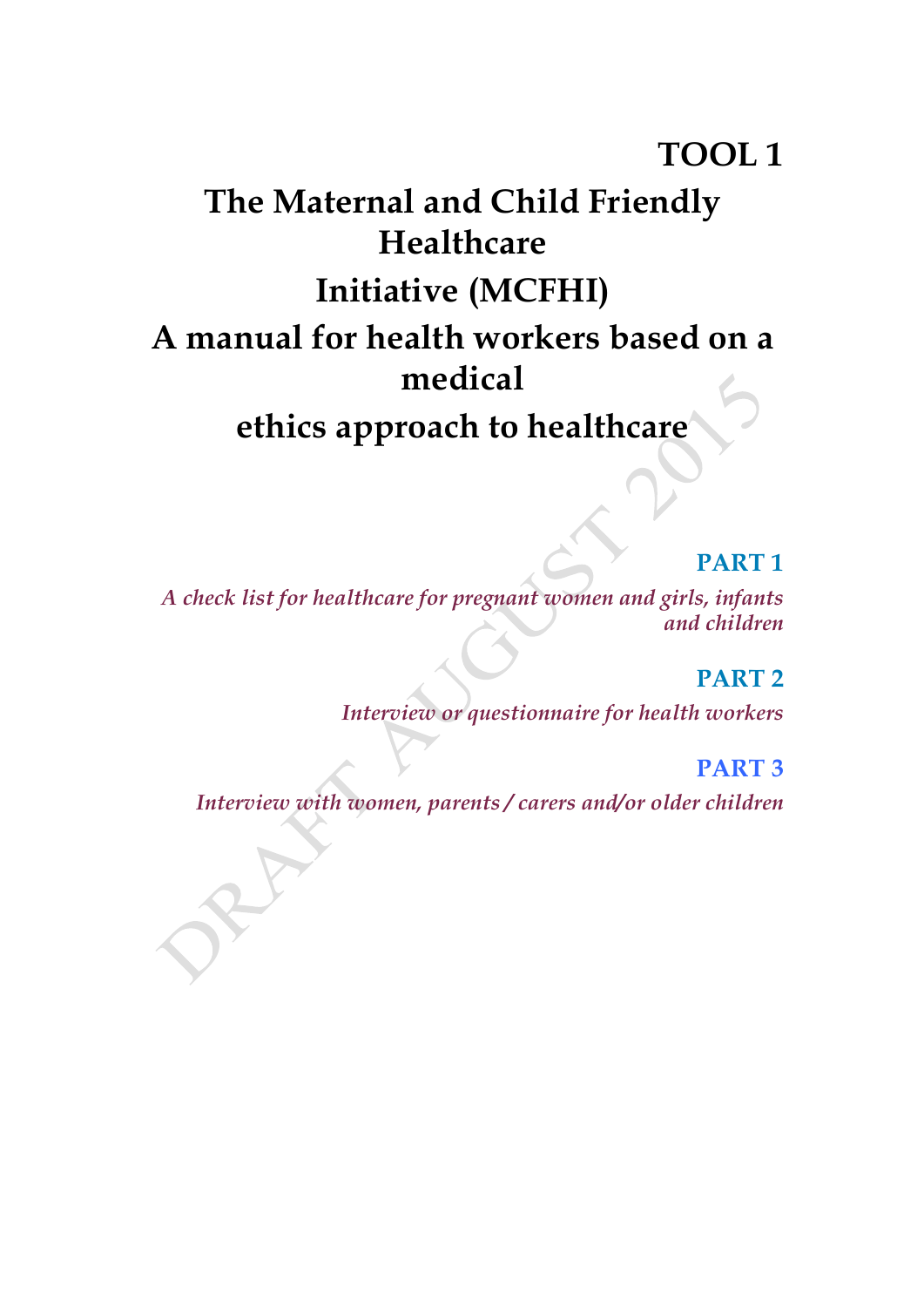**TOOL 1**

The Maternal and Child Friendly Healthcare Initiative (MCFHI)

A manual for health workers based on a medical ethics approach to healthcare

PART 1 *A check list of healthcare for pregnant women and girls, infants and children*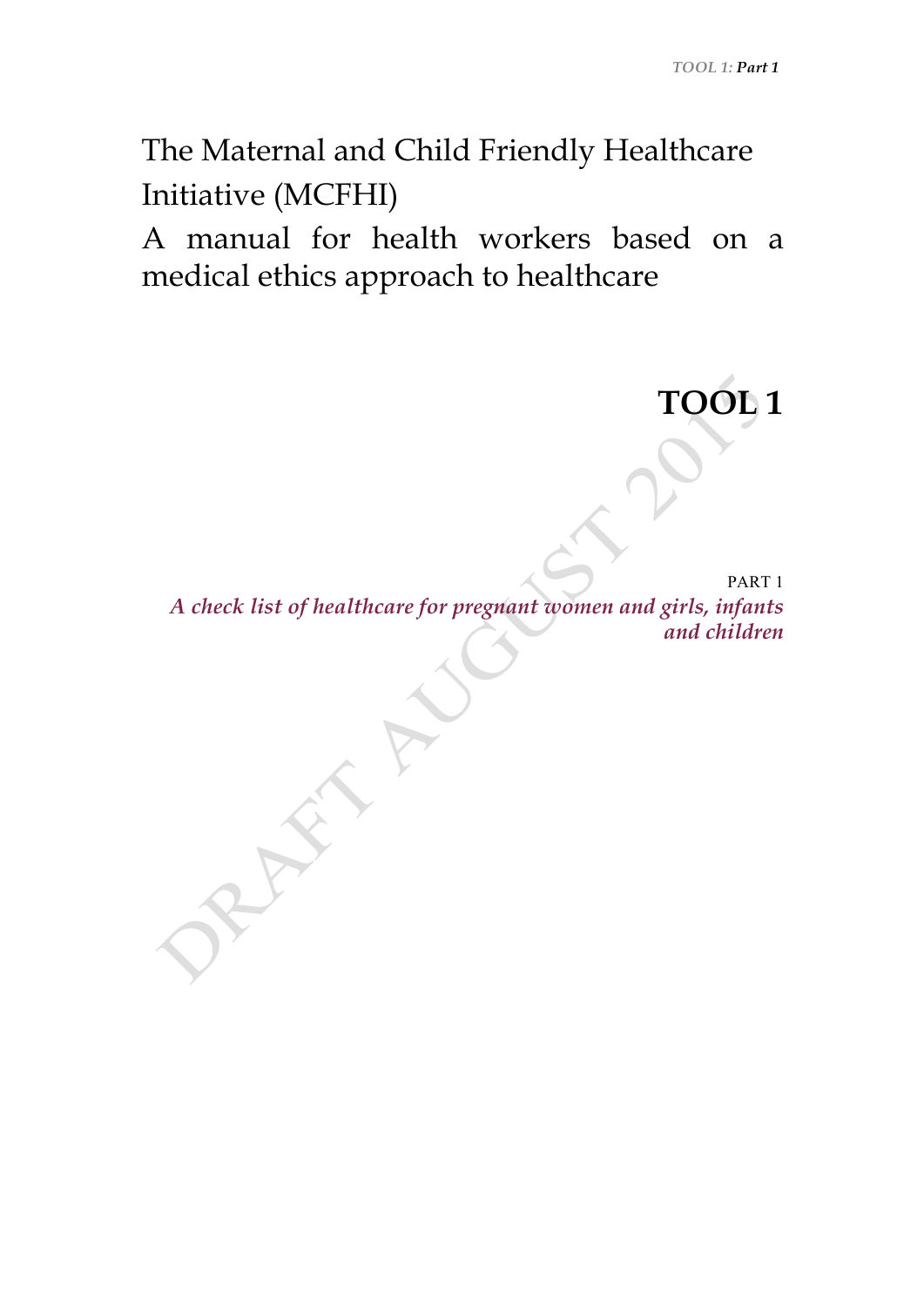## **Part 1: A check list of healthcare for pregnant women and girls, infants and children**

**For self-assessment, or completion by an external assessor after observation and discussions with the health workers responsible for different aspects of care.**

 $Y = yes, N = no, DK = do not know, NA = not applicable or not relevant.$ 

#### **STANDARD 1: Promoting health and preventing severe illnesses, injuries and pregnancy complications**

|    |                                                                                    | Y/N/DK/NA |
|----|------------------------------------------------------------------------------------|-----------|
| 1. | Are the services in this health facility for women and children free of<br>charge? |           |
|    | If families are too poor to pay, does the patient continue to receive              |           |
|    | treatment of the same quality as those who can pay?                                |           |
|    |                                                                                    |           |
|    |                                                                                    |           |
|    |                                                                                    |           |
|    |                                                                                    |           |
|    |                                                                                    | Y/N/DK/NA |
| 2. | Is there an effective antenatal care system?                                       |           |
|    | If not please describe what is wrong                                               |           |
|    |                                                                                    |           |
|    |                                                                                    |           |
|    | Are pregnant women or girls seen at intervals during their pregnancies             |           |
|    | by a skilled health worker?                                                        |           |
|    |                                                                                    |           |
|    |                                                                                    |           |
|    | Are they screened for anaemia and pre-eclampsia and provided with                  |           |
|    | adequate nutrients such as iron, treatment for malaria and immunisation            |           |
|    | against tetanus?                                                                   |           |
|    | Are any medical conditions existing prior to pregnancy treated?                    |           |
|    |                                                                                    |           |
|    |                                                                                    |           |
|    |                                                                                    |           |
|    |                                                                                    |           |
|    |                                                                                    |           |

|  | Is there is a community programme that ensures that issues regarding<br>possible HIV infection are addressed?<br>Are ARVs freely available for all women or girls who are pregnant and<br>children? |  |
|--|-----------------------------------------------------------------------------------------------------------------------------------------------------------------------------------------------------|--|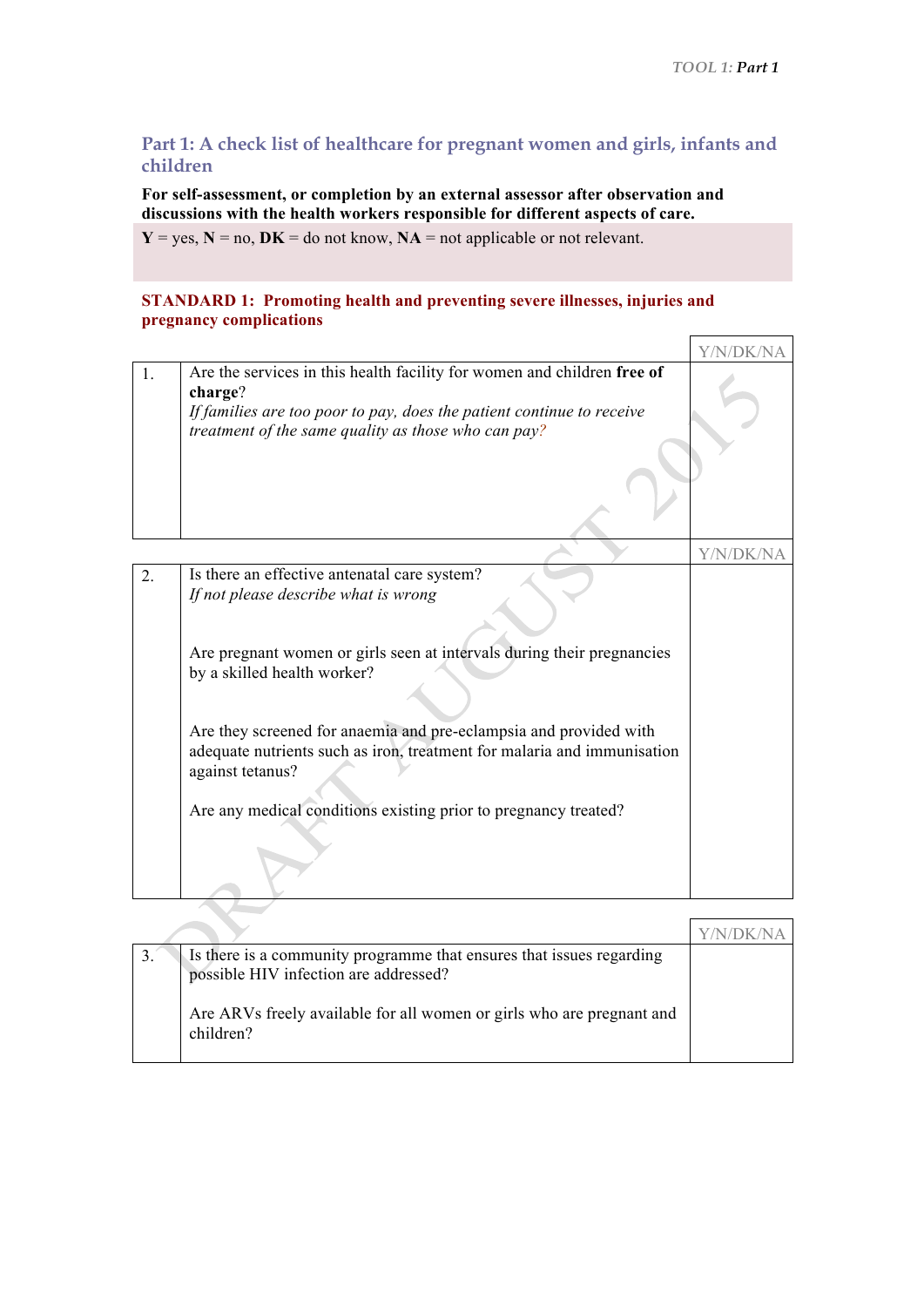|                                                                | Y/N/DK/NA |
|----------------------------------------------------------------|-----------|
| Is there an immunisation programme in place for the common and |           |
| serious diseases affecting women and children?                 |           |

| 5. | Do adequate systems of care ensure that any women or girl who is<br>pregnant and develops a complication of pregnancy or any child who is<br>seriously ill can reach this health facility without delay and in safety? |  |
|----|------------------------------------------------------------------------------------------------------------------------------------------------------------------------------------------------------------------------|--|
|    | Are there community based systems to recognise complications of<br>pregnancy or delivery and provide first aid?                                                                                                        |  |
|    | Is there an effective emergency ambulance system that takes the patient<br>rapidly to this health facility?                                                                                                            |  |
|    |                                                                                                                                                                                                                        |  |

| Does every pregnant woman or girl have access to a skilled birth |  |
|------------------------------------------------------------------|--|
| attendant during and immediately after birth?                    |  |
| Approximately what percent of mothers do have this               |  |
|                                                                  |  |

|                                                                         | Y/N/DK/NA |
|-------------------------------------------------------------------------|-----------|
| Is there a system to monitor the recently delivered mother and her baby |           |
| during the days immediately following birth, checking for               |           |
| complications such as bleeding and infection?                           |           |

|  | Are there programmes to prevent road accidents?       |  |
|--|-------------------------------------------------------|--|
|  | Are there programmes to prevent injuries in the home? |  |

|                                                                    | Y/N/DK/NA |
|--------------------------------------------------------------------|-----------|
| Are there programmes for health, development and growth monitoring |           |
| in young children?                                                 |           |

 $\blacktriangledown$ 

|                                      | Y/N/DK/NA |
|--------------------------------------|-----------|
| Is the WHO partogram used in labour? |           |
|                                      |           |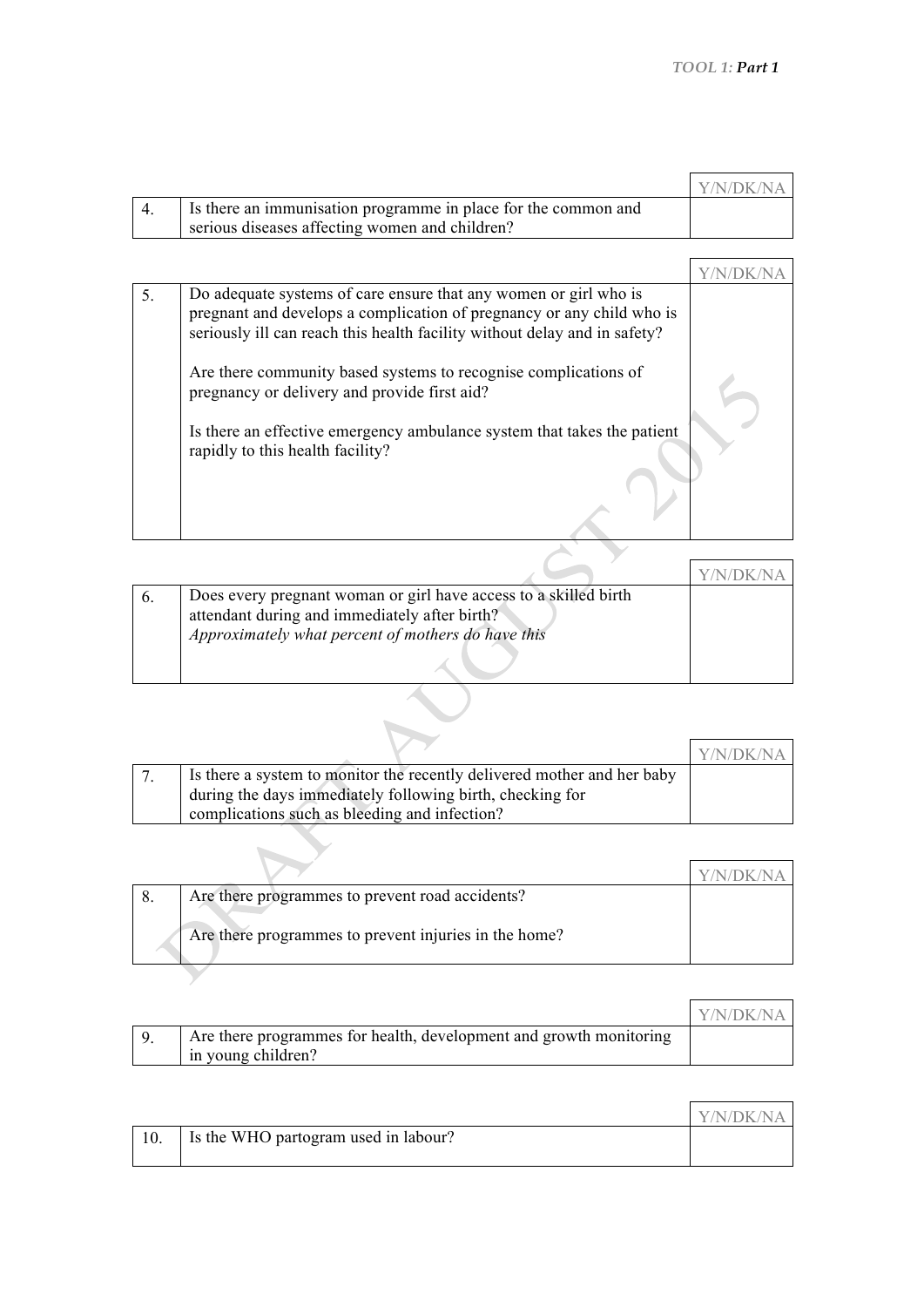|                                                                                                                                                                                  | <b>YN/DK/NA</b> |
|----------------------------------------------------------------------------------------------------------------------------------------------------------------------------------|-----------------|
| Is there a community sensitisation programme which educates pregnant<br>women or girls on the dangers of smoking or alcohol or illicit drugs on<br>the development of the fetus? |                 |

PARTY NUCLEAN AFT AUGUST 2015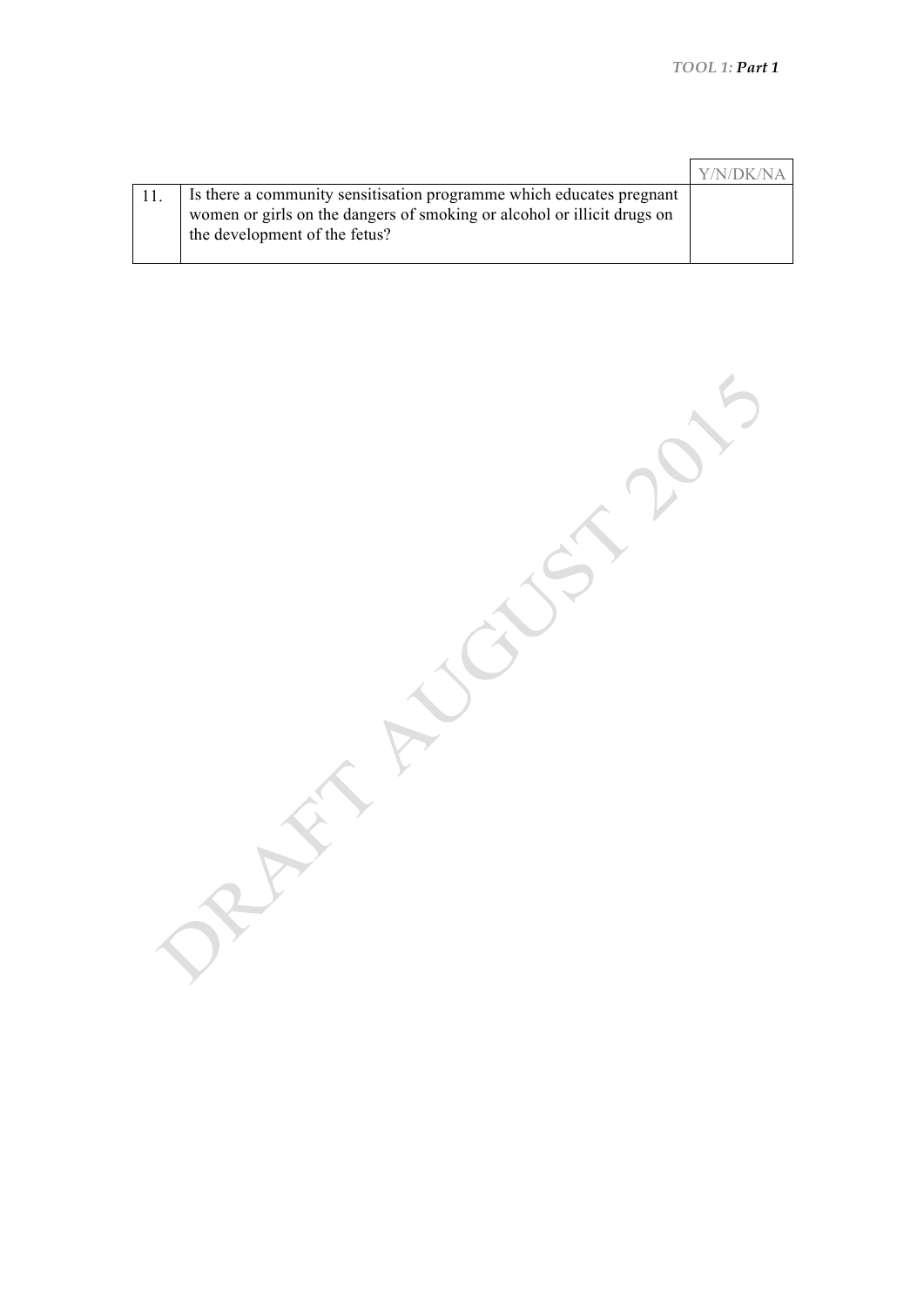# **STANDARD 2: 'Supporting the 'best possible' healthcare'**

| Are there good links between the community and the health facility? |  |
|---------------------------------------------------------------------|--|
| If not explain the problems                                         |  |
|                                                                     |  |
|                                                                     |  |
|                                                                     |  |
|                                                                     |  |

| Is the health facility accessible without delay?<br>Describe the system of emergency transport to the health facility? |  |
|------------------------------------------------------------------------------------------------------------------------|--|
|                                                                                                                        |  |
|                                                                                                                        |  |
|                                                                                                                        |  |

|                              | $V/N/DK/N$ A |
|------------------------------|--------------|
| Is there an IMNCI programme? |              |

| $\overline{4}$ . | I s the health facility secure?                      |  |
|------------------|------------------------------------------------------|--|
|                  | Is the health facility clean?                        |  |
|                  | Is the water supply to the health facility reliable? |  |
|                  | Is the electricity supply reliable?                  |  |
|                  | Is the health facility too hot or cold?              |  |
|                  | Is the health facility free of pests, such as rats?  |  |
|                  |                                                      |  |

| Are there enough trained health workers in the health facility? |  |
|-----------------------------------------------------------------|--|
| If not describe the problem.                                    |  |
|                                                                 |  |

|                             | Y/N/DK/NA |
|-----------------------------|-----------|
| Are the managers effective? |           |
|                             |           |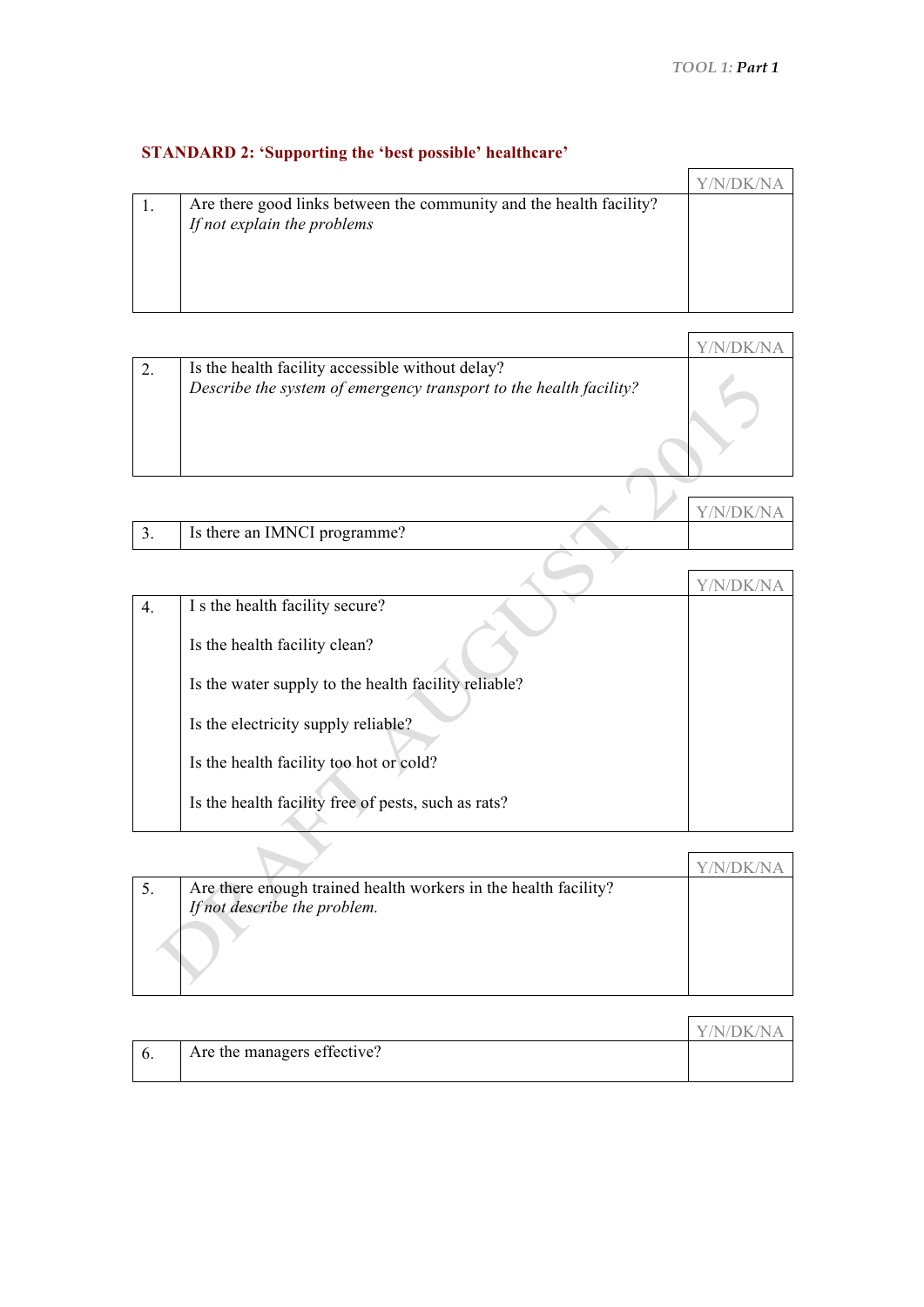| Is there an effective laboratory? |  |
|-----------------------------------|--|
| If not what is deficient?         |  |
|                                   |  |
|                                   |  |
|                                   |  |
|                                   |  |

|                                      | Y/N/DK/NA |
|--------------------------------------|-----------|
| Is there a blood transfusion service |           |

|      |                            | Y/N/DK/NA                              |
|------|----------------------------|----------------------------------------|
| - 9. | Are there Xray facilities? |                                        |
|      |                            | $\mathbf{1}$ $\mathbf{1}$ $\mathbf{1}$ |

|                                               | Y/N/DK/NA |
|-----------------------------------------------|-----------|
| Are there adequate medical devices/equipment? |           |

|                                                   | Y/N/DK/NA |
|---------------------------------------------------|-----------|
| Are there essential drugs available at all times? |           |
| If not explain                                    |           |

|     |                                                     | Y/N/DK/NA |
|-----|-----------------------------------------------------|-----------|
| 12. | Is oxygen available at all times?<br>If not explain |           |
|     |                                                     |           |
|     |                                                     |           |

|                                                                     | Y/N/DK/NA |
|---------------------------------------------------------------------|-----------|
| Are there evidence based clinical guidelines for treating patients? |           |

|     |                                                      | V/N/DK/NA |
|-----|------------------------------------------------------|-----------|
| 14. | Are there adequate learning opportunities for staff? |           |
|     |                                                      |           |
|     | Is there a library?                                  |           |
|     |                                                      |           |

| 15. | Are the medical records in good condition? |  |
|-----|--------------------------------------------|--|
|     | If not explain                             |  |
|     |                                            |  |
|     |                                            |  |
|     |                                            |  |
|     |                                            |  |

|                                    | Y/N/DK/NA |
|------------------------------------|-----------|
| Are there clinical audit meetings? |           |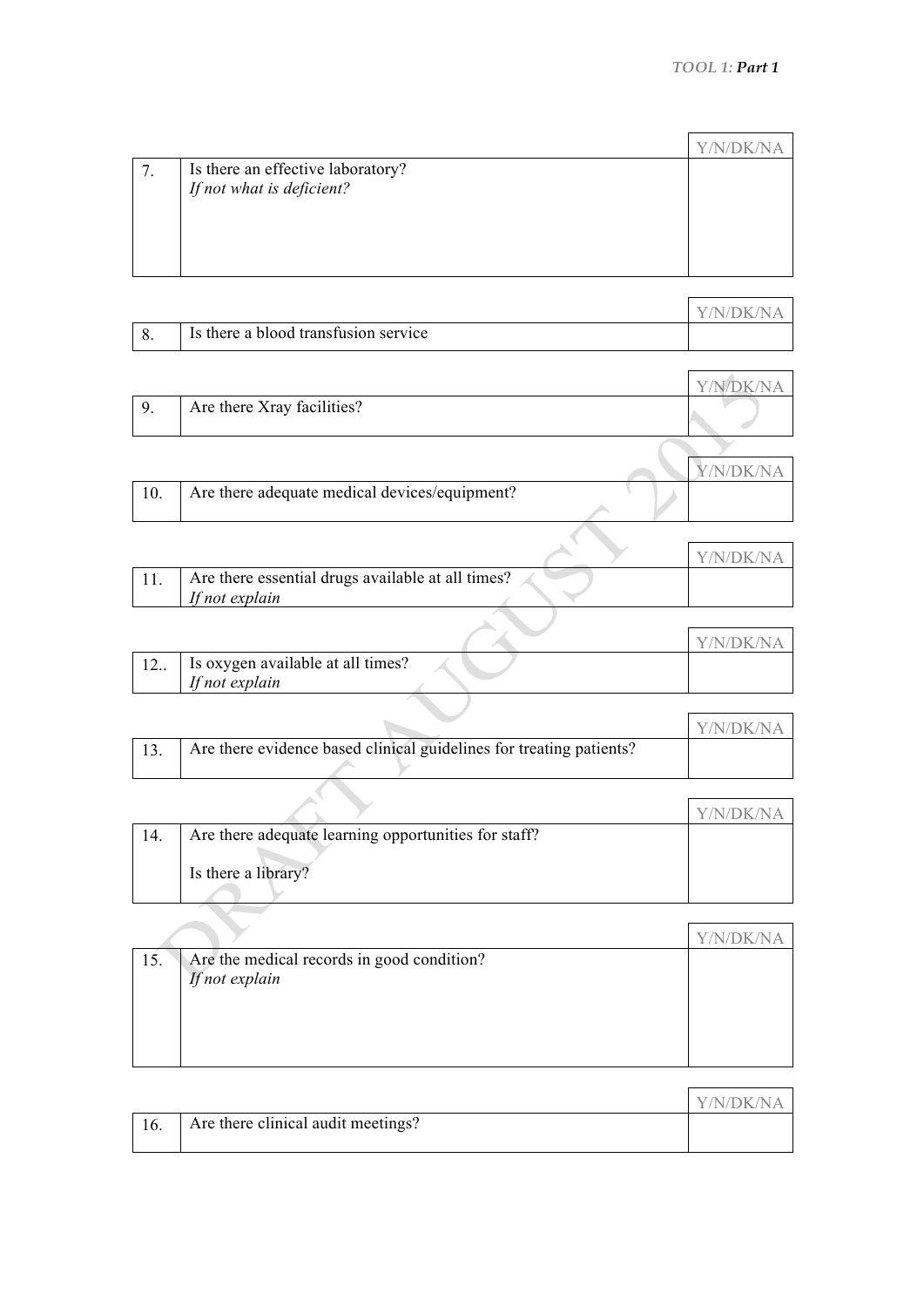|     |                                    | Y/N/DK/NA |
|-----|------------------------------------|-----------|
| 17. | Is there access to ethical advice? |           |

| 18. | Are the systems required to administer Emergency Obstetric care<br>available?           |  |
|-----|-----------------------------------------------------------------------------------------|--|
|     |                                                                                         |  |
|     |                                                                                         |  |
| 19. | Is a skilled birth attendant present during all births?<br>If not explain the situation |  |
|     |                                                                                         |  |
|     |                                                                                         |  |

|                                                                                                               | Y/N/DK/NA |
|---------------------------------------------------------------------------------------------------------------|-----------|
| Is there a policy regarding Caesarean section which states that it is only<br>undertaken for medical reasons? |           |

| 21. | Are there adequate facilities for resuscitating the newborn infant? |  |
|-----|---------------------------------------------------------------------|--|
|     | If not explain the situation                                        |  |
|     |                                                                     |  |
|     |                                                                     |  |
|     |                                                                     |  |

|     |                                                                    | Y/N<br>$\left( \left  \right  \right)$ |
|-----|--------------------------------------------------------------------|----------------------------------------|
| 22. | Are there adequate facilities for caring for neonates with medical |                                        |
|     | problems?                                                          |                                        |
|     | If not explain the situation                                       |                                        |
|     |                                                                    |                                        |
|     |                                                                    |                                        |
|     |                                                                    |                                        |
|     |                                                                    |                                        |
|     |                                                                    |                                        |
|     |                                                                    |                                        |
|     |                                                                    |                                        |
|     |                                                                    |                                        |
|     |                                                                    |                                        |
|     |                                                                    |                                        |
|     |                                                                    |                                        |
|     |                                                                    |                                        |
|     |                                                                    |                                        |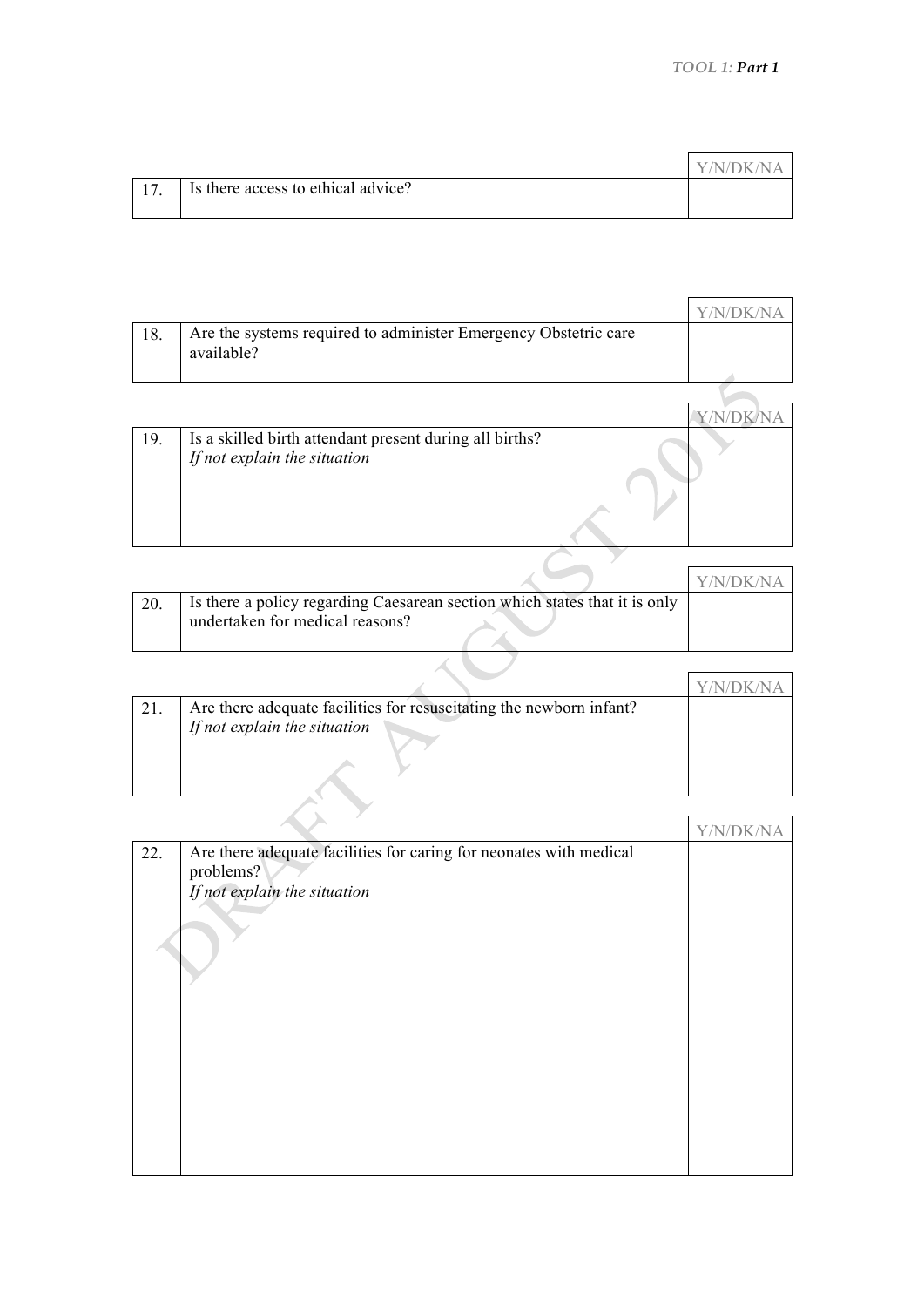| 23 | Is gastric feeding is available for newborn infants?                                                                    |  |
|----|-------------------------------------------------------------------------------------------------------------------------|--|
|    | Is kangaroo care provided for the newborn infant?                                                                       |  |
|    | Is assisted ventilatory support, such as CPAP or IPPV, available for<br>the newborn infant with breathing difficulties? |  |
|    | Are IV fluids available for the newborn infant?                                                                         |  |

|     |                                                                | Y/N/DK/NA |
|-----|----------------------------------------------------------------|-----------|
| 24. | Are corticosteroid drugs given to mothers in premature labour? |           |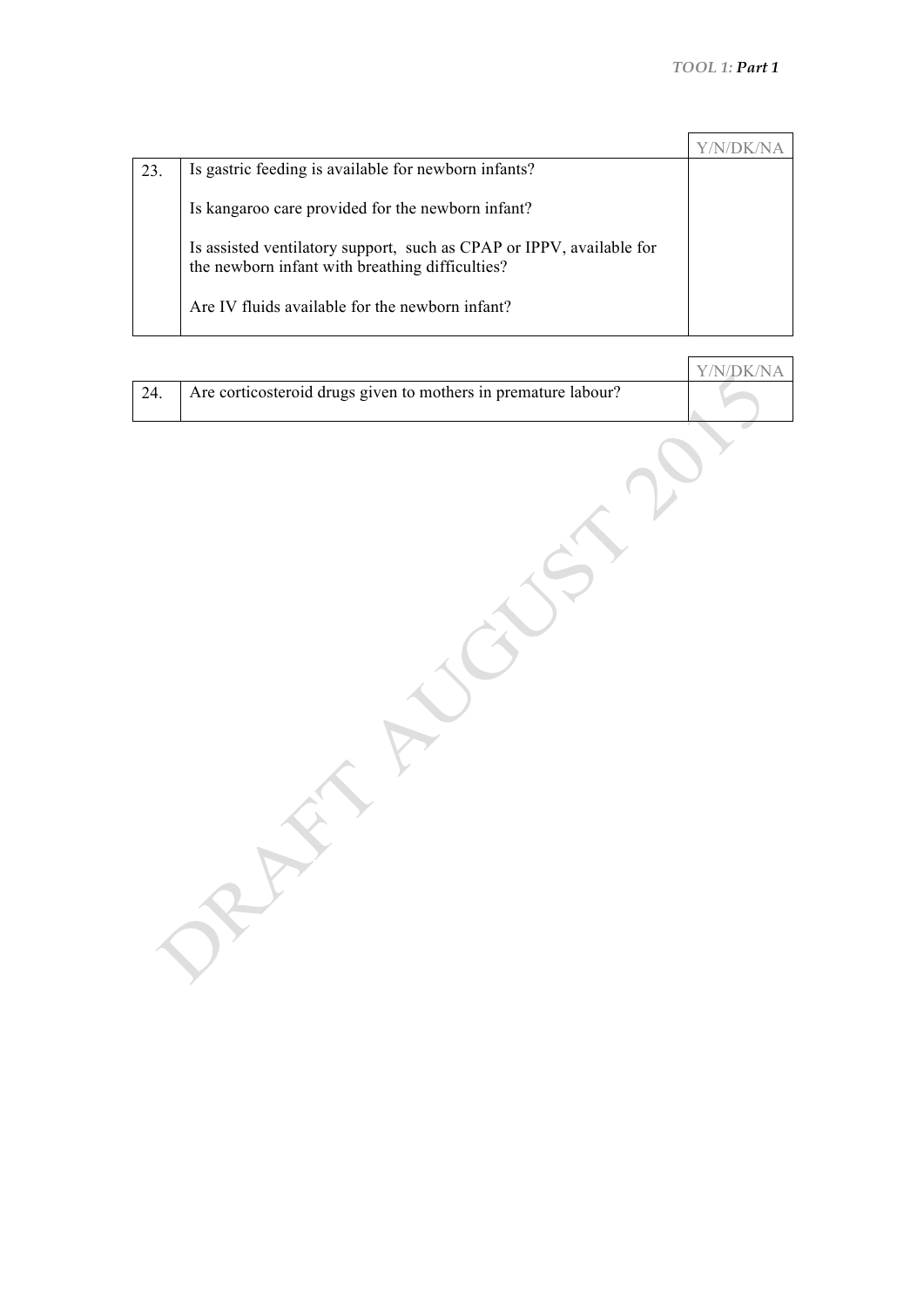$\mathbf{r}$ 

 $\mathcal{L}$ 

|                                                                          | Y/N/DK/NA |
|--------------------------------------------------------------------------|-----------|
| Is there an effective blood transfusion service available 24 hours a day |           |
| to treat emergencies?                                                    |           |

# **STANDARD 3: 'Giving resuscitation and emergency care for the seriously ill"**

|  | Are traditional birth attendants involved in delivering babies?                                                |  |
|--|----------------------------------------------------------------------------------------------------------------|--|
|  | If Yes are they trained in recognising emergencies?                                                            |  |
|  | If Yes are they trained to provide breathing support for those newborn<br>infants who do not breathe at birth? |  |

| Is there an emergency ambulance service that can be contacted from |  |
|--------------------------------------------------------------------|--|
| the community?                                                     |  |
|                                                                    |  |
| If Yes are staff who are trained in emergency care present in the  |  |
| ambulance?                                                         |  |
|                                                                    |  |
|                                                                    |  |

| 4. | Is there an effective triage system at the health facility?<br>If not please describe the problem |  |
|----|---------------------------------------------------------------------------------------------------|--|
|    |                                                                                                   |  |
|    |                                                                                                   |  |

| 5. | Are adequate medical devices/equipment available to treat<br>emergencies? |  |
|----|---------------------------------------------------------------------------|--|
|    | If not please describe the problem                                        |  |
|    |                                                                           |  |
|    |                                                                           |  |
|    |                                                                           |  |
|    |                                                                           |  |
|    |                                                                           |  |
|    |                                                                           |  |
|    |                                                                           |  |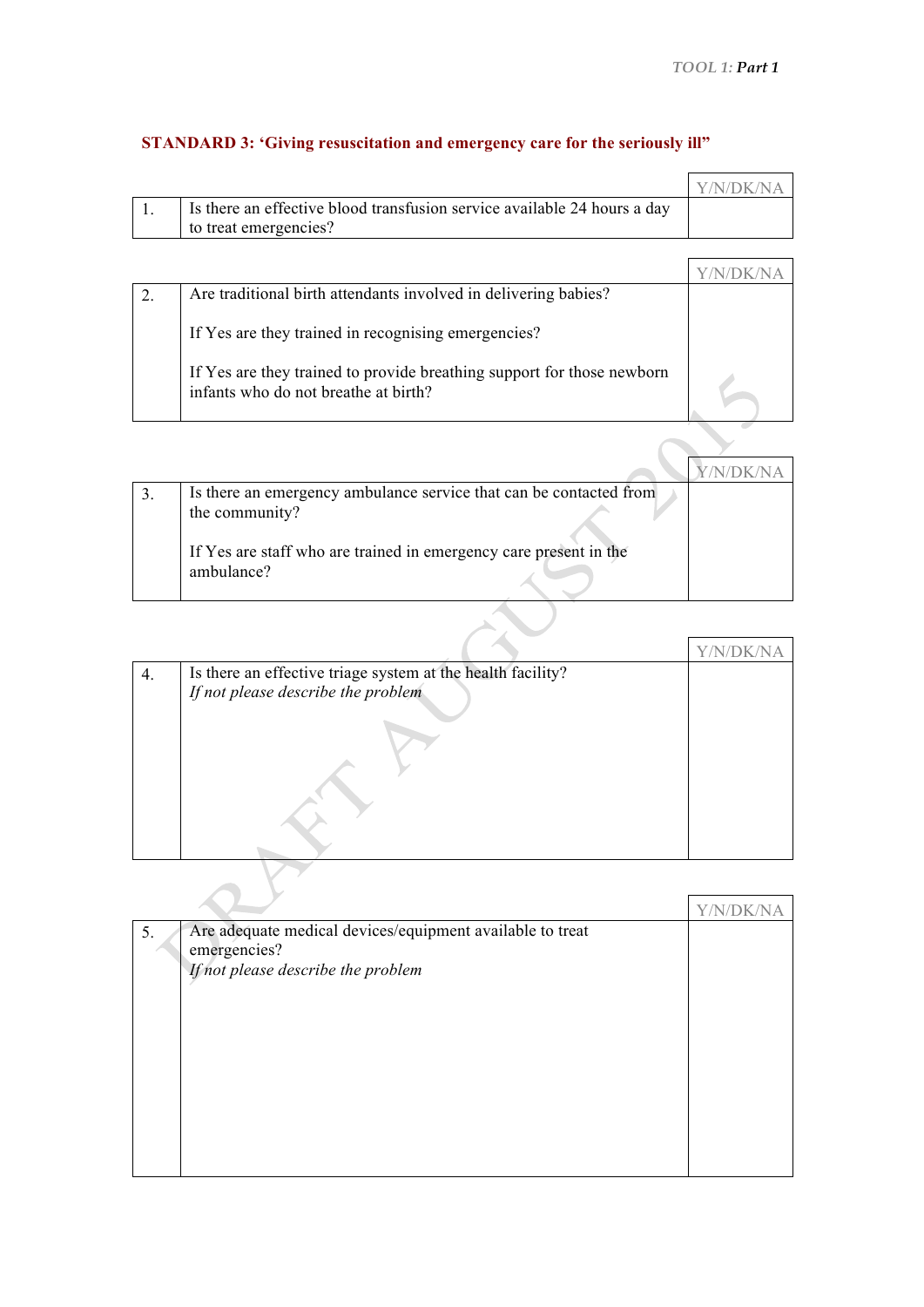|                                           | Y/N/DK/NA |
|-------------------------------------------|-----------|
| Has staff been trained in emergency care? |           |
|                                           |           |

| 7. | Are essential drugs for treating emergencies always available?<br>If not please describe the problem |  |
|----|------------------------------------------------------------------------------------------------------|--|
|    |                                                                                                      |  |
|    |                                                                                                      |  |

|                                                                                     | /N/DR/N |
|-------------------------------------------------------------------------------------|---------|
| Are there evidence based clinical guidelines available for treating<br>emergencies? |         |

|                                                    | Y/N/DK/NA |
|----------------------------------------------------|-----------|
| Is there a high dependency or intensive care area? |           |
|                                                    |           |

|                                               | <b>Y/N/DK/NA</b> |
|-----------------------------------------------|------------------|
| Are there evidence based clinical guidelines? |                  |
|                                               |                  |

|                                                             | Y/N/DK/NA |
|-------------------------------------------------------------|-----------|
| Is Basic Emergency Obstetric Care practised in the facility |           |

 $\rightarrow$  x

|                                                                     | Y/N/DK/NA |
|---------------------------------------------------------------------|-----------|
| Is Comprehensive Emergency Obstetric Care practised in the facility |           |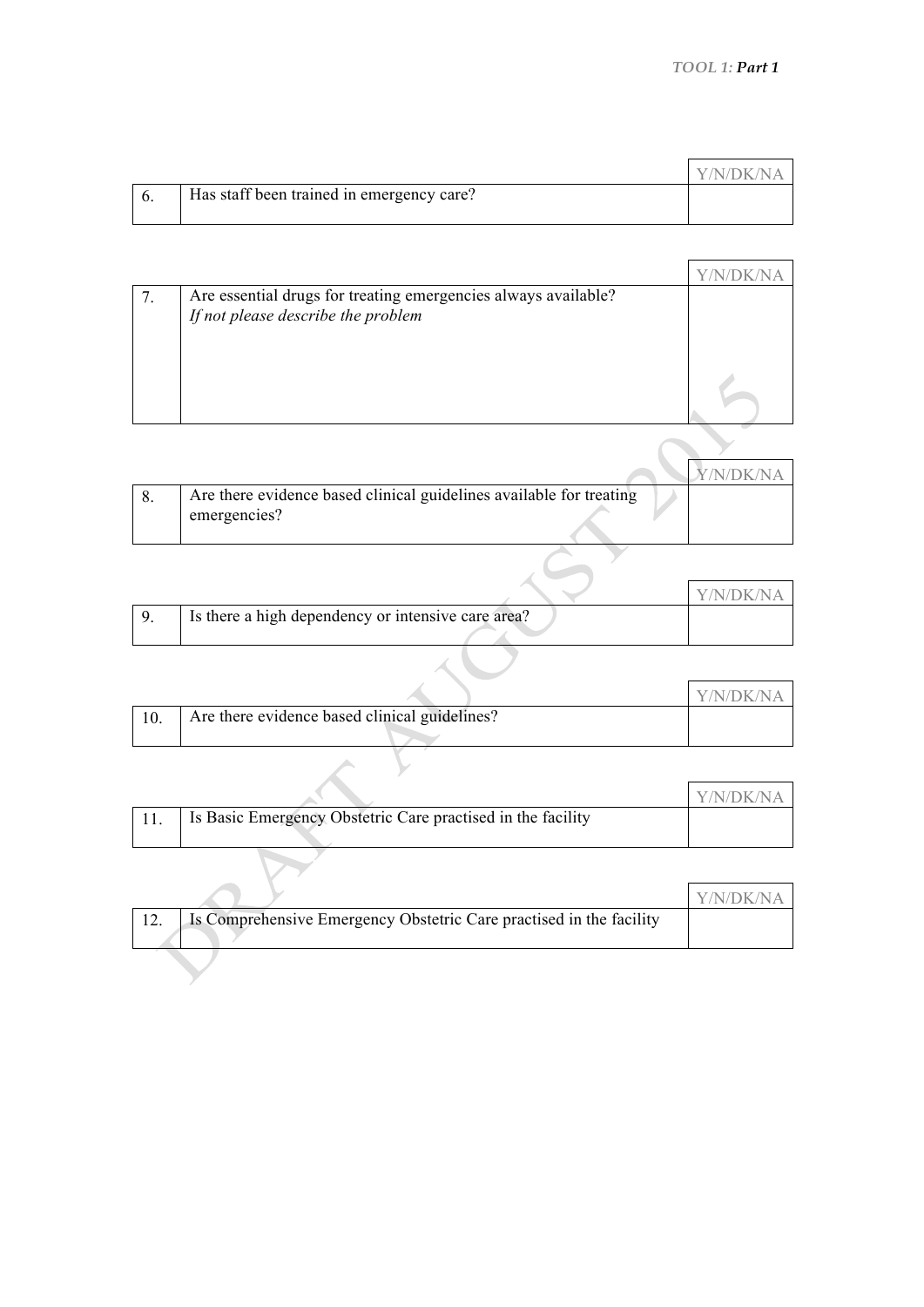÷.

# **STANDARD 4: 'Giving healthcare focused on individual need'**

|                                                            | Y/N/DK/NA |
|------------------------------------------------------------|-----------|
| Is there a policy on equity with regard to access to care? |           |

| Is there a policy to ensure there is no discrimination in the provision of<br>healthcare?<br>Please describe any discrimination that exists in terms of age, sex,<br>ethnicity, disability or any other reason |  |
|----------------------------------------------------------------------------------------------------------------------------------------------------------------------------------------------------------------|--|

|                                      |  | Y/N/DK/NA |
|--------------------------------------|--|-----------|
| Are all infants registered at birth? |  |           |
|                                      |  |           |

| 4. | Are some procedures undertaken in the health facility unnecessary? |  |
|----|--------------------------------------------------------------------|--|
|    | If yes please describe                                             |  |
|    |                                                                    |  |
|    |                                                                    |  |
|    |                                                                    |  |
|    |                                                                    |  |
|    |                                                                    |  |

| Is there a policy on privacy when patients are in the health facility?<br>Is there a policy on the maintenance of dignity when patients are in the<br>health facility? |  |
|------------------------------------------------------------------------------------------------------------------------------------------------------------------------|--|

|                                       | Y/N/DK/NA |
|---------------------------------------|-----------|
| Is there a policy on confidentiality? |           |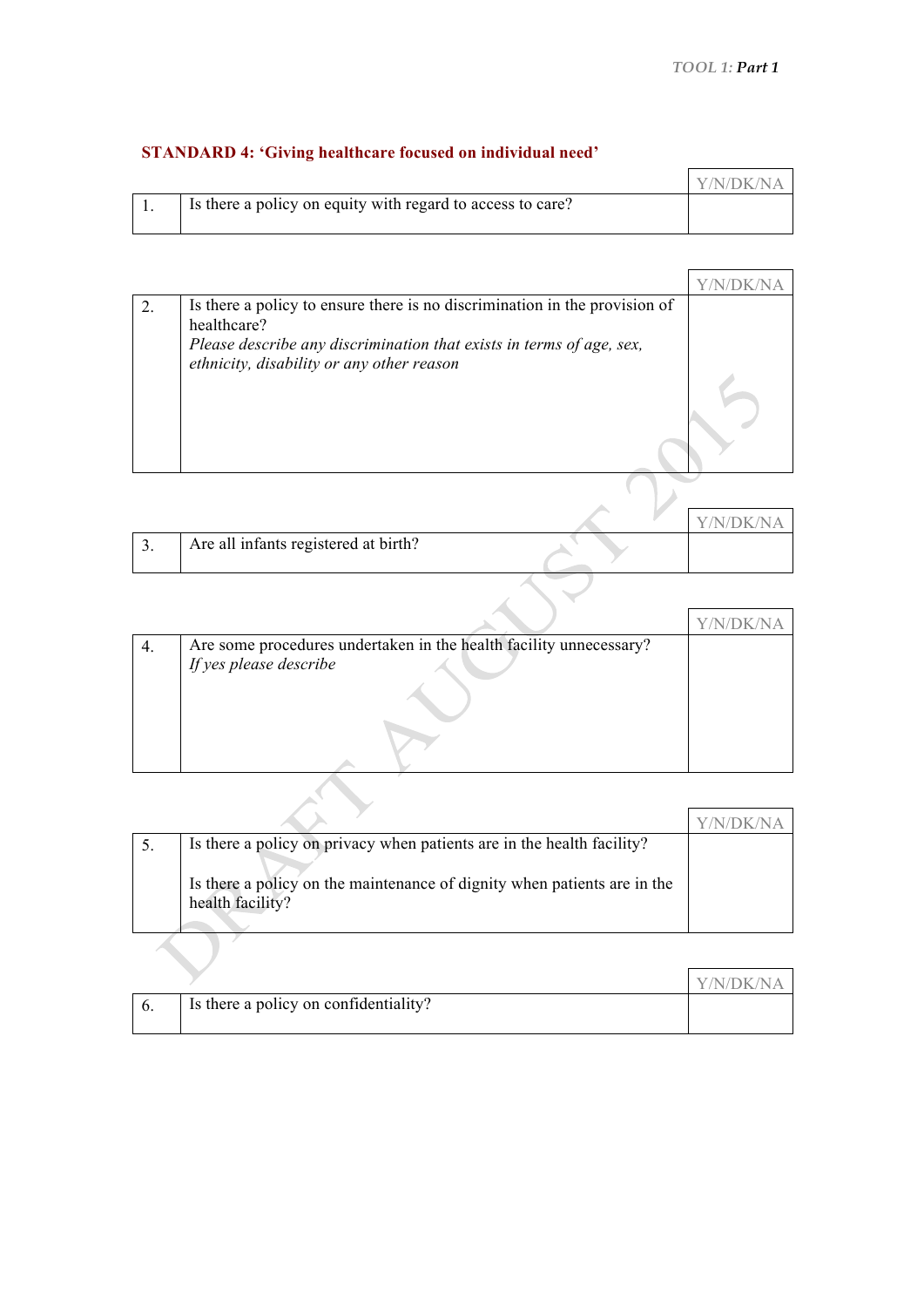| 7. | Are parents allowed to be with their child throughout the time when      |  |
|----|--------------------------------------------------------------------------|--|
|    | he/she is an inpatient?                                                  |  |
|    | If not what is permitted                                                 |  |
|    |                                                                          |  |
|    |                                                                          |  |
|    |                                                                          |  |
|    |                                                                          |  |
|    |                                                                          |  |
|    |                                                                          |  |
|    |                                                                          |  |
|    |                                                                          |  |
|    |                                                                          |  |
|    |                                                                          |  |
| 8. | Are children who are inpatients cared for in areas separate from adults? |  |

| 9. | Are there special facilities for disabled patients? |  |
|----|-----------------------------------------------------|--|
|    | If Yes please describe                              |  |
|    |                                                     |  |
|    |                                                     |  |
|    |                                                     |  |
|    |                                                     |  |
|    |                                                     |  |
|    |                                                     |  |

|                                                        | Y/N/DK/NA |
|--------------------------------------------------------|-----------|
| Are partners allowed to be present during child birth? |           |

| During delivery are mothers permitted to cry out loud or shout when in<br>pain without incurring verbal or physical abuse? |  |
|----------------------------------------------------------------------------------------------------------------------------|--|
|                                                                                                                            |  |

|                                                                                                                               | Y/N/DK/NA |
|-------------------------------------------------------------------------------------------------------------------------------|-----------|
| Is there a policy on the resuscitation of newborn infants who are very<br>premature or have a serious congenital abnormality? |           |

|                                                                                                                                                               | Y/N/DK/NA |
|---------------------------------------------------------------------------------------------------------------------------------------------------------------|-----------|
| Is there a policy on the decision not to resuscitate a patient because that<br>would not be in his/her best interests, for example untreatable<br>malignancy? |           |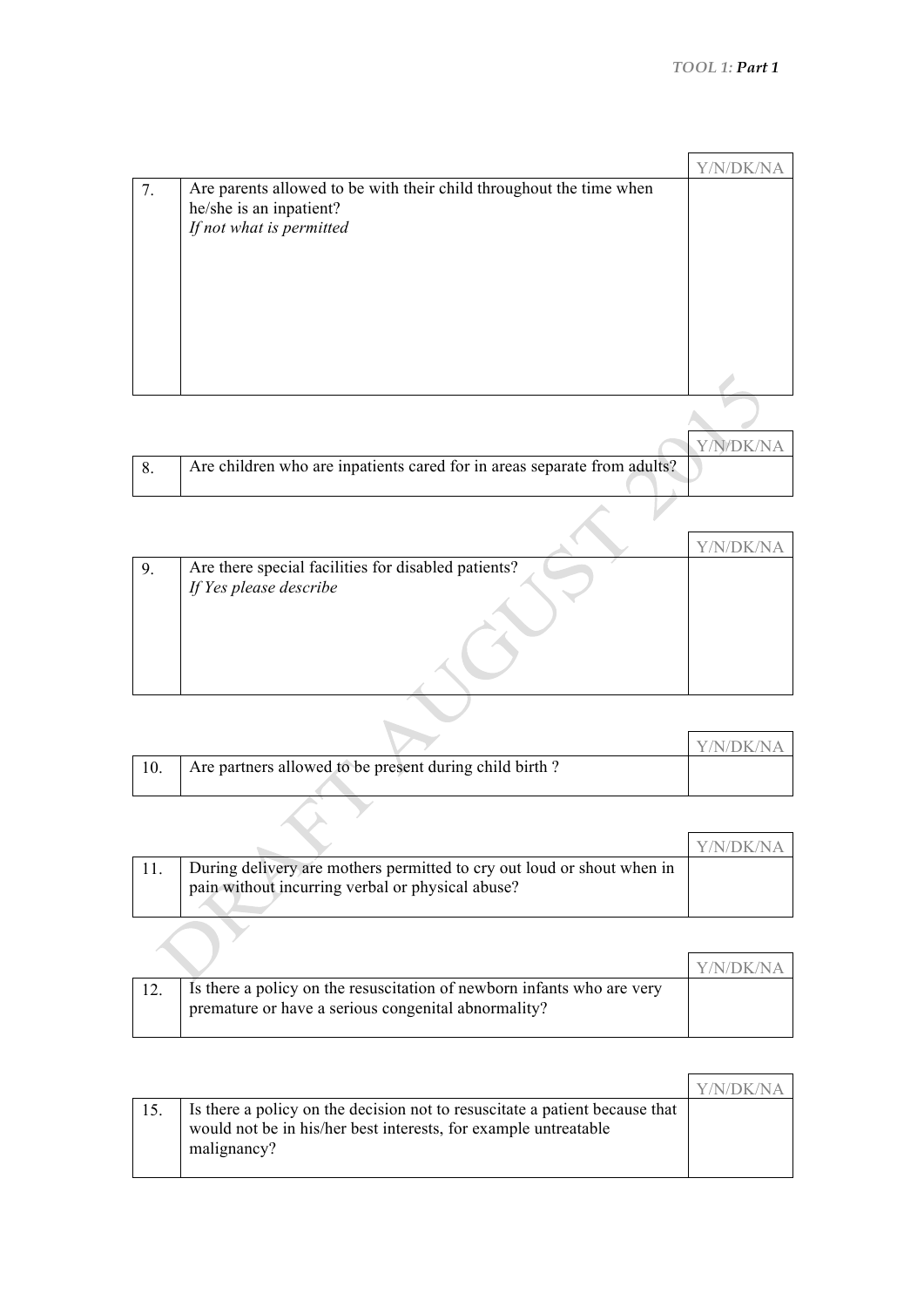|  |                                                             | Y/N/DK/NA |
|--|-------------------------------------------------------------|-----------|
|  | Are there play facilities for children who are inpatients?? |           |

| Are there education facilities for children who are inpatients for longer<br>than 2 weeks? |  |
|--------------------------------------------------------------------------------------------|--|

|                                                                                                                                          | Y/N/DK/NA |
|------------------------------------------------------------------------------------------------------------------------------------------|-----------|
| Are schools informed by health facilities of any health problems<br>suffered by a child which would require special educational support? |           |

AFFER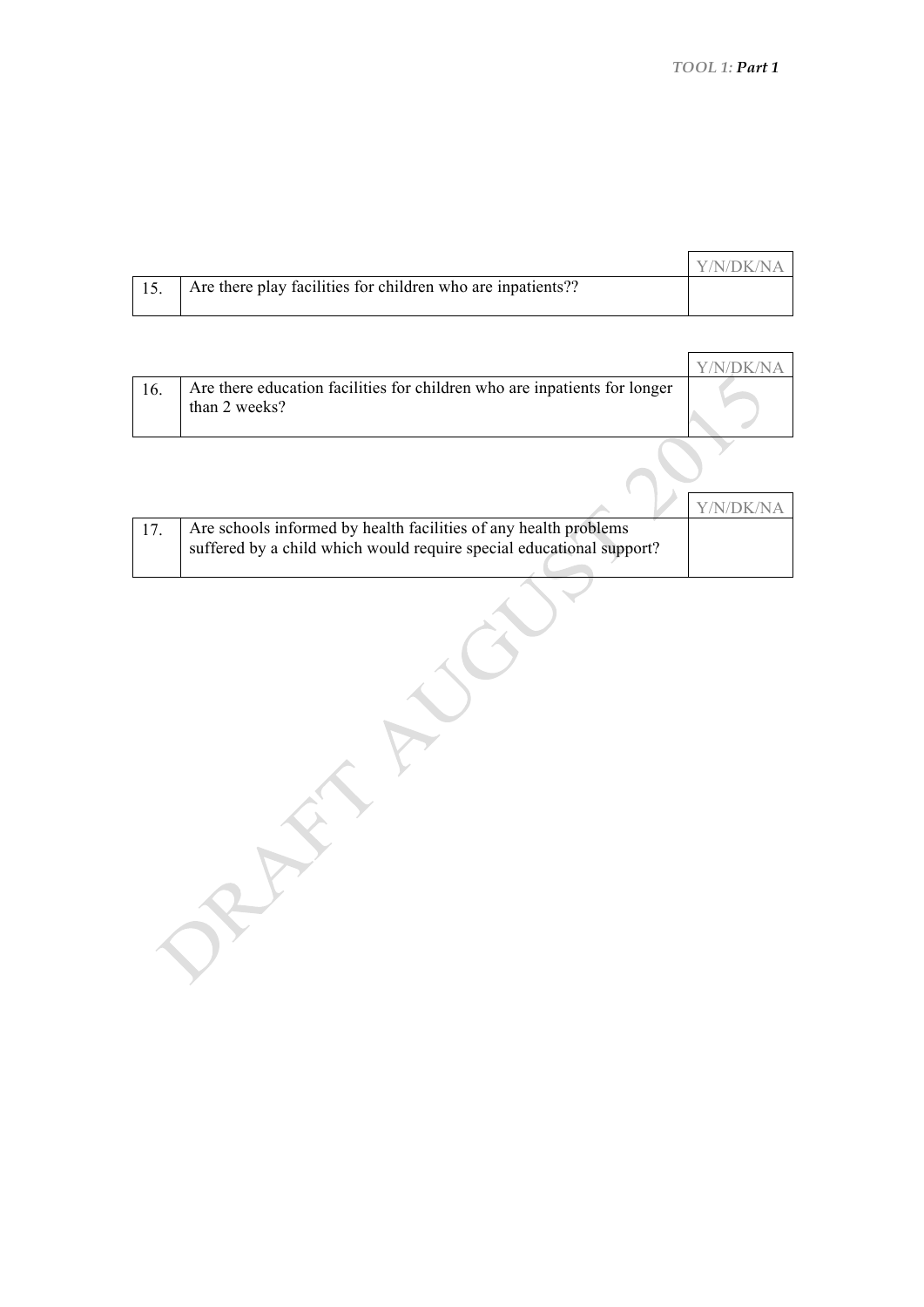$\overline{\phantom{0}}$ 

 $\overline{\phantom{a}}$ 

 $\overline{\phantom{0}}$ 

 $\overline{\phantom{a}}$ 

 $\blacksquare$ 

#### **STANDARD 5: 'Provides healthcare in a safe, secure, clean, woman, baby and child focused environment'**

|                                                | Y/N/DK/NA |
|------------------------------------------------|-----------|
| Does the health facility have a safety policy? |           |
|                                                |           |

|                                                          | Y/N/DK/NA |
|----------------------------------------------------------|-----------|
| Does the facility have clean running water at all times? |           |

| J . | Is there a hand-washing policy? |  |
|-----|---------------------------------|--|
|     |                                 |  |

|                                                               |  | <i>Y</i> /N/DK/NA |
|---------------------------------------------------------------|--|-------------------|
| Are there effective systems for the disposing of human waste? |  |                   |
|                                                               |  |                   |

 $\overline{\mathcal{A}}$  $\Delta_{\rm{c}}$ 

|                                     | Y/N/DR/N |
|-------------------------------------|----------|
| Is there an infection control team? |          |

|                                       | Y/N/DK/NA |
|---------------------------------------|-----------|
| Is there an infection control policy? |           |
|                                       |           |

|                                                | Y/N/DK/NA |
|------------------------------------------------|-----------|
| Is food provided by this facility safe to eat? |           |

|                                        | $\sqrt{N}$<br>V/N |
|----------------------------------------|-------------------|
| Is there an effective laundry service? |                   |

12 

| 9. | Are there cleaners in the facility?<br>Do the cleaners have sufficient equipment and consumables to keep<br>the facility clean?<br>If not explain the situation. |  |
|----|------------------------------------------------------------------------------------------------------------------------------------------------------------------|--|
|    |                                                                                                                                                                  |  |

|                                                        | Y/N/DK/NA |
|--------------------------------------------------------|-----------|
| Is there an adequate budget for cleaning the facility? |           |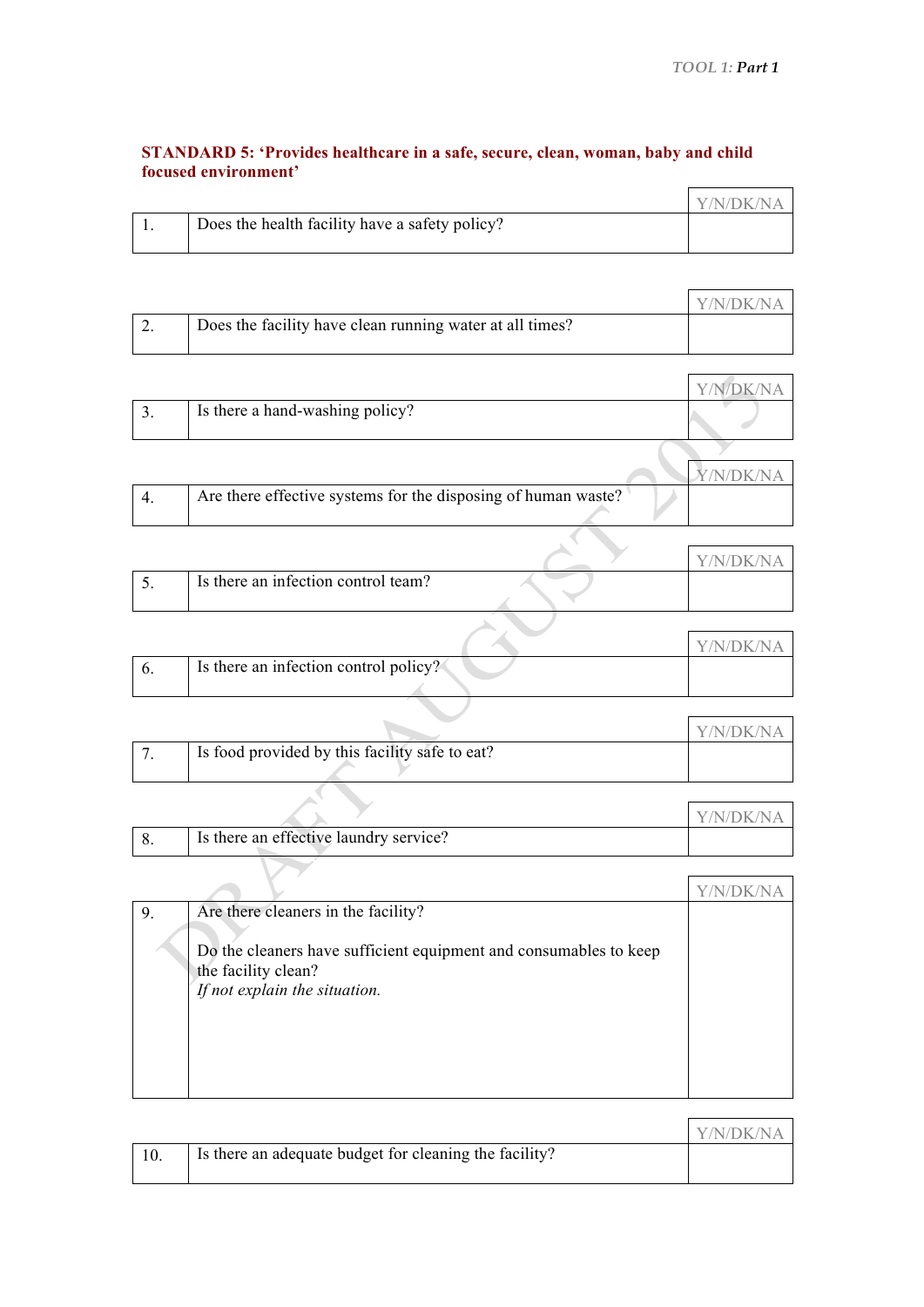|                                      | Y/N/DK/NA |
|--------------------------------------|-----------|
| Are the inpatient areas overcrowded? |           |
|                                      |           |

| 12. | Are the inpatient areas ever overcrowded?<br>If yes please describe                                           |  |
|-----|---------------------------------------------------------------------------------------------------------------|--|
|     |                                                                                                               |  |
|     |                                                                                                               |  |
| 13. | Are the toilets for patients usually clean?<br>How often are the patients' toilets inspected for cleanliness? |  |
|     |                                                                                                               |  |

|                                                            | _ _ _ _ _ _ _ _ _ _ _ _ _ |
|------------------------------------------------------------|---------------------------|
| Are the sterilisers for instruments functioning correctly? |                           |
|                                                            |                           |

| 15. | Is there a fire prevention and fire-fighting policy?  |  |
|-----|-------------------------------------------------------|--|
|     | Are there fire extinguishers present in the facility? |  |
|     |                                                       |  |

|     |                                                                                          | Y/N/DK/NA |
|-----|------------------------------------------------------------------------------------------|-----------|
| 16. | Is there a system to ensure that electrical supplies are safe for staff and<br>patients? |           |
|     | Are dangerous electrical points present in the facility?<br>If yes please describe       |           |
|     |                                                                                          |           |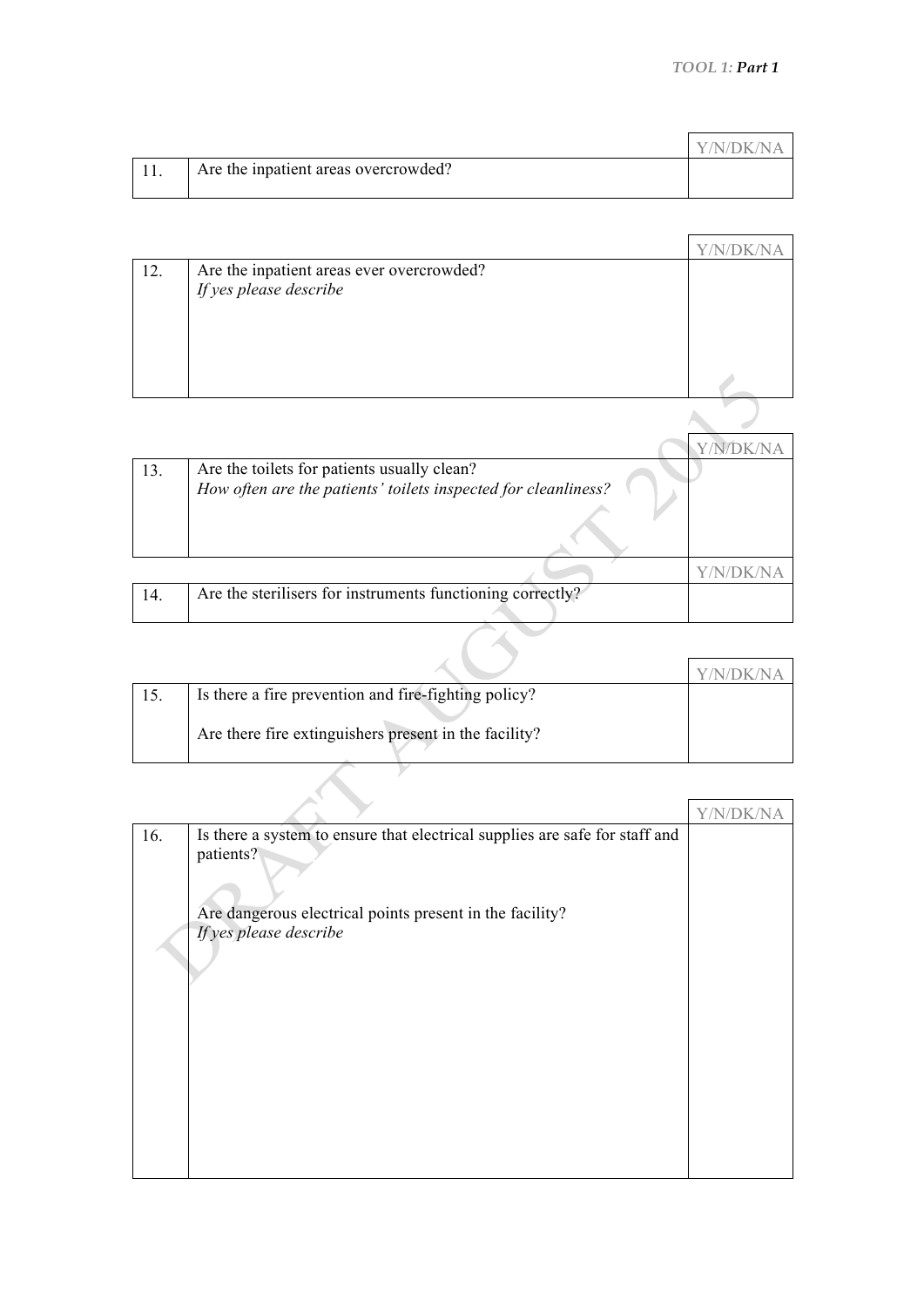| Is there a system for ensuring that illnesses occurring in the staff are<br>15.<br>appropriately treated?<br>If Yes<br>Is there a support system for the mental health of health workers?<br>Is there a staff policy on Hepatitis infection and immunisation?<br>Is there a staff policy on HIV infection? |  |
|------------------------------------------------------------------------------------------------------------------------------------------------------------------------------------------------------------------------------------------------------------------------------------------------------------|--|

|                                                        | Y/N/DK/NA |
|--------------------------------------------------------|-----------|
| Are there special boxes in which to dispose of sharps? |           |

|     |                                           | Y, |
|-----|-------------------------------------------|----|
| 17. | Is there a policy on needle-stick injury? |    |
|     | If Yes please describe it                 |    |
|     |                                           |    |
|     |                                           |    |
|     |                                           |    |
|     |                                           |    |
|     |                                           |    |
|     |                                           |    |
|     |                                           |    |

|     |                                            | Y/N/DK/NA |
|-----|--------------------------------------------|-----------|
| 18. | Is there a policy on radiation protection? |           |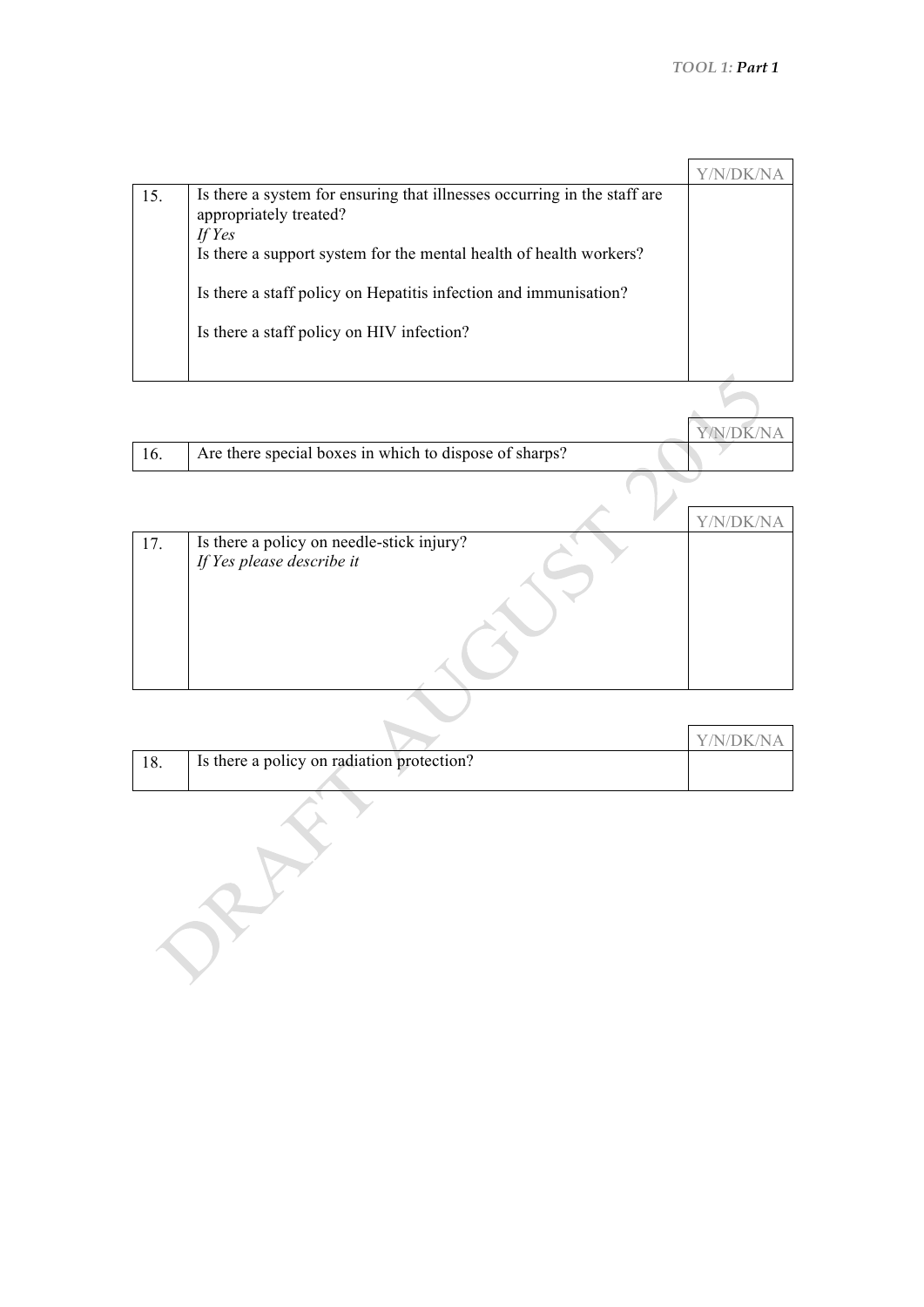$\overline{\mathbf{1}}$ 

 $\blacktriangledown$ 

# **STANDARD 6: 'Informed consent for the healthcare given'**

|                                                                       | Y/N/DK/NA |
|-----------------------------------------------------------------------|-----------|
| Is there a displayed "Mission Statement" which outlines the rights of |           |
| patients and their families?                                          |           |

|          |                                     | Y/N/DK/NA |
|----------|-------------------------------------|-----------|
| <u>.</u> | Do health workers wear name badges? |           |

|                                                                                   | Y/N/DK/NA |
|-----------------------------------------------------------------------------------|-----------|
| Is information on ward facilities and routines given to patients and<br>families? |           |

| Is it a policy to keep patients and families, when appropriate, |  |
|-----------------------------------------------------------------|--|
| informed about their condition and its management?              |  |
|                                                                 |  |

|                                  | Y/N/DK/N |
|----------------------------------|----------|
| Is there a complaints procedure? |          |

 $\mathcal{A}$ 

 $\sum$ 

| $\mathbf b$ . | Is there a procedure for giving informed consent for invasive<br>procedures and operations?<br>If Yes please can we see the consent form/information form and<br>describe its content here |  |
|---------------|--------------------------------------------------------------------------------------------------------------------------------------------------------------------------------------------|--|

|                                                                                                                                                                                                         | V/N/DK/N |
|---------------------------------------------------------------------------------------------------------------------------------------------------------------------------------------------------------|----------|
| Are policies in place which ensures that if a pregnant woman or girl<br>needs an operation or invasive procedure, she is allowed to consent<br>for this without interference from other family members? |          |

| 8. | Is there a communication system for summoning help or contacting<br>other health workers in the facility?<br>If Yes, what is the system? |  |
|----|------------------------------------------------------------------------------------------------------------------------------------------|--|
|    |                                                                                                                                          |  |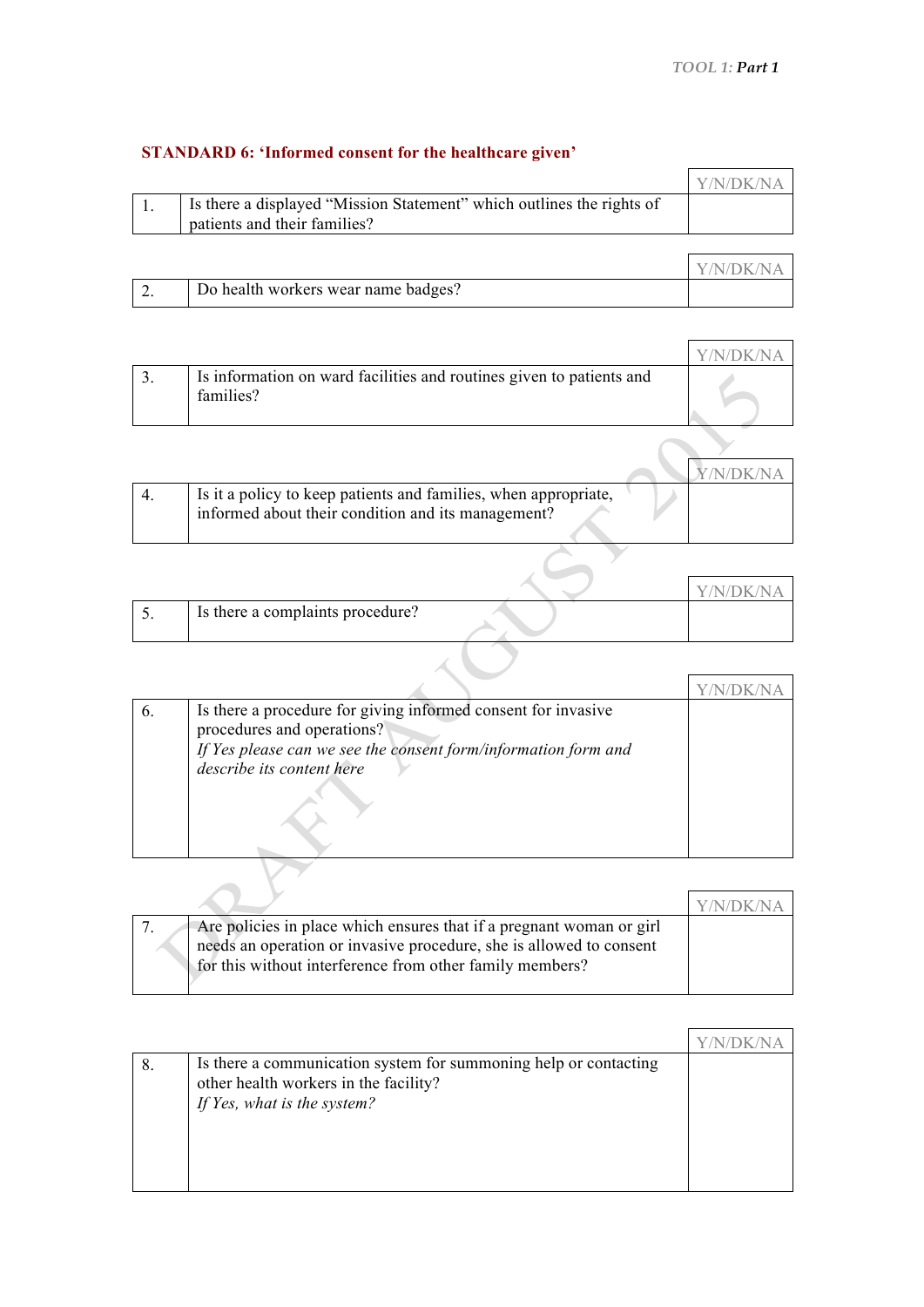$\overline{a}$ 

| Is there a policy on how to communicate with the parents of a young<br>9.<br>girl who is pregnant?<br>If Yes what is that policy? |  | Y/N/DK/NA |
|-----------------------------------------------------------------------------------------------------------------------------------|--|-----------|
|                                                                                                                                   |  |           |
|                                                                                                                                   |  |           |
|                                                                                                                                   |  |           |
|                                                                                                                                   |  |           |
|                                                                                                                                   |  |           |
|                                                                                                                                   |  |           |
|                                                                                                                                   |  |           |
|                                                                                                                                   |  |           |
|                                                                                                                                   |  |           |
|                                                                                                                                   |  |           |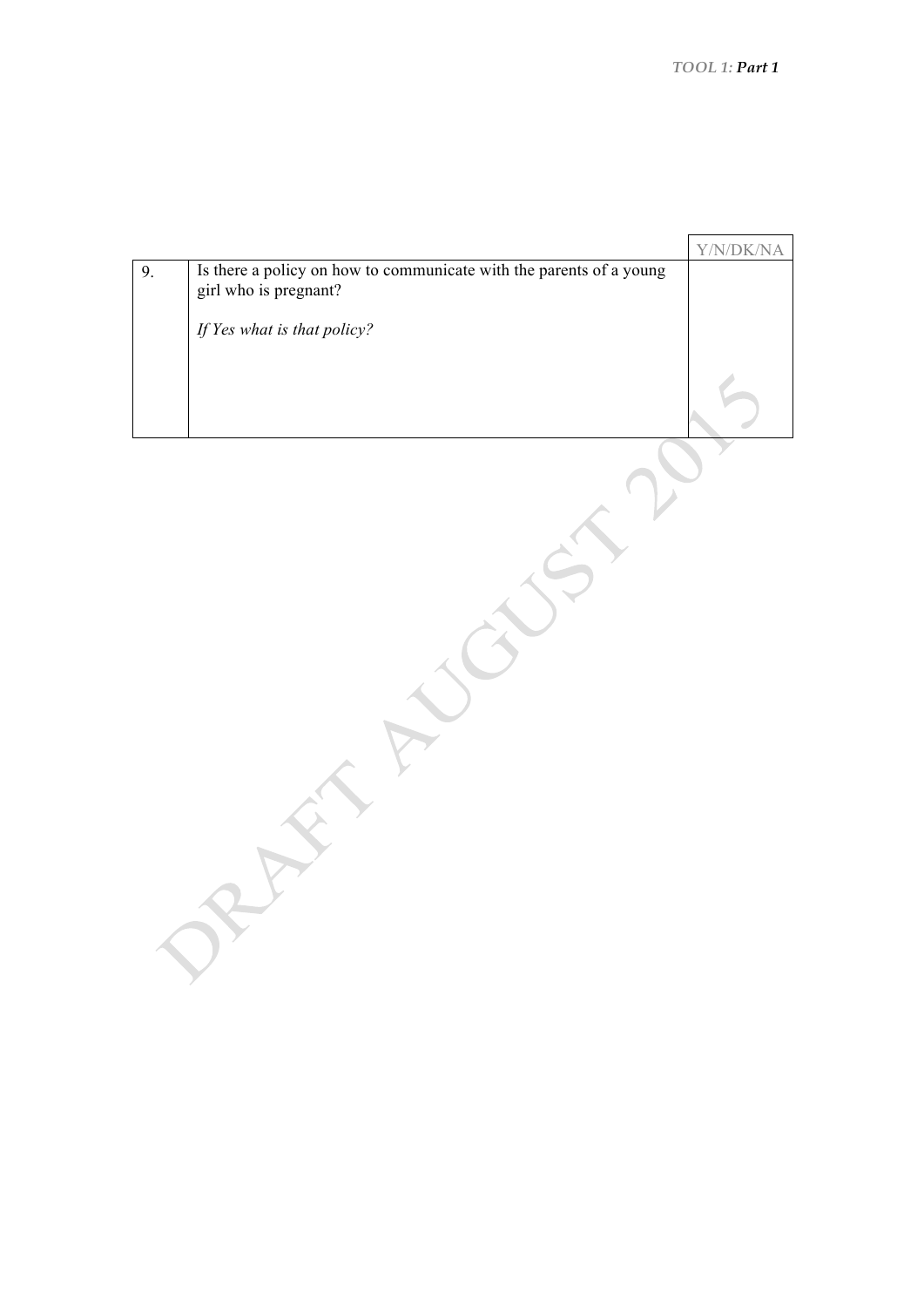## **STANDARD 7: 'Recognises and relieves pain and discomfort'**

|                                    | Y/N/DK/NA |
|------------------------------------|-----------|
| Is there a policy on pain control? |           |
|                                    |           |

|                                                                                                                      | Y/N/DK/NA |
|----------------------------------------------------------------------------------------------------------------------|-----------|
| To help recognise and assess pain and other distressing symptoms<br>are there pain recognition and assessment tools? |           |

| 3. | Are pain control drugs appropriate to the level of pain being treated<br>available? |  |
|----|-------------------------------------------------------------------------------------|--|
|    | Is paracetamol available?                                                           |  |
|    | Are non-steroidal analgesics available?                                             |  |
|    | Is oral morphine available?                                                         |  |
|    | Is injectable morphine available?                                                   |  |
|    | Is naloxone available?                                                              |  |
|    |                                                                                     |  |

| Are injectable local anaesthetic drugs available?                 |  |
|-------------------------------------------------------------------|--|
| Are surface active local anaesthetic dressings used before venous |  |
| cannulation?                                                      |  |
|                                                                   |  |
|                                                                   |  |
|                                                                   |  |

|                                 | Is there an anaesthetist available in the health facility at all times? |  |
|---------------------------------|-------------------------------------------------------------------------|--|
| If No when is he/she available? |                                                                         |  |

|                                                   | Y/N/DK/NA |
|---------------------------------------------------|-----------|
| Are analgesic opiate drugs given intramuscularly? |           |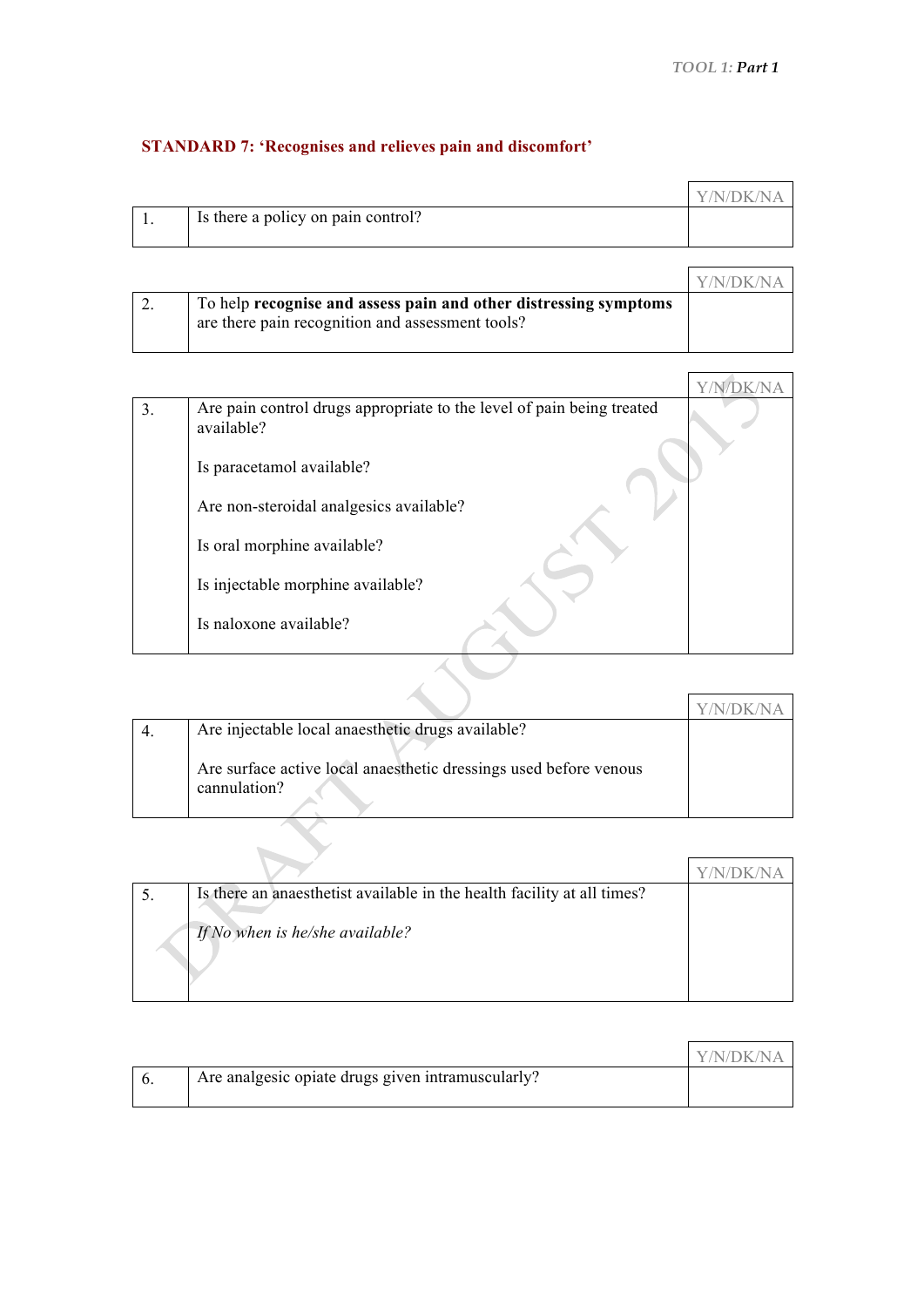| Is physical restraint used before invasive procedures in children?<br>If Yes how is this undertaken? |  |
|------------------------------------------------------------------------------------------------------|--|

| 8. | Are non-pharmacological pain control treatments used? |  |
|----|-------------------------------------------------------|--|
|    | If Yes what sort?                                     |  |
|    |                                                       |  |
|    |                                                       |  |
|    |                                                       |  |

|                                                             | Y/N/DK/NA |
|-------------------------------------------------------------|-----------|
| Are there written guidelines on the use of analgesic drugs? |           |
|                                                             |           |

| 10. | Is there a system for the control/management of powerful analgesic |  |
|-----|--------------------------------------------------------------------|--|
|     | drugs in the inpatient areas and theatres?                         |  |
|     | If Yes describe the system                                         |  |
|     |                                                                    |  |
|     |                                                                    |  |

| 11. | Are appropriate analgesic drugs sometimes not available?<br>If yes please describe how often this occurs and for which drugs |  |
|-----|------------------------------------------------------------------------------------------------------------------------------|--|
|     |                                                                                                                              |  |

|                 |                                                      | Y/N/DK/NA |
|-----------------|------------------------------------------------------|-----------|
| $\overline{12}$ | Is training in pain control given to health workers? |           |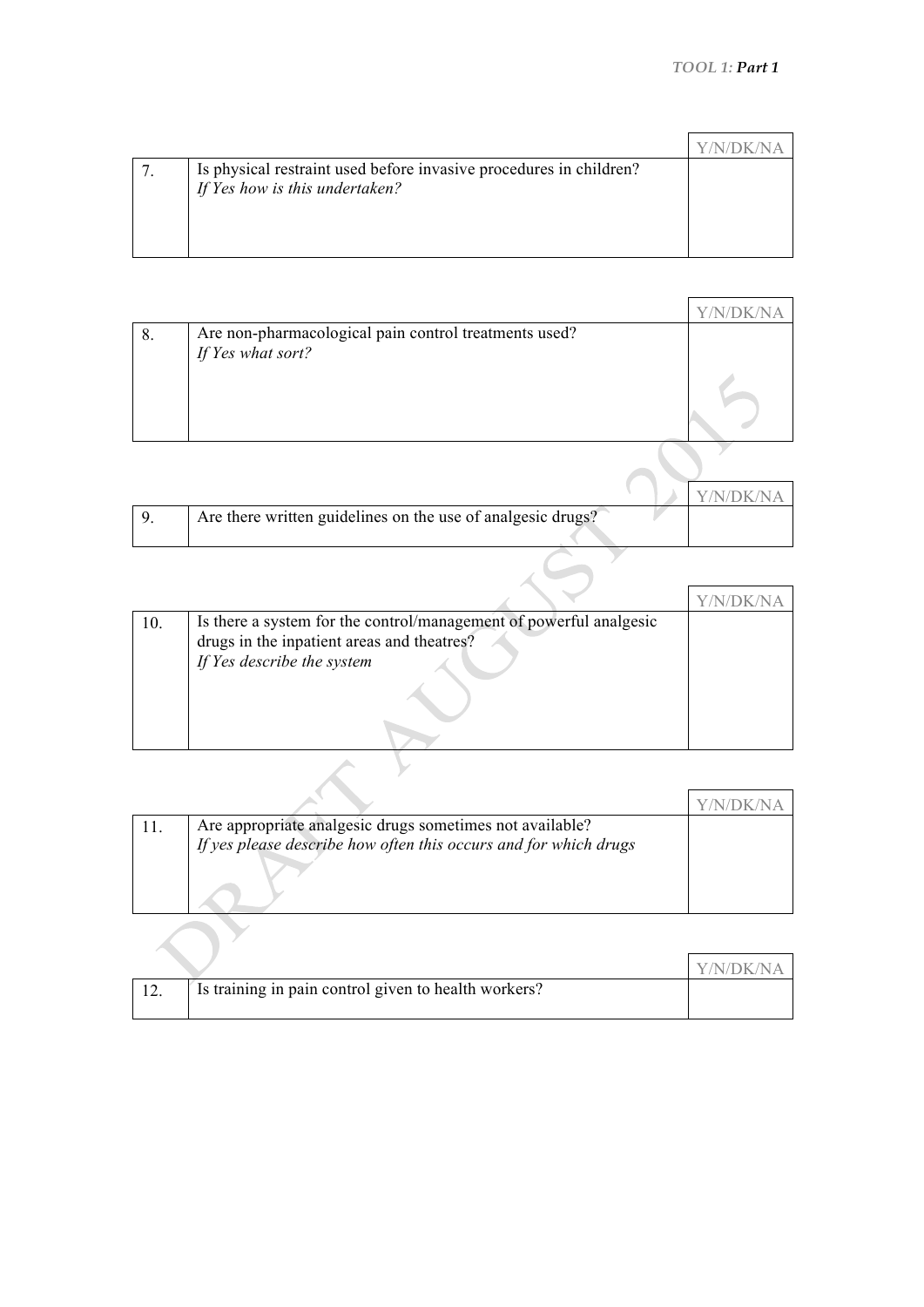**Palliative care** is the care of a patient with an incurable or life-shortening condition to prevent suffering by controlling distressing symptoms and by providing other general and psychosocial supportive care.

| Is there a system for palliative care?<br>If Yes what is available<br>13. |  | Y/N/DK/ |
|---------------------------------------------------------------------------|--|---------|
|                                                                           |  |         |
|                                                                           |  |         |
|                                                                           |  |         |

| 14. | Is there a link with the community health workers so that palliative |  |
|-----|----------------------------------------------------------------------|--|
|     | care initiated in the health facility can be continued at home?      |  |
|     | If Yes what is available                                             |  |
|     |                                                                      |  |
|     |                                                                      |  |
|     |                                                                      |  |
|     |                                                                      |  |

|                                                                        | Y/N/DK/NA |
|------------------------------------------------------------------------|-----------|
| During delivery are mothers permitted to cry out loud or shout when in |           |
| pain without risk of verbal or physical abuse?                         |           |
|                                                                        |           |

 $\backslash$ 

AFT.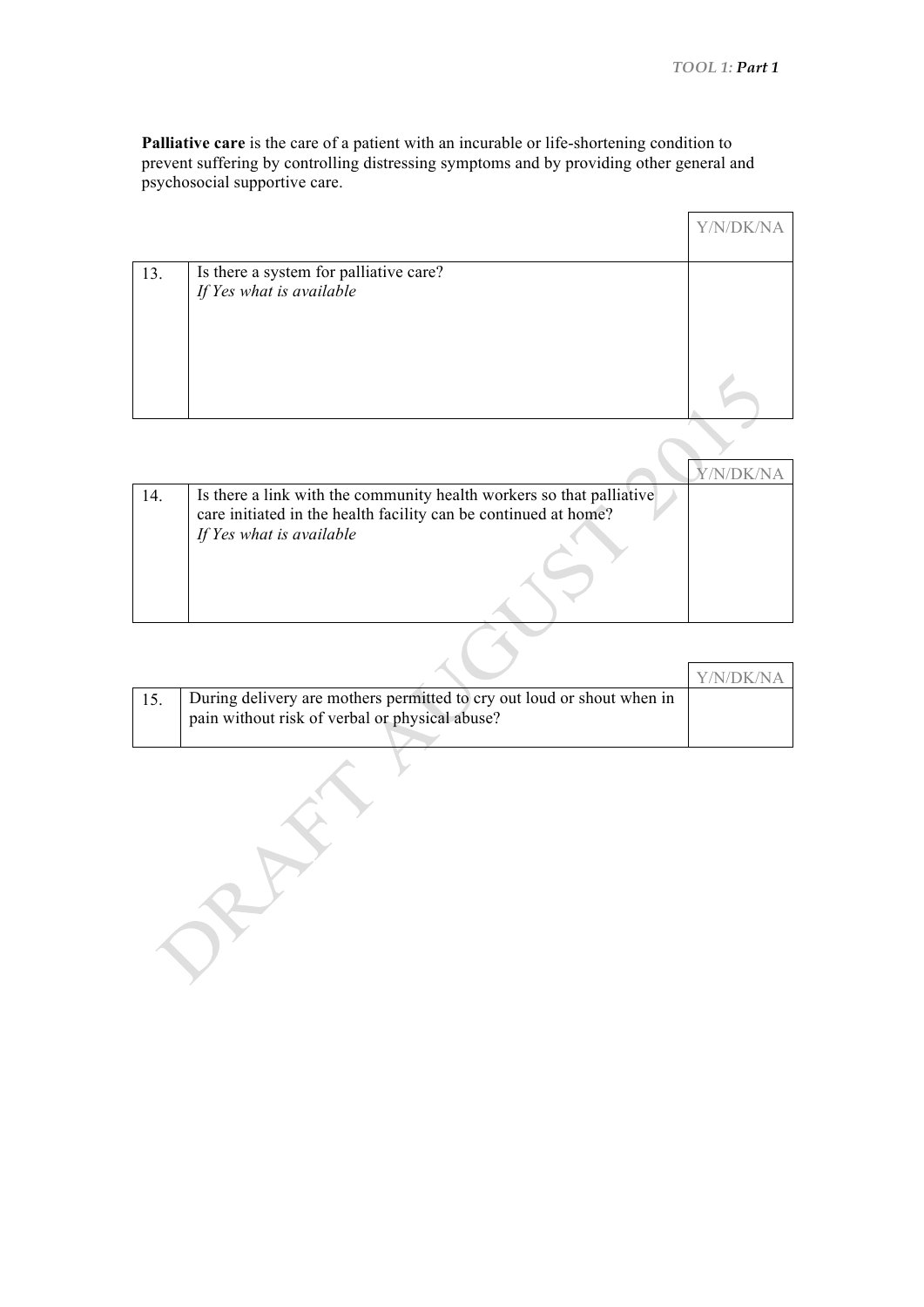र ÿ

# **STANDARD 8: 'Providing appropriate reproductive healthcare'**

| Is family planning advice freely available?        |  |
|----------------------------------------------------|--|
| Are family planning devices and drugs available?   |  |
| Are the above devices and services free of charge? |  |

|  |                                                                                          | Y/N/DK/NA |
|--|------------------------------------------------------------------------------------------|-----------|
|  | Is there a community education programme about the timing and<br>spacing of pregnancies? |           |

| Is surgical sterilisation available? |  |
|--------------------------------------|--|
| Is it free of charge?                |  |

|                                                                      | Y/N/DK/NA |
|----------------------------------------------------------------------|-----------|
| Is legal termination of pregnancy for medical indications available? |           |
|                                                                      |           |

|                                                                                    | Y/N/DK/NA |
|------------------------------------------------------------------------------------|-----------|
| Is there a system for the care of the patient after a termination of<br>pregnancy? |           |

|                                                                                   | Y/N/DK/NA |
|-----------------------------------------------------------------------------------|-----------|
| Is termination of pregnancy undertaken to enable gender selection of<br>the baby? |           |

|                                                                                  | Y/N/DK/NA |
|----------------------------------------------------------------------------------|-----------|
| Is there a programme of community education about how to avoid HIV<br>infection? |           |
|                                                                                  |           |

|                                                                  | Y/N/DK/NA |
|------------------------------------------------------------------|-----------|
| Is there community education about the dangers of smoking and/or |           |
| alcohol during pregnancy?                                        |           |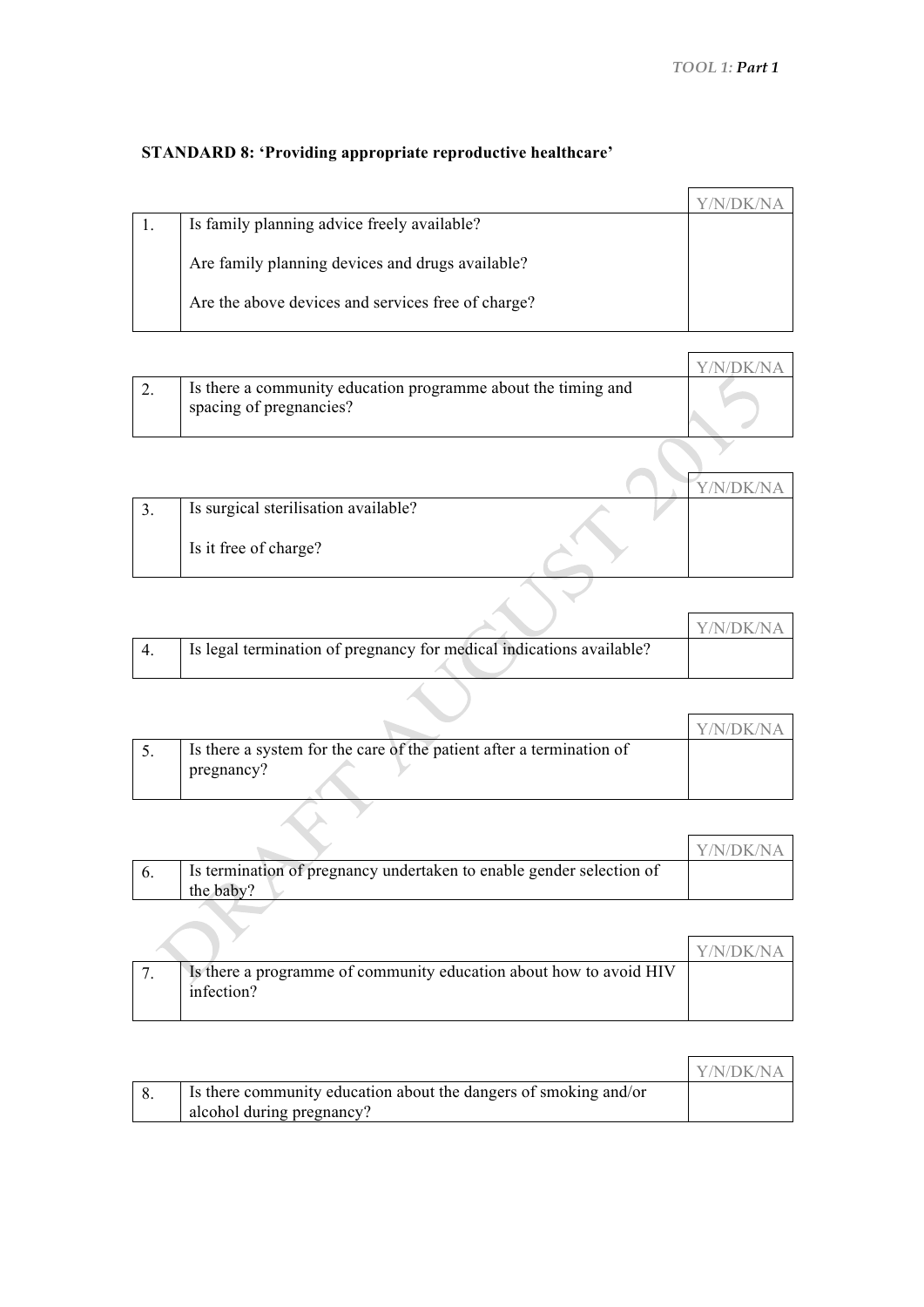$\overline{a}$ 

#### **STANDARD 9: 'Recognises, protects and supports vulnerable and/or abused women and children'**

| Is there a system in place to address any suspicion of child abuse that is | Y/N/DK/NA |
|----------------------------------------------------------------------------|-----------|
|                                                                            |           |
| identified in the health facility?                                         |           |
|                                                                            |           |
|                                                                            | Y/N/DK/NA |

|  | Is there a lead health worker for child protection in the facility? |           |
|--|---------------------------------------------------------------------|-----------|
|  |                                                                     |           |
|  |                                                                     | Y/N/DK/NA |
|  | .                                                                   |           |

| 3.  | Have health workers in the facility been trained in how to recognise the<br>physical or sexual abuse of children? |  |
|-----|-------------------------------------------------------------------------------------------------------------------|--|
|     |                                                                                                                   |  |
|     |                                                                                                                   |  |
| -4. | If a child has injuries suggesting abuse is there a way of protecting this                                        |  |
|     | child from further harm?                                                                                          |  |
|     |                                                                                                                   |  |

|                                                                 | V/N/DK/NA |
|-----------------------------------------------------------------|-----------|
| Is there a system in place to address any suspicion of domestic |           |
| violence?                                                       |           |
|                                                                 |           |

|                                                                          | <b>Y/N/DK/NA</b> |
|--------------------------------------------------------------------------|------------------|
| Have health workers in the facility been trained in how to recognise the |                  |
| injuries resulting from domestic violence?                               |                  |

|                                                                        | Y/N/DK/NA |
|------------------------------------------------------------------------|-----------|
| If a pregnant woman or girl has injuries suggesting abuse (domestic    |           |
| violence) is there a way of protecting this patient from further harm? |           |

| 8. | Is abuse by female genital mutilation documented in patients attending |  |
|----|------------------------------------------------------------------------|--|
|    | this facility?                                                         |  |
|    | If Yes what procedure is undertake to manage the patient?              |  |
|    |                                                                        |  |
|    |                                                                        |  |

| 9. | Are special facilities available in the health facility to assist any woman<br>or girl who has been subject to rape?<br>If Yes please describe the facilities available |  |
|----|-------------------------------------------------------------------------------------------------------------------------------------------------------------------------|--|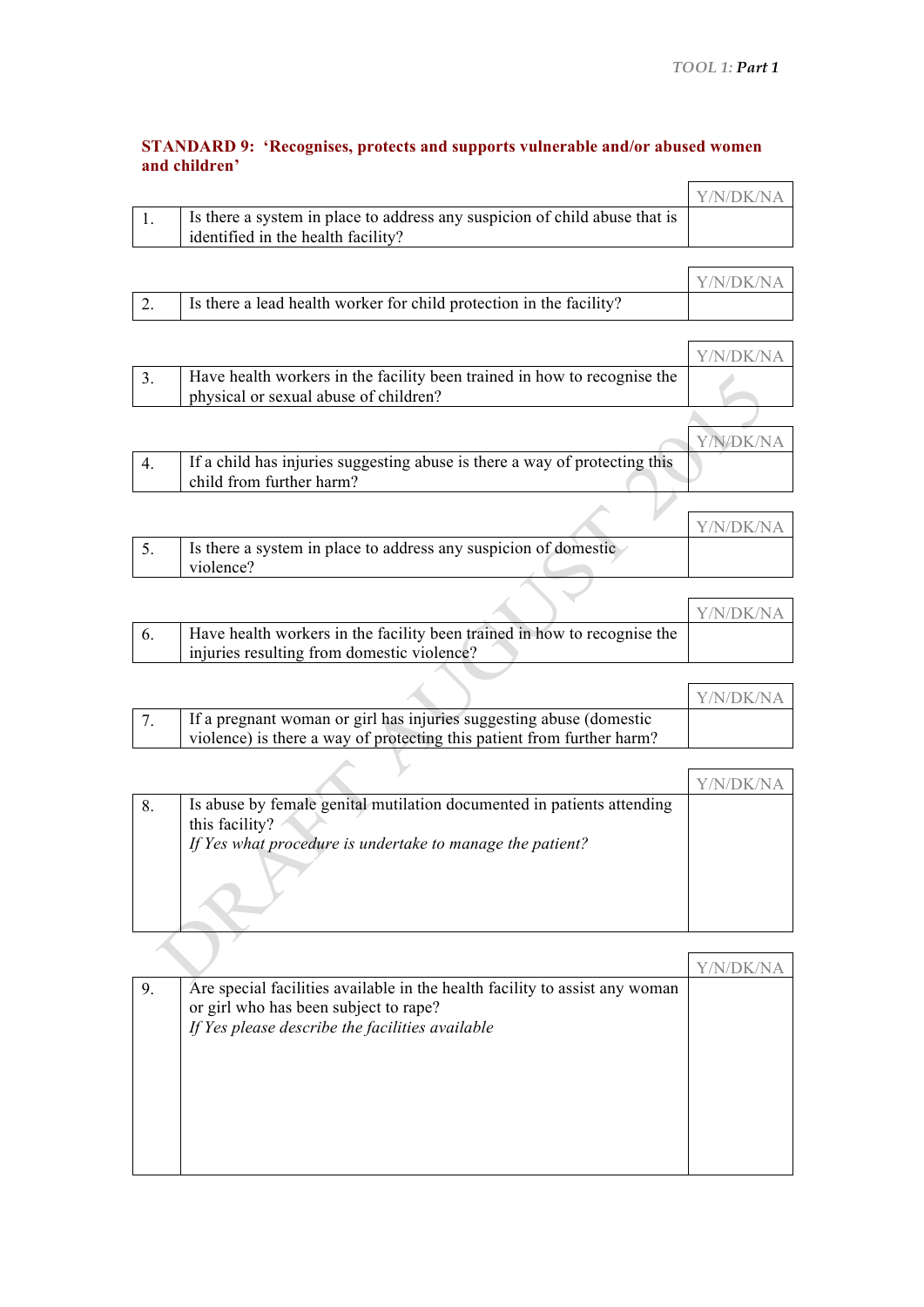# **STANDARD 10: 'Supports best possible nutrition'**

| Is there a lead health worker to give advice about breast feeding in the<br>facility?        |  |
|----------------------------------------------------------------------------------------------|--|
| Is there a lead health worker to give advice to families about nutrition<br>in the facility? |  |

|           |                                                      | Y/N/DK/NA |
|-----------|------------------------------------------------------|-----------|
| <u>L.</u> | Is the facility designated UNICEF/WHO baby friendly? |           |

| 3. | Are methods to assess nutritional status available in the facility?<br>If Yes what are they? |  |
|----|----------------------------------------------------------------------------------------------|--|
|    |                                                                                              |  |

|                                                                     | Y/N/DK/NA |
|---------------------------------------------------------------------|-----------|
| Are special foods and minerals available for treating malnutrition? |           |

7

|                                                                     | V/N/DK/NA |
|---------------------------------------------------------------------|-----------|
| Are measures taken to provide folic acid before conception to women |           |
| and girls who might become pregnant?                                |           |

|                                                                          | V/N/DK/N |
|--------------------------------------------------------------------------|----------|
| Are special food supplements available for pregnant women and girls?     |          |
| If these are available are they provided at no cost to the pregnant girl |          |
| or woman?                                                                |          |

|                                                                                      | Y/N/DK/NA |
|--------------------------------------------------------------------------------------|-----------|
| Are oral rehydration salts available for treating patients with gastro-<br>enteritis |           |
| If these are available are they provided at no cost to the patients?                 |           |

|                                                                       | Y/N/DK/NA |
|-----------------------------------------------------------------------|-----------|
| Are health workers given special training in the management of severe |           |
| malnutrition?                                                         |           |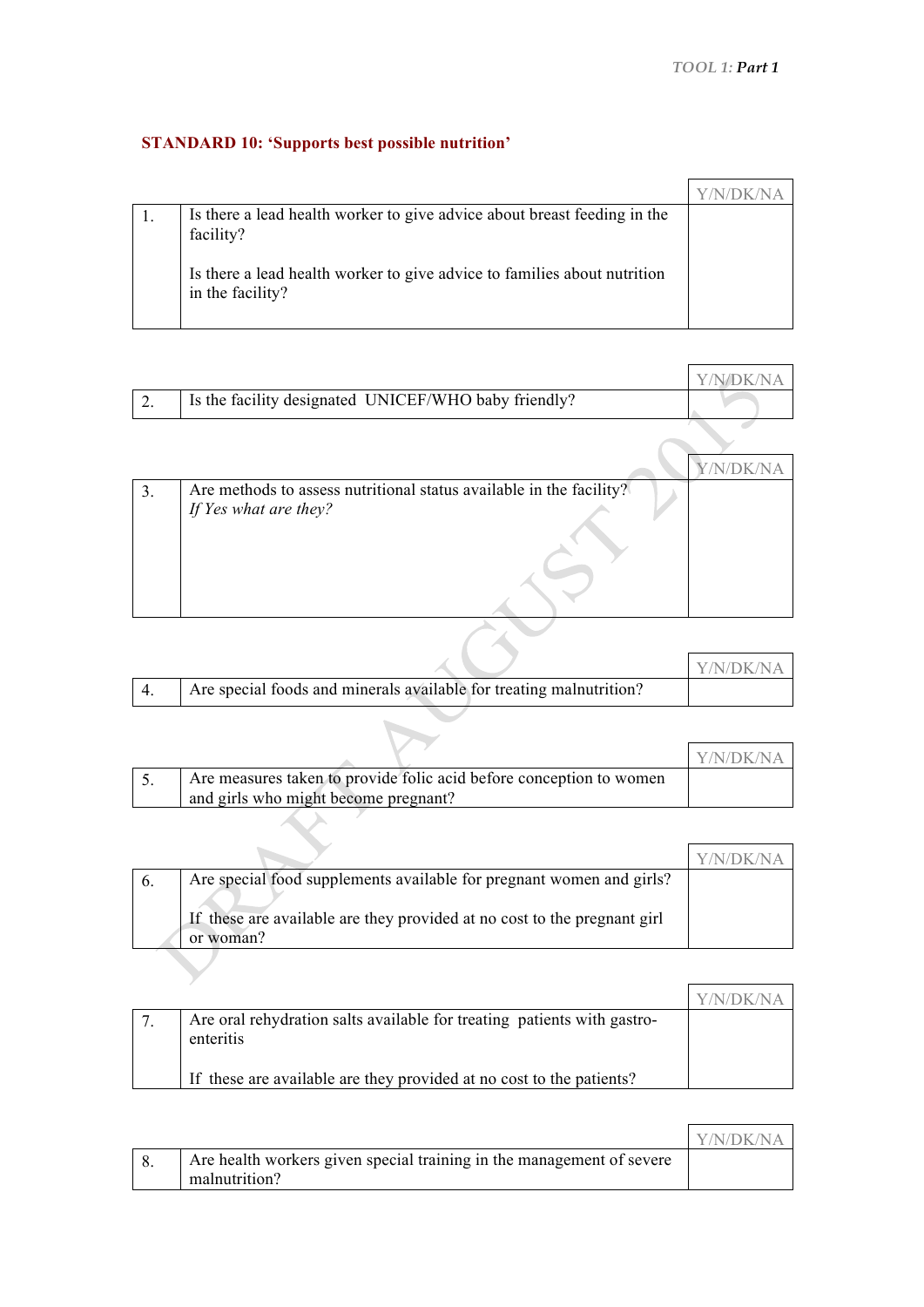$\mathbf{r}$ 

#### **STANDARD 11: 'Recognising and providing support and treatment for women and children with mental illness'**

|                                                                                                          | Y/N/DK/NA |
|----------------------------------------------------------------------------------------------------------|-----------|
| Are health workers trained to recognise mental illnesses in pregnant<br>women and girls and in children? |           |

|                                                                     | Y/N/ijk/NA |
|---------------------------------------------------------------------|------------|
| Is there a programme of community sensitisation regarding the       |            |
| importance of recognising and treating mental illnesses in the same |            |
| way as other serious medical problems?                              |            |
|                                                                     |            |

|                                                                | N/DK/NA |
|----------------------------------------------------------------|---------|
| Are appropriate drugs for treating mental illnesses available? |         |
|                                                                |         |
|                                                                |         |
|                                                                |         |

|    |                                                                                       | Y/N |
|----|---------------------------------------------------------------------------------------|-----|
| 4. | Is post natal depressive illness recognised?                                          |     |
|    | Is postnatal depressive illness treated?<br>If Yes what forms of treatment are given? |     |
|    |                                                                                       |     |
|    |                                                                                       |     |
|    |                                                                                       |     |
|    |                                                                                       |     |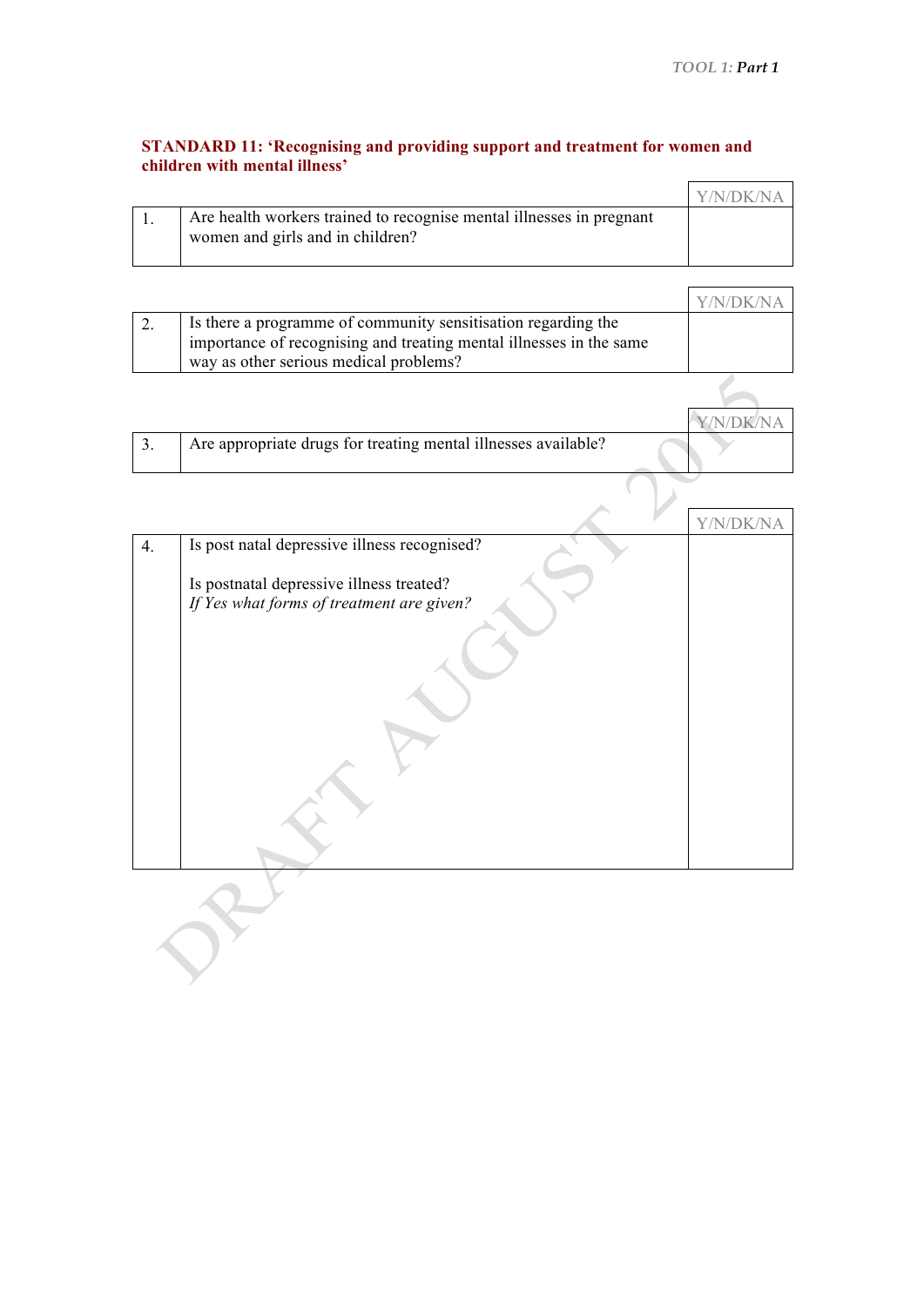# **STANDARD 12: 'Valuing health workers'**

| Are there sufficient doctors in this facility? |                                      |
|------------------------------------------------|--------------------------------------|
|                                                |                                      |
|                                                |                                      |
|                                                |                                      |
|                                                | If not how poorly resourced are you? |

| Are there sufficient nurses and midwives in this facility?<br>If not how poorly resourced are you? |  |
|----------------------------------------------------------------------------------------------------|--|
|                                                                                                    |  |
|                                                                                                    |  |

| Immediately after training, are health workers in any way bonded to<br>work in the public health system?<br>If Yes please describe how |  |
|----------------------------------------------------------------------------------------------------------------------------------------|--|
|                                                                                                                                        |  |

 $\rightarrow$ 

| Are health workers in your facility paid a reasonable wage given the<br>resources available in the country?<br>If not please explain |  |
|--------------------------------------------------------------------------------------------------------------------------------------|--|
|                                                                                                                                      |  |

| Do health workers in your facility have accommodation provided?<br>If yes is this accommodation adequate? |  |
|-----------------------------------------------------------------------------------------------------------|--|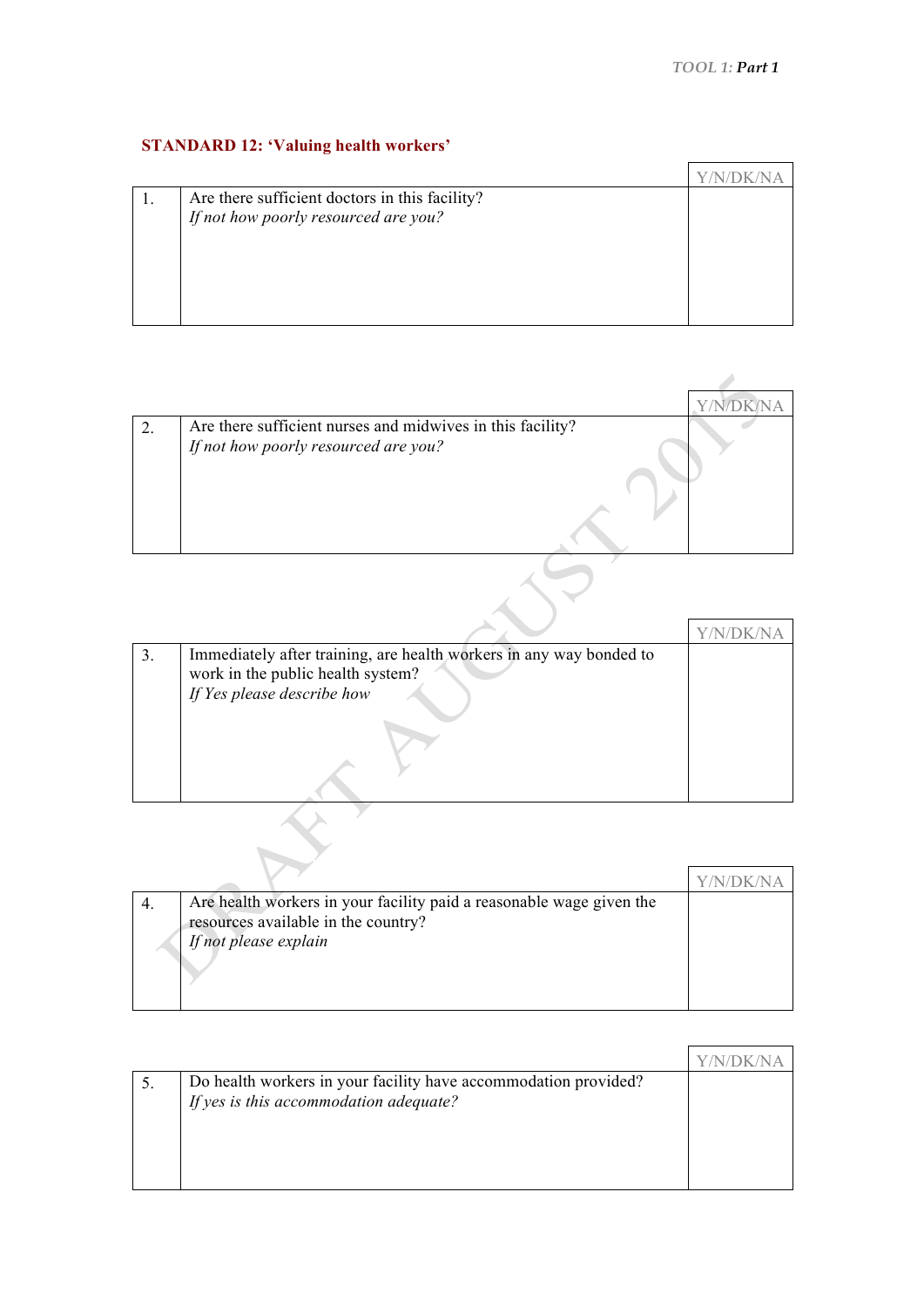|  |                                                                     | <b>Y/N/DK/NA</b> |
|--|---------------------------------------------------------------------|------------------|
|  | Is there a counselling service available to staff in your facility? |                  |

|                                                                   | Y/N/DK/NA |
|-------------------------------------------------------------------|-----------|
| Is there a Union or Task Force to support staff in your facility? |           |

|    |                                                                                                                                                                                                                                                                                                                                                                | Y/N/DK/NA |
|----|----------------------------------------------------------------------------------------------------------------------------------------------------------------------------------------------------------------------------------------------------------------------------------------------------------------------------------------------------------------|-----------|
| 8. | Is there a policy to ensure that international organisations working in<br>your country make special provisions to ensure that they do not take<br>trained staff from the public health system when there is a shortage of<br>such workers without providing an alternative way forward that is at<br>least as equally effective?<br>If yes please describe it |           |
|    |                                                                                                                                                                                                                                                                                                                                                                |           |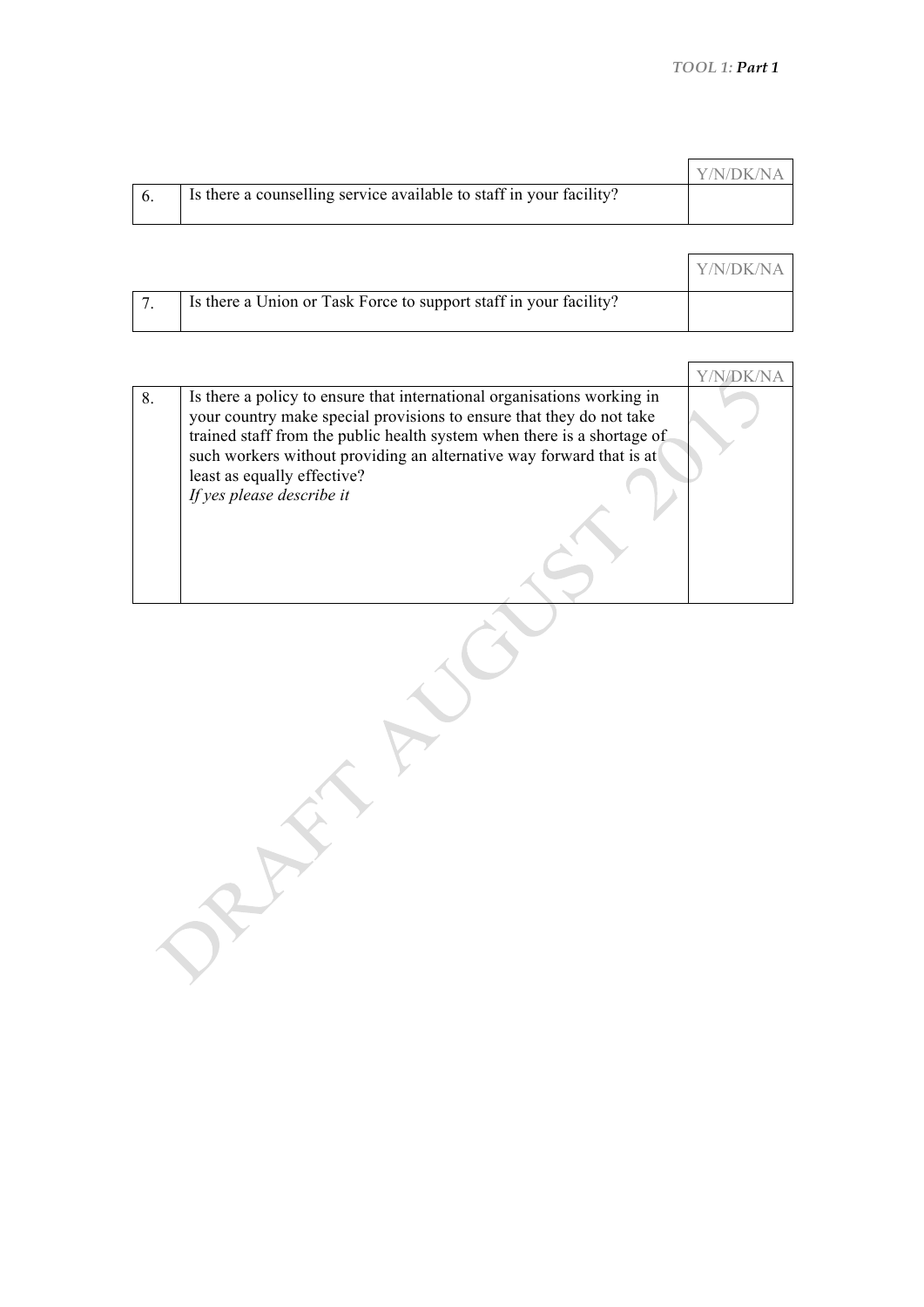|  |  |  |  | <b>Examples of good practice and recommendations</b> |
|--|--|--|--|------------------------------------------------------|
|--|--|--|--|------------------------------------------------------|

| Printed name and<br>initials of assessor |  |      |  |
|------------------------------------------|--|------|--|
| Post held                                |  |      |  |
| Signature of<br>assessor                 |  | Date |  |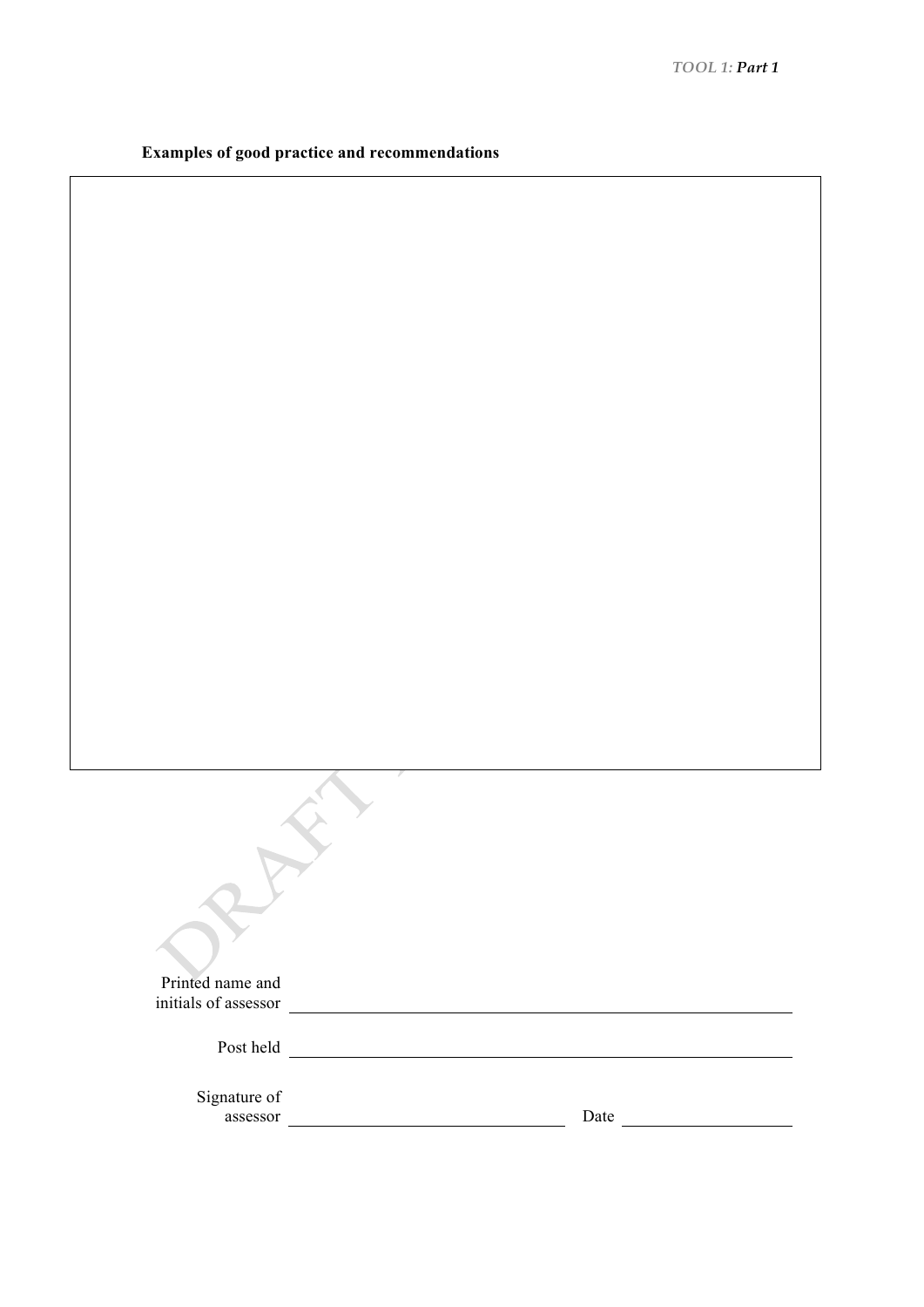*TOOL 1: Part 2*

**Maternal and Child Focused Healthcare**

**TOOL 1**

**PART 2**

**Interview or questionnaire for health workers**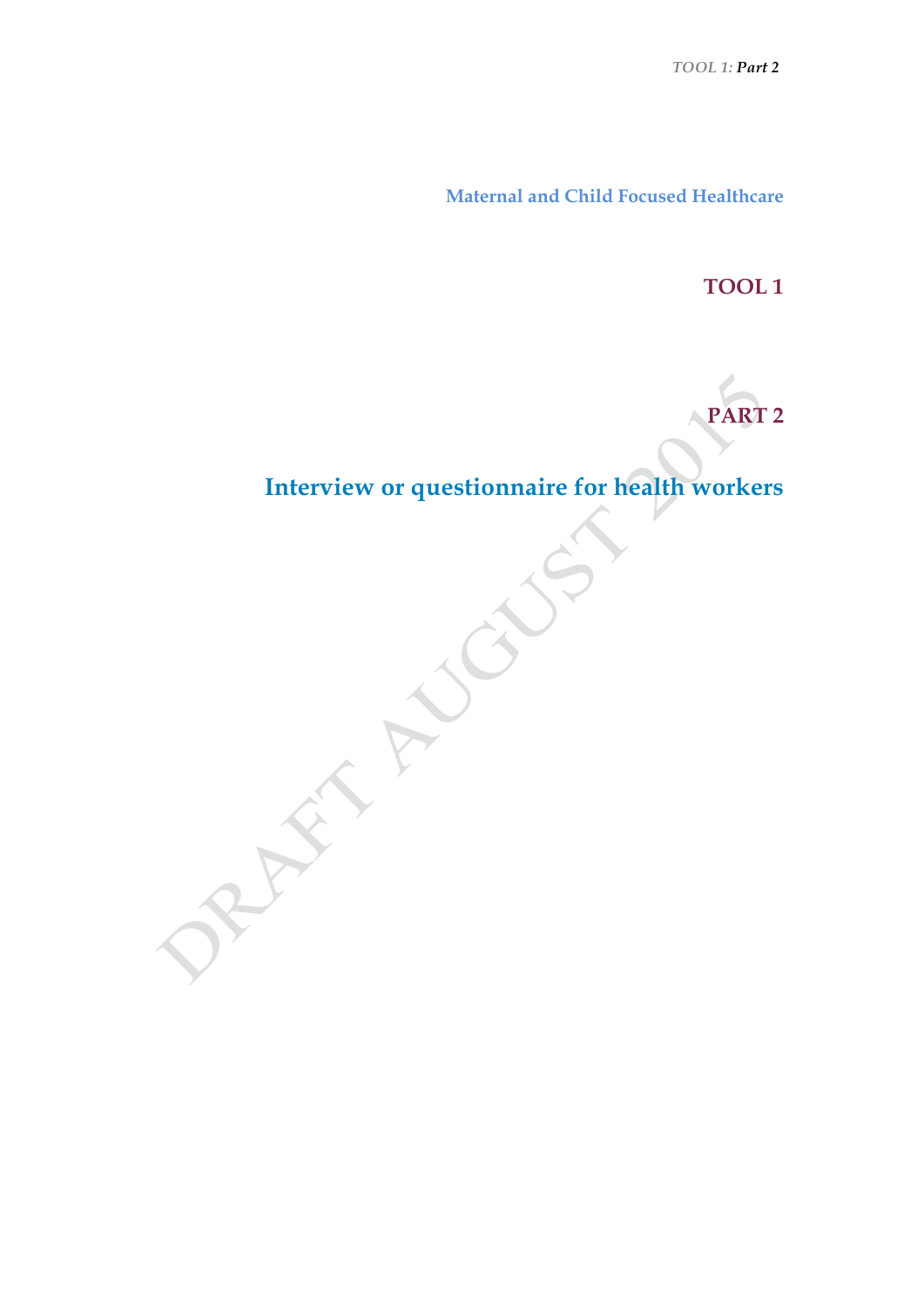## **Part 2: Interview or questionnaire for health workers**

**Please ask or answer as many questions as you can.**

| Date                                                                           |  |
|--------------------------------------------------------------------------------|--|
| Health facility or service                                                     |  |
| Health care area or environment                                                |  |
| <u> 1980 - Johann Barbara, martxa amerikan per</u><br>Length of employment     |  |
| Type of health worker                                                          |  |
| Date of professional<br>qualification (if you have one)                        |  |
| Do you work only with pregnant women or girls?<br><b>YES</b><br>NO             |  |
| <b>YES</b><br>Do you work only with children?<br>N <sub>O</sub>                |  |
| <b>YES</b><br>NO<br>Do you work with both?                                     |  |
| What do you think is done especially well here (what are you proud of)?        |  |
|                                                                                |  |
| What is not good about working here?                                           |  |
|                                                                                |  |
| If you have a good idea, is there anyone you could inform who might act on it? |  |
| Have any of your ideas been put into practice?                                 |  |
| Are you ever asked for your thoughts and opinions about anything?              |  |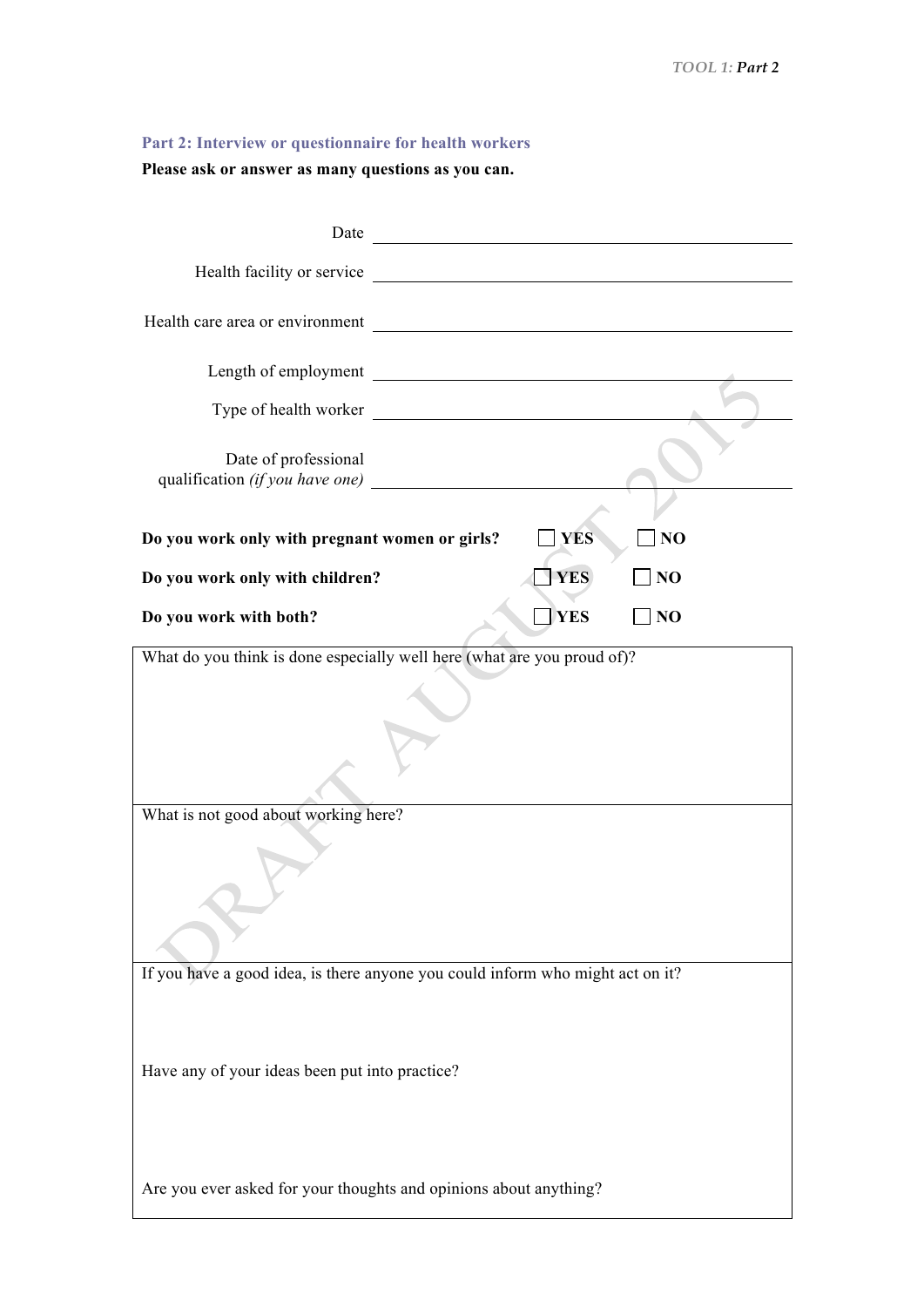#### **Questions about individual maternal and child healthcare focused 'Standards'**

#### **Standard 1. Promoting health and preventing severe illnesses, injuries and pregnancy complications**

| Is there an effective emergency ambulance service available here?<br><b>YES</b><br>N <sub>O</sub>                |
|------------------------------------------------------------------------------------------------------------------|
| If not what do you think is needed?                                                                              |
| Do pregnant mothers have antenatal care in their community or at the health facility or not at<br>all?           |
| Are ARVs freely available for treating women and/or children with HIV infection?<br><b>YES</b><br>N <sub>O</sub> |
| Are all women who are pregnant immunised against tetanus?<br>N <sub>O</sub><br><b>YES</b>                        |
| If a birth occurs at home, who cares for the mother during delivery?                                             |
| Are there any checks made on the mother or baby within the 48 hours after birth?                                 |
| N <sub>O</sub><br><b>YES</b><br>If YES what is done?                                                             |
| Standard 2. Supporting the 'best possible' healthcare                                                            |

*What do you think about the quality of care given to women and children and their families here and is there anything that you would like to see done better?* 

Do you think the facilities and environment are good enough for women and children and their parents/carers?<br> $\Box$  YES  $\Box$  NO

 $\Box$  NO *If not, is there anything you would like to see improved?*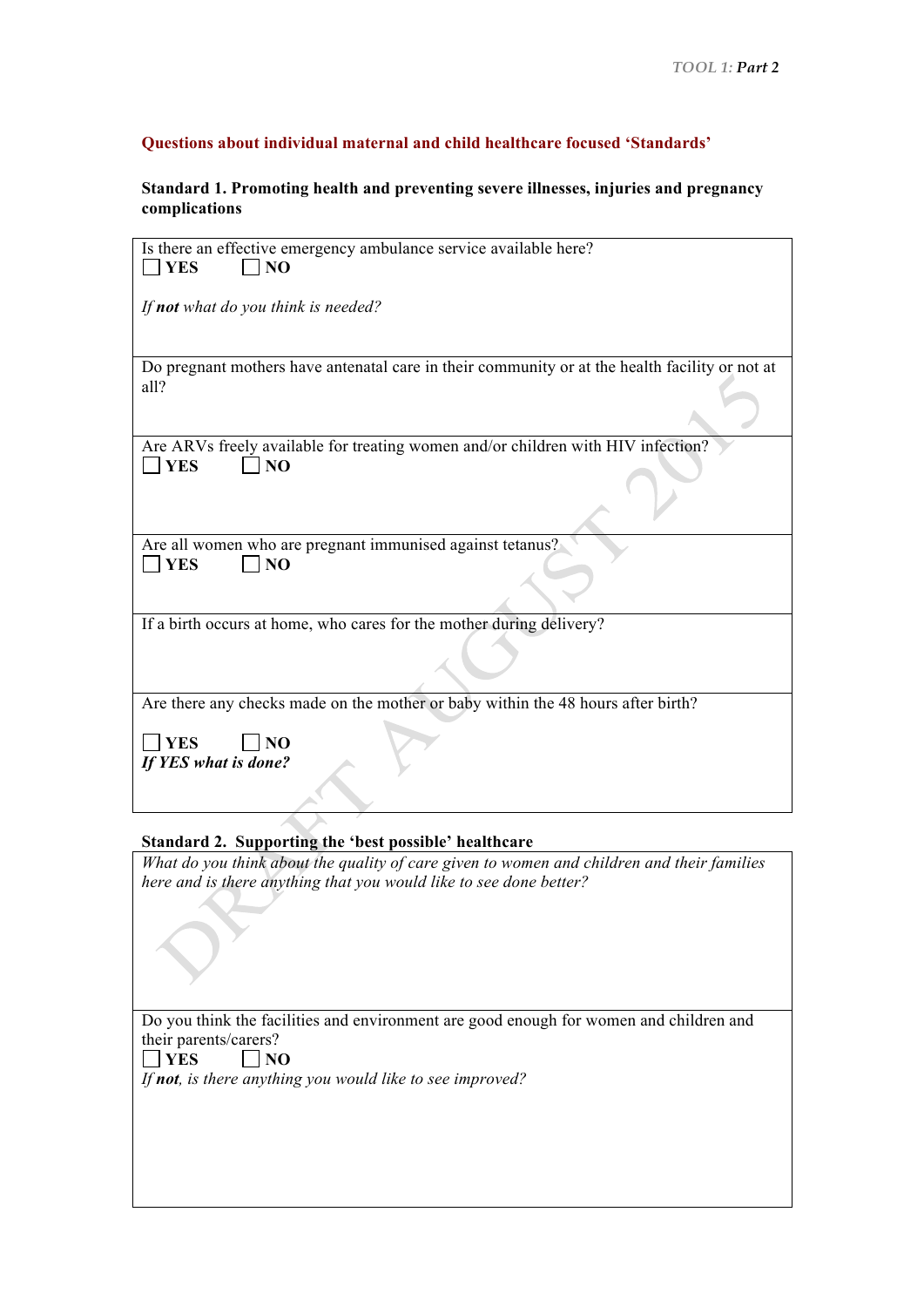| Is there anything you would like change about your work in this facility?                |
|------------------------------------------------------------------------------------------|
|                                                                                          |
|                                                                                          |
|                                                                                          |
|                                                                                          |
| Are you able to attend meetings/lectures/courses?                                        |
| <b>YES</b><br>NO                                                                         |
|                                                                                          |
|                                                                                          |
|                                                                                          |
| Do you have access to the latest information on treating patients, for example through a |
| medical library?                                                                         |
| NO<br><b>YES</b>                                                                         |
|                                                                                          |
|                                                                                          |
|                                                                                          |
| Standard 3. Giving resuscitation and emergency care for the seriously ill                |
| Is there adequate equipment and drugs available here to resuscitate mothers or children? |
| N <sub>O</sub><br><b>YES</b>                                                             |
| If yes, how could this/these be made better?                                             |
|                                                                                          |
|                                                                                          |
|                                                                                          |
|                                                                                          |
|                                                                                          |
|                                                                                          |
| Have you had any life support training (theoretical and/or practical)?                   |
| YES<br>NO                                                                                |
| If not, what could be done to improve this?                                              |
|                                                                                          |
|                                                                                          |
|                                                                                          |
|                                                                                          |
|                                                                                          |
| Is there an effective blood transfusion service?                                         |
| <b>YES</b><br>N <sub>O</sub>                                                             |
|                                                                                          |
| If not, what could be done to improve this?                                              |
|                                                                                          |
|                                                                                          |
|                                                                                          |
|                                                                                          |
|                                                                                          |
| Is sufficient oxygen available here on a continuous basis?                               |
| N <sub>O</sub><br><b>YES</b>                                                             |
| If not, what could be done to improve this?                                              |
|                                                                                          |
|                                                                                          |
|                                                                                          |
|                                                                                          |
|                                                                                          |
| Is misoprostol available here for treating major post-partum haemorrhage?                |
| <b>YES</b><br>N <sub>O</sub>                                                             |
|                                                                                          |
|                                                                                          |

# **Standard 4. Giving healthcare focused on individual need**

Do you think children/parents should know your name?<br> $\Box$  YES  $\Box$  NO  $\Box$ NO *If yes, how do they find out your name?*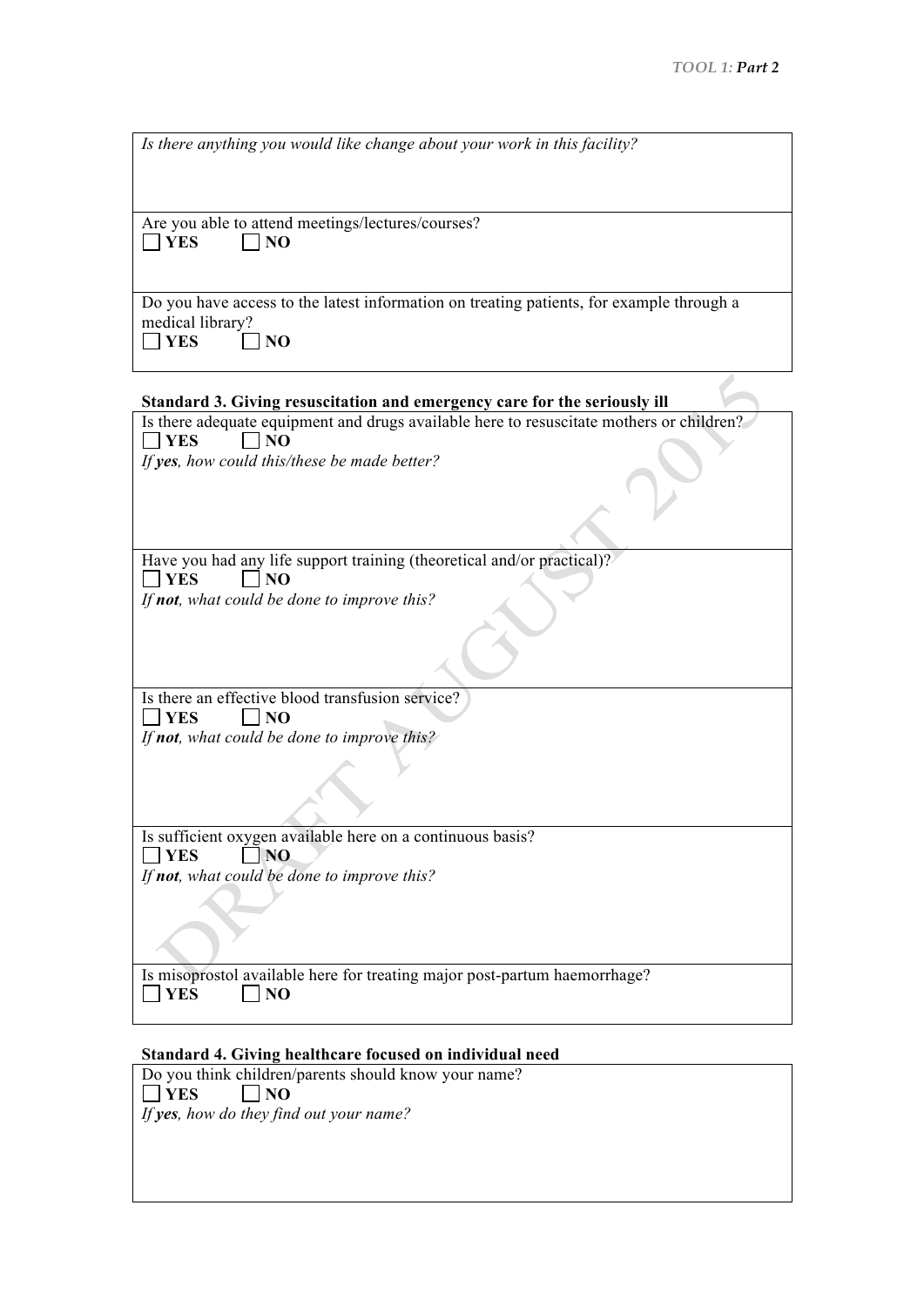| Do know what the UNCRC is/have you ever heard about this?                                   |
|---------------------------------------------------------------------------------------------|
| <b>YES</b><br>$\overline{NQ}$                                                               |
|                                                                                             |
| If yes, how do you think it is relevant to your work?                                       |
|                                                                                             |
|                                                                                             |
|                                                                                             |
| Do you think that women, children and their carers have enough privacy?                     |
| <b>I</b> YES<br>$\overline{N}$                                                              |
|                                                                                             |
| If <b>not</b> , give an example of this.                                                    |
|                                                                                             |
|                                                                                             |
| If you were a woman or child here or a parent/carer or visitor of a child would you feel    |
| welcome?                                                                                    |
| <b>YES</b>                                                                                  |
| N <sub>O</sub>                                                                              |
| If <b>not</b> , why?                                                                        |
|                                                                                             |
|                                                                                             |
|                                                                                             |
|                                                                                             |
|                                                                                             |
| Are there any women, children or families who don't get the same quality of care as others? |
| YES<br>N <sub>O</sub>                                                                       |
| If not why, and what do you think would ensure that all women and children are treated      |
| equally?                                                                                    |
|                                                                                             |
|                                                                                             |
|                                                                                             |
|                                                                                             |

#### **Standard 5. Provides healthcare in a safe, secure, clean, woman, baby and child focused environment**

What do you think are the most important ways a health worker working here can do to help reduce the spread of infection?

Is it difficult to wash your hands here?<br> $\Box$  YES  $\Box$  NO  $T$ NO<sup>'</sup> *If yes, why?*

Do you feel safe when working here at night?<br> $\Box$  YES  $\Box$  NO  $\Box$  NO *If NO why?*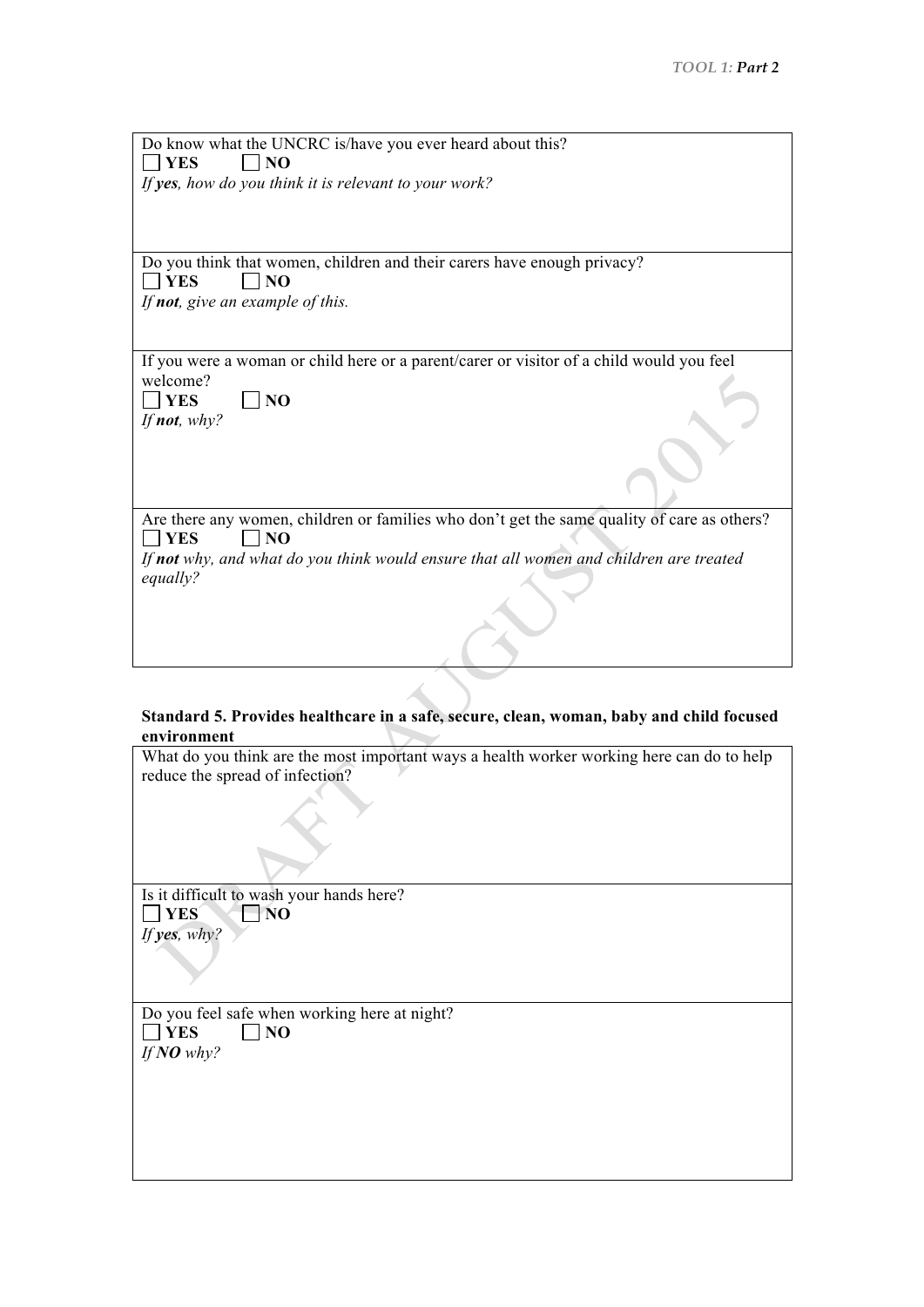#### **Standard 6. Informed consent for and knowledge about the healthcare given**

Are all women who need an operation, such as Caesarean Section, allowed to give their informed consent without interference from other individuals known to her?  $\Box$  YES  $\Box$  NO

*If NO why not?*

Do you think that women and older children always get enough information and are able to contribute to decisions about their care?  $\Box$  YES  $\Box$  NO *If NO, how could this be improved?*

#### **Standard 7. Recognises and relieves pain and discomfort**

Do you think women and/or children continue to suffer unnecessary pain? **YES NO** *Please explain:*

Is morphine available for treating severe pain in your facility?  $\Box$  YES  $\Box$  NO

*If not why do you think this is lacking and do you think it should be available?*

What methods do you use to recognise and assess pain in women and/or children?

What methods do you use to help patients cope with pain, other than giving medicines?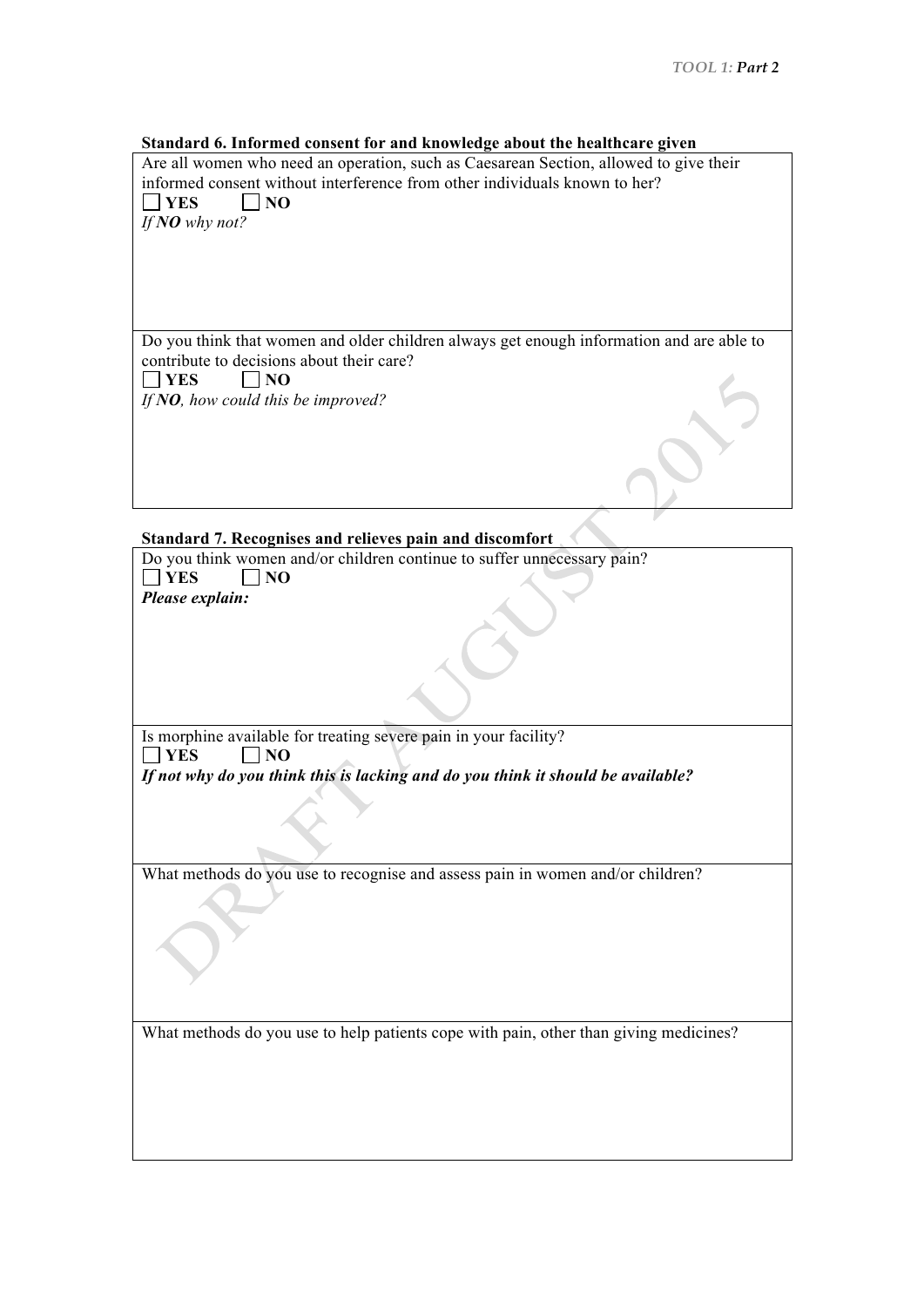#### **Standard 8. Providing appropriate reproductive healthcare**

Are family planning advice and methods freely available to women or girls who have delivered a baby in your facility?<br> $\Box$  YES  $\Box$  NO  $\dot{\square}$  NO

*If YES which methods are available?*

Are you aware of any risks to a mother of having more than 4 pregnancies?

Is it legally possible for women or girls who are pregnant to have a safe termination of pregnancy for medical reasons?  $\overline{\Box}$ YES  $\overline{\Box}$ NO *If YES where is this undertaken?*

#### **Standard 9. Recognises, protects and supports vulnerable and/or abused women and children**

Have you had any training about recognising the abuse of women or children?

| <b>YES</b><br>NO                                                                           |
|--------------------------------------------------------------------------------------------|
| If yes what training has been undertaken?                                                  |
|                                                                                            |
|                                                                                            |
|                                                                                            |
|                                                                                            |
|                                                                                            |
|                                                                                            |
| Have you had any training in managing cases in which abuse is suspected?                   |
| If Yes what training has been undertaken?                                                  |
|                                                                                            |
|                                                                                            |
|                                                                                            |
| Please tell me about what you did when you last suspected that a woman or child might have |
| been abused (harmed, exploited or neglected)?                                              |
|                                                                                            |
|                                                                                            |
|                                                                                            |
|                                                                                            |
|                                                                                            |
|                                                                                            |
|                                                                                            |
| What was the outcome?                                                                      |
|                                                                                            |
|                                                                                            |
|                                                                                            |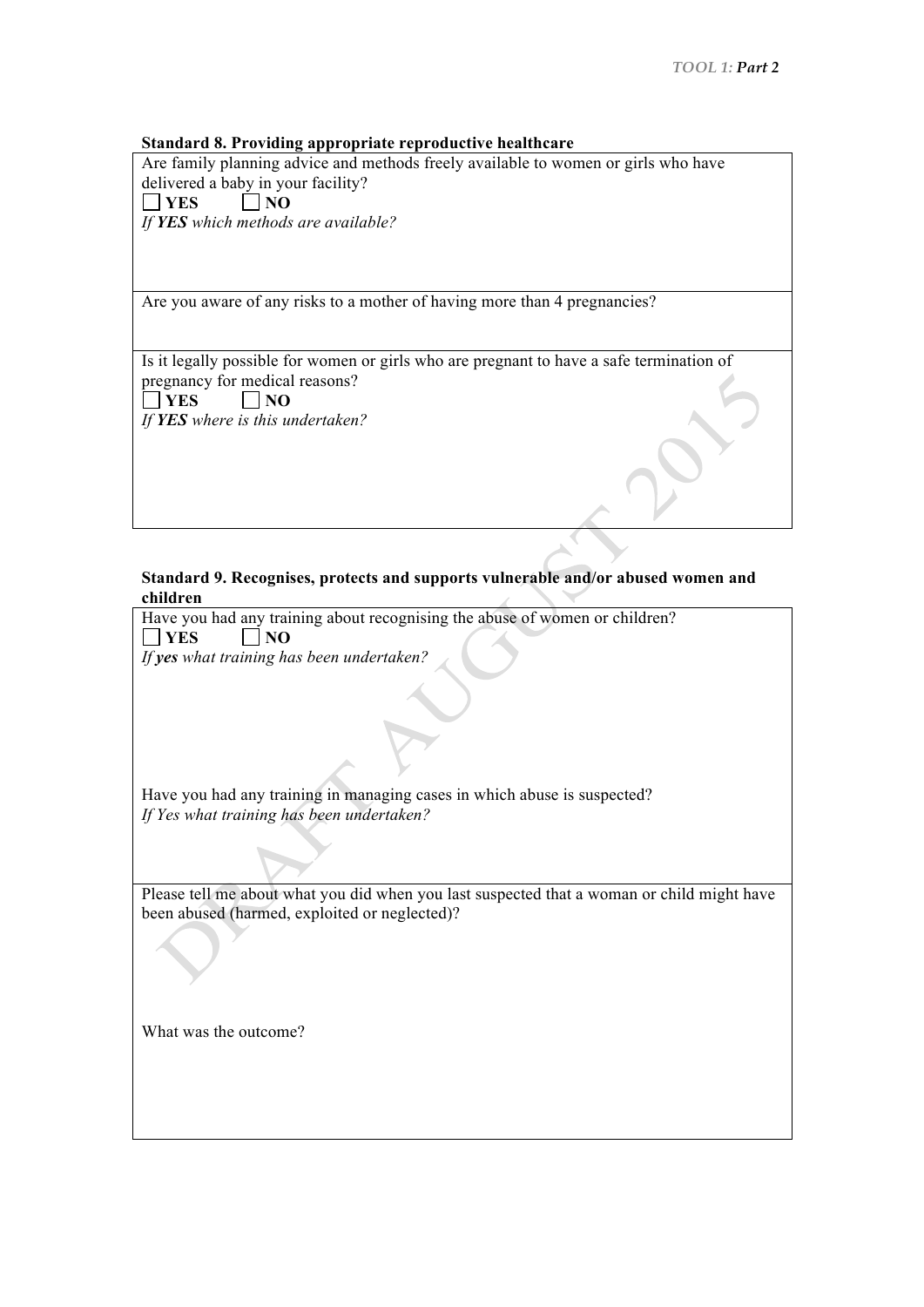#### **Standard 10. Supports best possible nutrition**

How do you find out if a child you see is well nourished and growing properly?

Have you received training about how to help a mother breastfeed her baby successfully?  $\Box$  YES  $\Box$  NO *If yes, what sort of training were you given?*

Have you received training about how to safely treat a child who is suffering severe malnutrition?<br> $\Box$  **YES**  $\Box$  NO

*If yes, what sort of training were you given?*

#### **Standard 11. Recognising and providing support and treatment for women and children with mental illness**

Have you seen any woman or girl who has recently delivered a baby with severe depression?<br>  $\Box$  YES  $\Box$  NO  $\Box$ **NO** *If yes, was she given any treatment and if yes what treatment?* 

#### **Standard 12. Valuing health workers**

| Are there any actions in your facility to help promote the welfare of the health workers?<br><b>YES</b><br>NO |  |  |
|---------------------------------------------------------------------------------------------------------------|--|--|
| If yes, what are they?                                                                                        |  |  |
|                                                                                                               |  |  |
|                                                                                                               |  |  |
| Are you still paid if you develop a serious illness that stops you working for more than 2                    |  |  |
| months?                                                                                                       |  |  |
| <b>YES</b><br>NO                                                                                              |  |  |
|                                                                                                               |  |  |
| Are you aware of many of your colleagues who were trained by the Government leaving the                       |  |  |
| public health services?                                                                                       |  |  |
| <b>YES</b><br>NO                                                                                              |  |  |
| If yes, please give an estimate of what percentage have left to work elsewhere                                |  |  |
|                                                                                                               |  |  |
|                                                                                                               |  |  |
|                                                                                                               |  |  |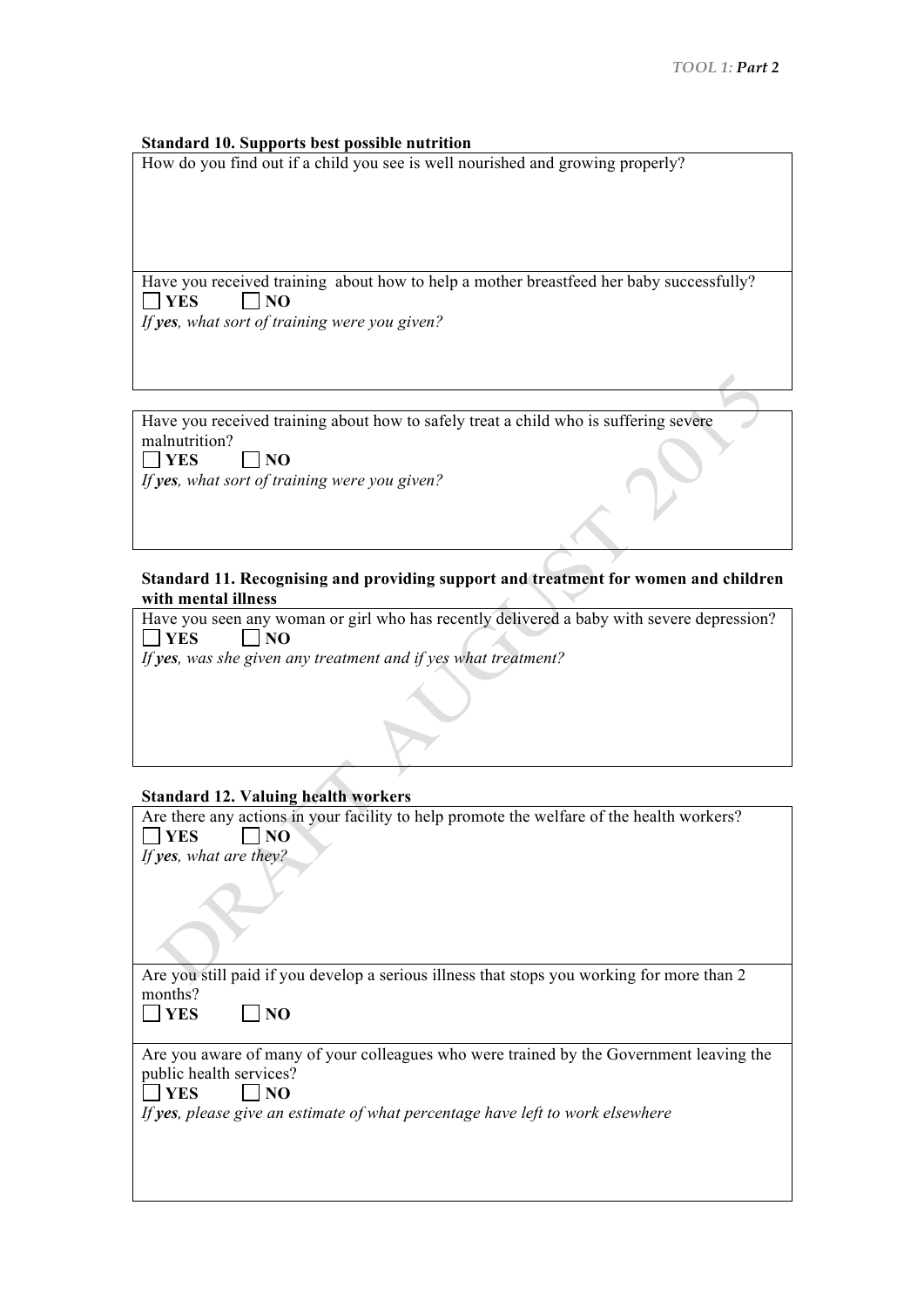Are there sufficient obstetrician surgeons and anaesthetists available for treating surgical emergencies, such as a Caesarean section on a 24/7 basis?<br>  $\Box$  YES  $\Box$  NO  $\Box$  NO *If no please explain the situation*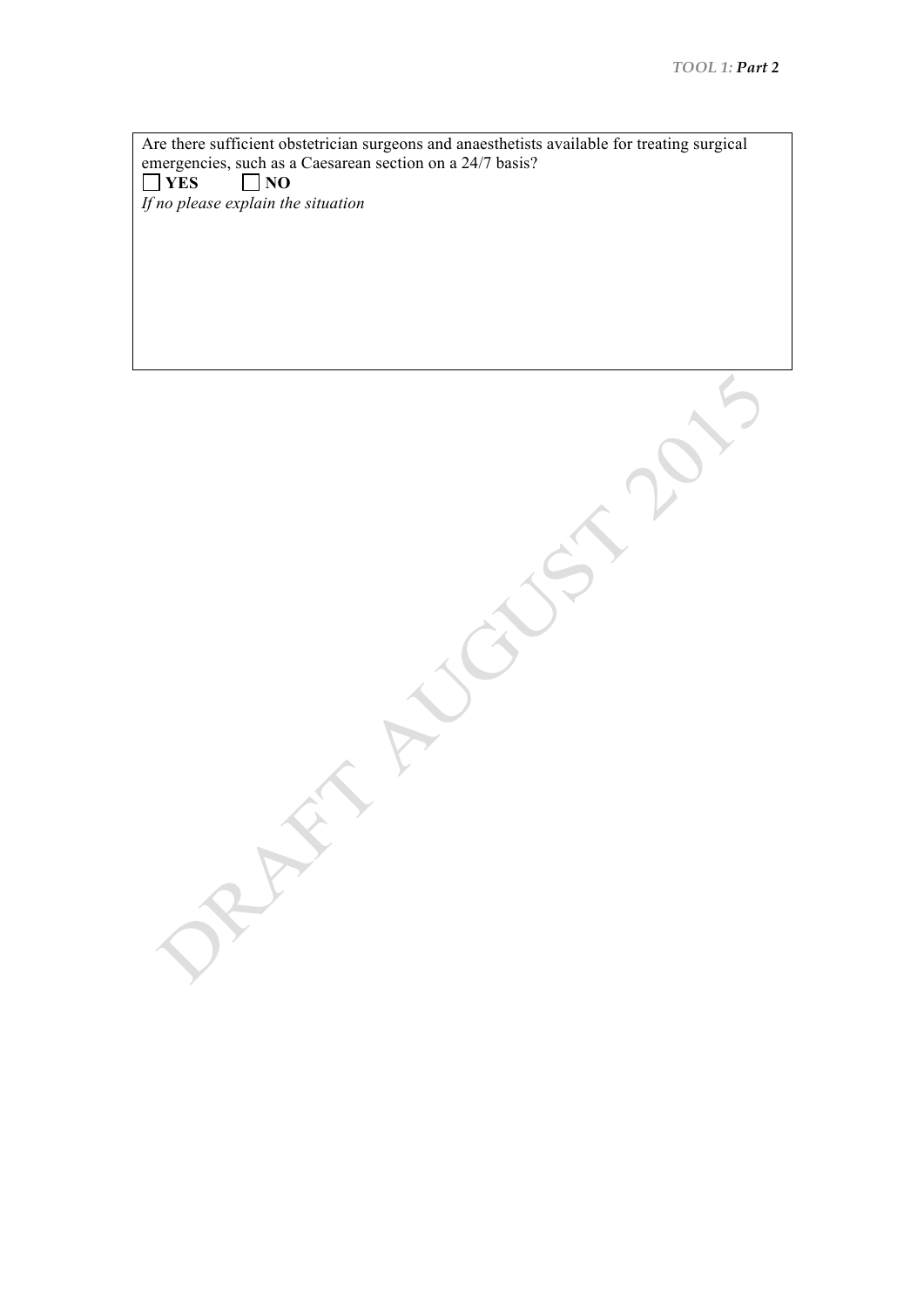#### **LAST QUESTION (please answer this)**

**If you were the director/chief of this health facility or the Minister of Health, what changes would you make to improve the health care given to women, children and families?**

**If you were the director/chief of this health facility or the Minister of Health, what changes would you make to improve the morale of health workers of all levels?**

*THANK YOU*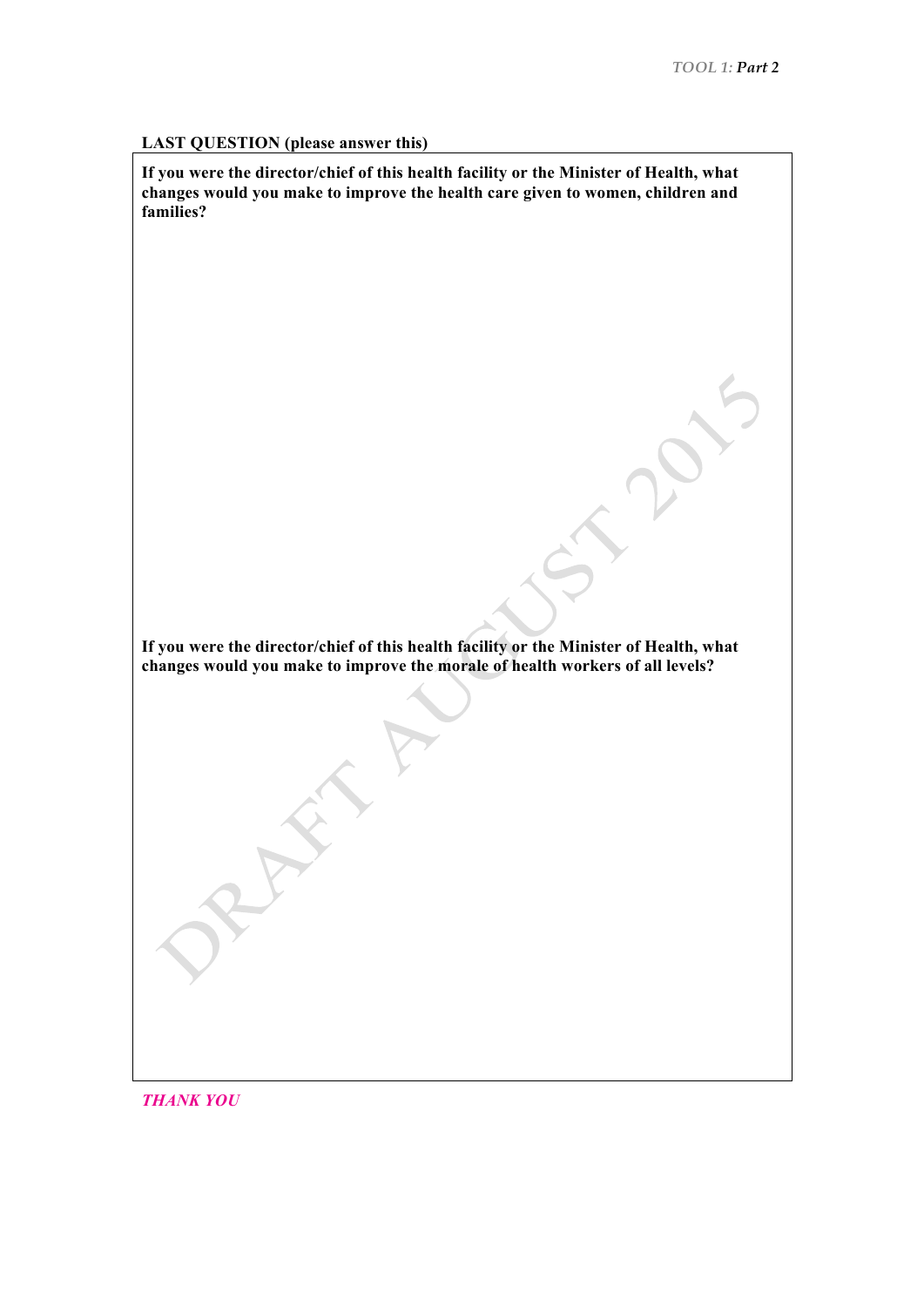*TOOL 1: Part 3*

**Maternal and Child Focused Healthcare**

**TOOL 1**

**PART 3**

*Interview with pregnant/recently delivered woman or girl, parents /carers and/or older child patient*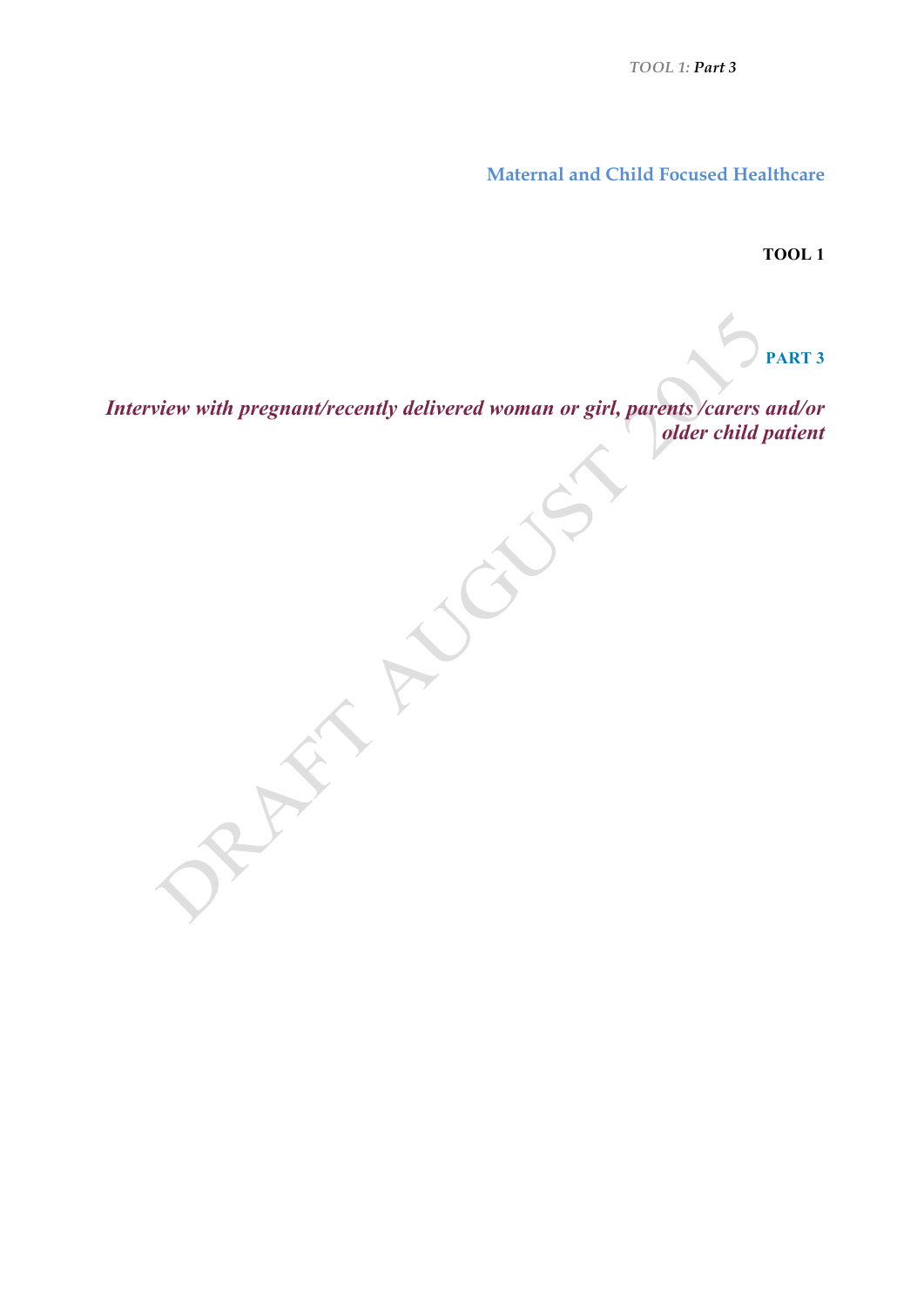**Part3: Interview with pregnant/recently delivered woman, parents/carers and/or older child patient For completion by interviewer**

| Date                                                                |                                                       |
|---------------------------------------------------------------------|-------------------------------------------------------|
| Country                                                             |                                                       |
| Health facility                                                     | <u> 1989 - Johann Stein, fransk politik (d. 1989)</u> |
| Clinical area or health care<br>environment                         |                                                       |
| Length of admission to date                                         |                                                       |
| IF WOMAN or GIRL state if<br>pregnant or post<br>delivery/          |                                                       |
| Age of woman or girl                                                |                                                       |
| If pregnant give details                                            |                                                       |
| IF YOUNG CHILD State if<br>Carer (mother/father/other)<br>for child |                                                       |
| IF OLDER CHILD PATIENT<br>State Age of child patient                |                                                       |
| Gender of child                                                     | <b>MALE</b><br><b>FEMALE</b>                          |
| Informed consent obtained and<br>confidentiality explained          | <b>YES</b><br>N <sub>O</sub>                          |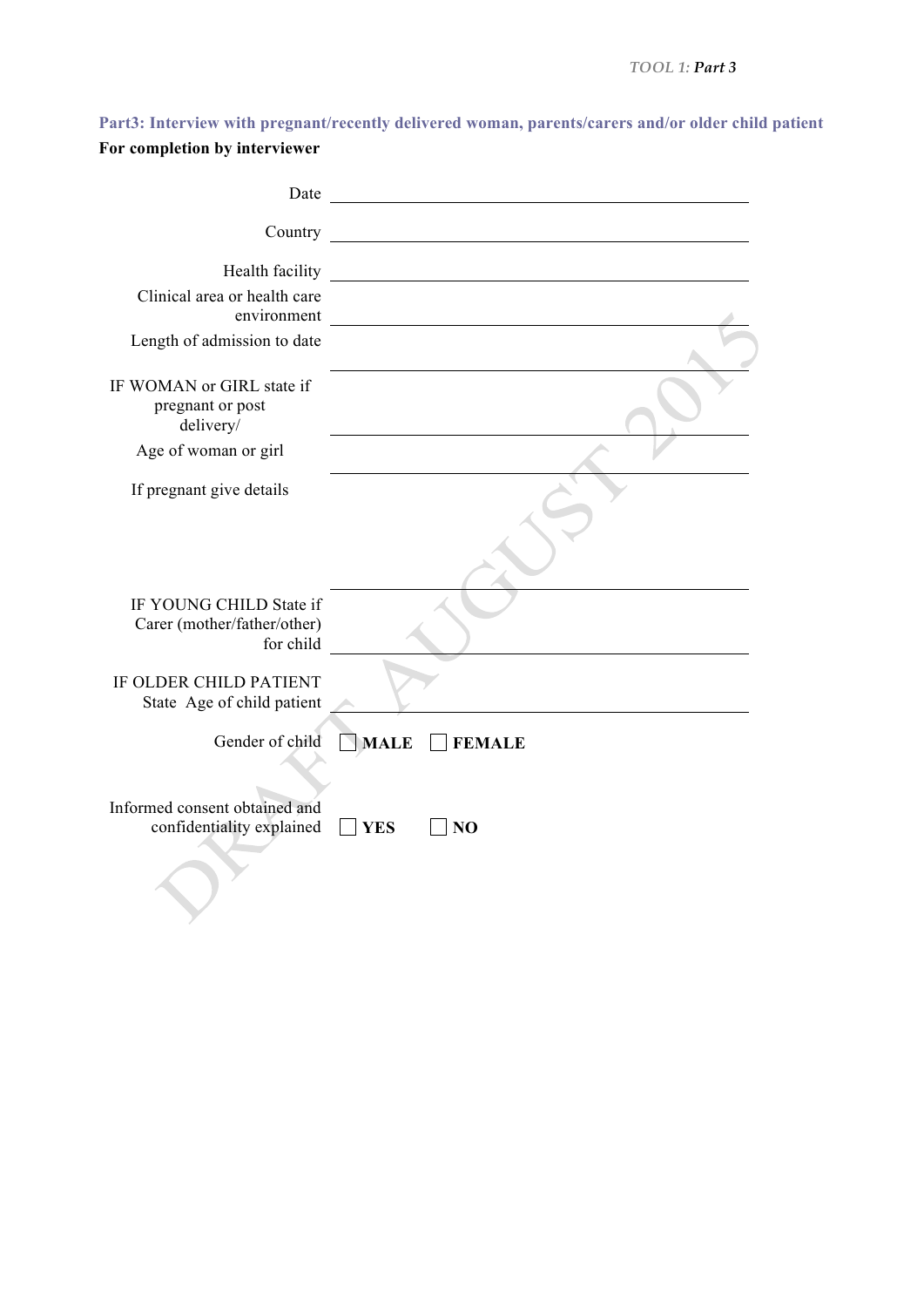*Thank you for agreeing to talk to me/us, please will you tell me:*

| $\ldots$ , $\ldots$ , $\ldots$ , $\ldots$ , $\ldots$ , $\ldots$ , $\ldots$ , $\ldots$ , $\ldots$ , $\ldots$ , $\ldots$ , $\ldots$ , $\ldots$ , $\ldots$ , $\ldots$ , $\ldots$ , $\ldots$ , $\ldots$ , $\ldots$ , $\ldots$ , $\ldots$ , $\ldots$ , $\ldots$ , $\ldots$ , $\ldots$ , $\ldots$ , $\ldots$ , $\ldots$ , $\ldots$ , $\ldots$ , $\ldots$ , $\ldots$ |
|---------------------------------------------------------------------------------------------------------------------------------------------------------------------------------------------------------------------------------------------------------------------------------------------------------------------------------------------------------------|
| Why are you/your child here?                                                                                                                                                                                                                                                                                                                                  |
|                                                                                                                                                                                                                                                                                                                                                               |
|                                                                                                                                                                                                                                                                                                                                                               |
| Do you know what is wrong with you/your child?                                                                                                                                                                                                                                                                                                                |
| <b>YES</b><br>NO                                                                                                                                                                                                                                                                                                                                              |
| If yes, what is the health problem?                                                                                                                                                                                                                                                                                                                           |
|                                                                                                                                                                                                                                                                                                                                                               |
|                                                                                                                                                                                                                                                                                                                                                               |
|                                                                                                                                                                                                                                                                                                                                                               |
| Did you/your child have any treatment before arriving here?                                                                                                                                                                                                                                                                                                   |
| $\Box$ YES<br>$\Box$ NO                                                                                                                                                                                                                                                                                                                                       |
| If yes what treatment, and who provided this?                                                                                                                                                                                                                                                                                                                 |
|                                                                                                                                                                                                                                                                                                                                                               |
|                                                                                                                                                                                                                                                                                                                                                               |
|                                                                                                                                                                                                                                                                                                                                                               |
|                                                                                                                                                                                                                                                                                                                                                               |
| How far away do you live?                                                                                                                                                                                                                                                                                                                                     |
|                                                                                                                                                                                                                                                                                                                                                               |
|                                                                                                                                                                                                                                                                                                                                                               |
| How did you get here?                                                                                                                                                                                                                                                                                                                                         |
|                                                                                                                                                                                                                                                                                                                                                               |
|                                                                                                                                                                                                                                                                                                                                                               |
| Was this easy?                                                                                                                                                                                                                                                                                                                                                |
|                                                                                                                                                                                                                                                                                                                                                               |
|                                                                                                                                                                                                                                                                                                                                                               |
|                                                                                                                                                                                                                                                                                                                                                               |
| What have been the good things about being/coming here and what is not so good?                                                                                                                                                                                                                                                                               |
|                                                                                                                                                                                                                                                                                                                                                               |
|                                                                                                                                                                                                                                                                                                                                                               |
|                                                                                                                                                                                                                                                                                                                                                               |
|                                                                                                                                                                                                                                                                                                                                                               |
|                                                                                                                                                                                                                                                                                                                                                               |
|                                                                                                                                                                                                                                                                                                                                                               |
|                                                                                                                                                                                                                                                                                                                                                               |
|                                                                                                                                                                                                                                                                                                                                                               |
| Is there anything would you like to see changed?                                                                                                                                                                                                                                                                                                              |
|                                                                                                                                                                                                                                                                                                                                                               |
|                                                                                                                                                                                                                                                                                                                                                               |
|                                                                                                                                                                                                                                                                                                                                                               |
|                                                                                                                                                                                                                                                                                                                                                               |
|                                                                                                                                                                                                                                                                                                                                                               |
|                                                                                                                                                                                                                                                                                                                                                               |
|                                                                                                                                                                                                                                                                                                                                                               |
|                                                                                                                                                                                                                                                                                                                                                               |
|                                                                                                                                                                                                                                                                                                                                                               |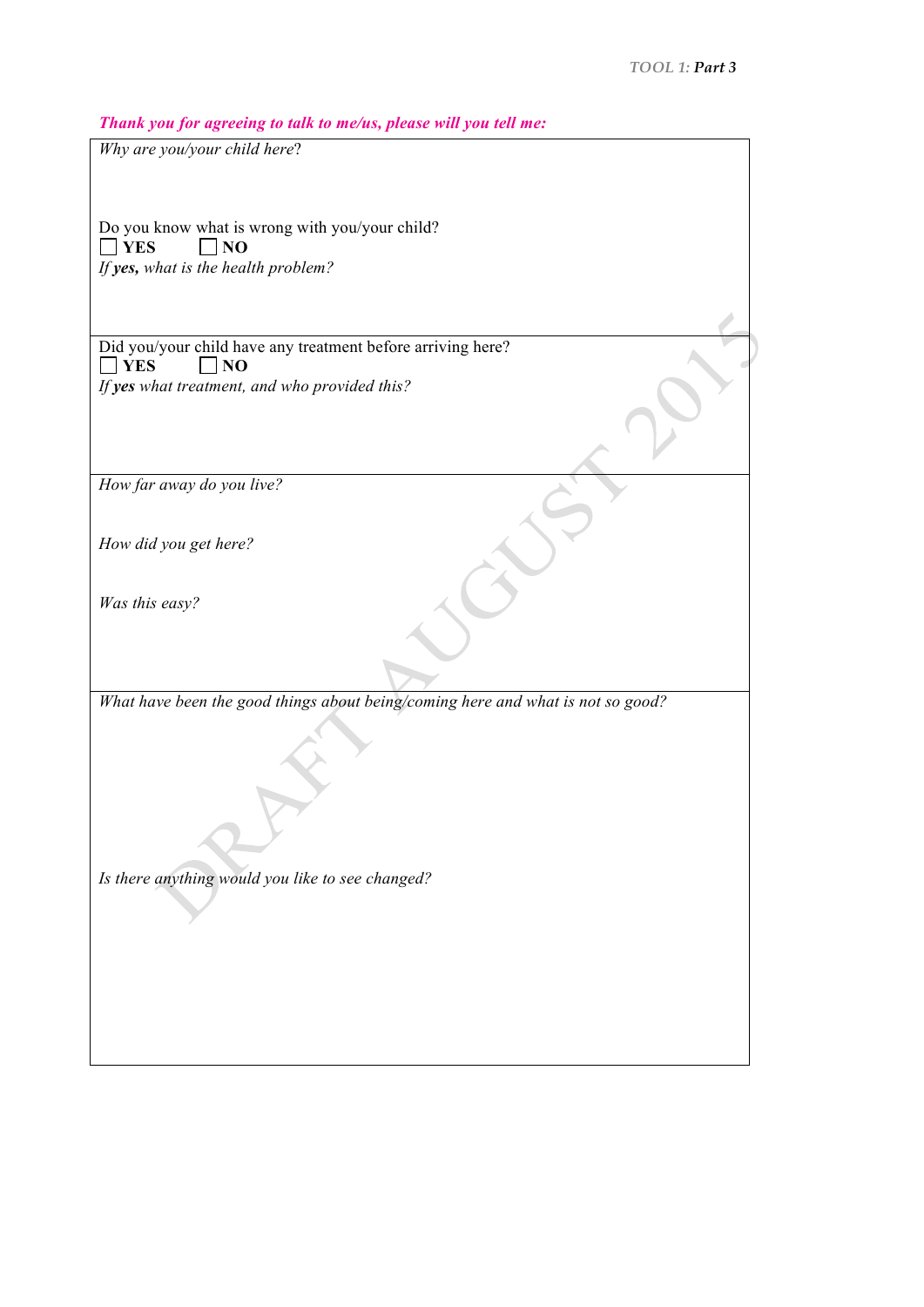#### **Suggested questions about the Standards. Only ask if relevant and/or appropriate**

#### **Standard 1. Promoting health and preventing serious illnesses, injuries and the complications of pregnancy**

| Did you experience any delays in reaching this health facility?                         |  |
|-----------------------------------------------------------------------------------------|--|
| <b>YES</b><br>N <sub>O</sub>                                                            |  |
| If Yes please explain                                                                   |  |
|                                                                                         |  |
|                                                                                         |  |
|                                                                                         |  |
| Have you been given any advice/information about keeping yourself/your child healthy?   |  |
| <b>YES</b><br>N <sub>O</sub>                                                            |  |
| If yes, did you understand it?                                                          |  |
|                                                                                         |  |
| <b>YES</b><br>N <sub>O</sub>                                                            |  |
|                                                                                         |  |
| If yes, was this information given verbally or in written/pictorial form? (Please tick) |  |
| $\Box$ WRITTEN/PICTORIAL<br><b>VERBALLY</b>                                             |  |
|                                                                                         |  |
|                                                                                         |  |
|                                                                                         |  |

# **Standard 2. Supporting the 'Best possible' healthcare**

| Do you think that you have/your child has received the best healthcare that is possible? |  |  |  |
|------------------------------------------------------------------------------------------|--|--|--|
| <b>YES</b><br>NO                                                                         |  |  |  |
|                                                                                          |  |  |  |
| If No what problems have there been in the treatment given?                              |  |  |  |
|                                                                                          |  |  |  |
|                                                                                          |  |  |  |
|                                                                                          |  |  |  |
|                                                                                          |  |  |  |
|                                                                                          |  |  |  |
|                                                                                          |  |  |  |
|                                                                                          |  |  |  |

## **Standard 3. Giving resuscitation and emergency care for the seriously ill**

Do you think that you are/your child is safe here?<br>  $\Box$  YES  $\Box$  NO **ZES** NO

*If NO what are you concerned about?*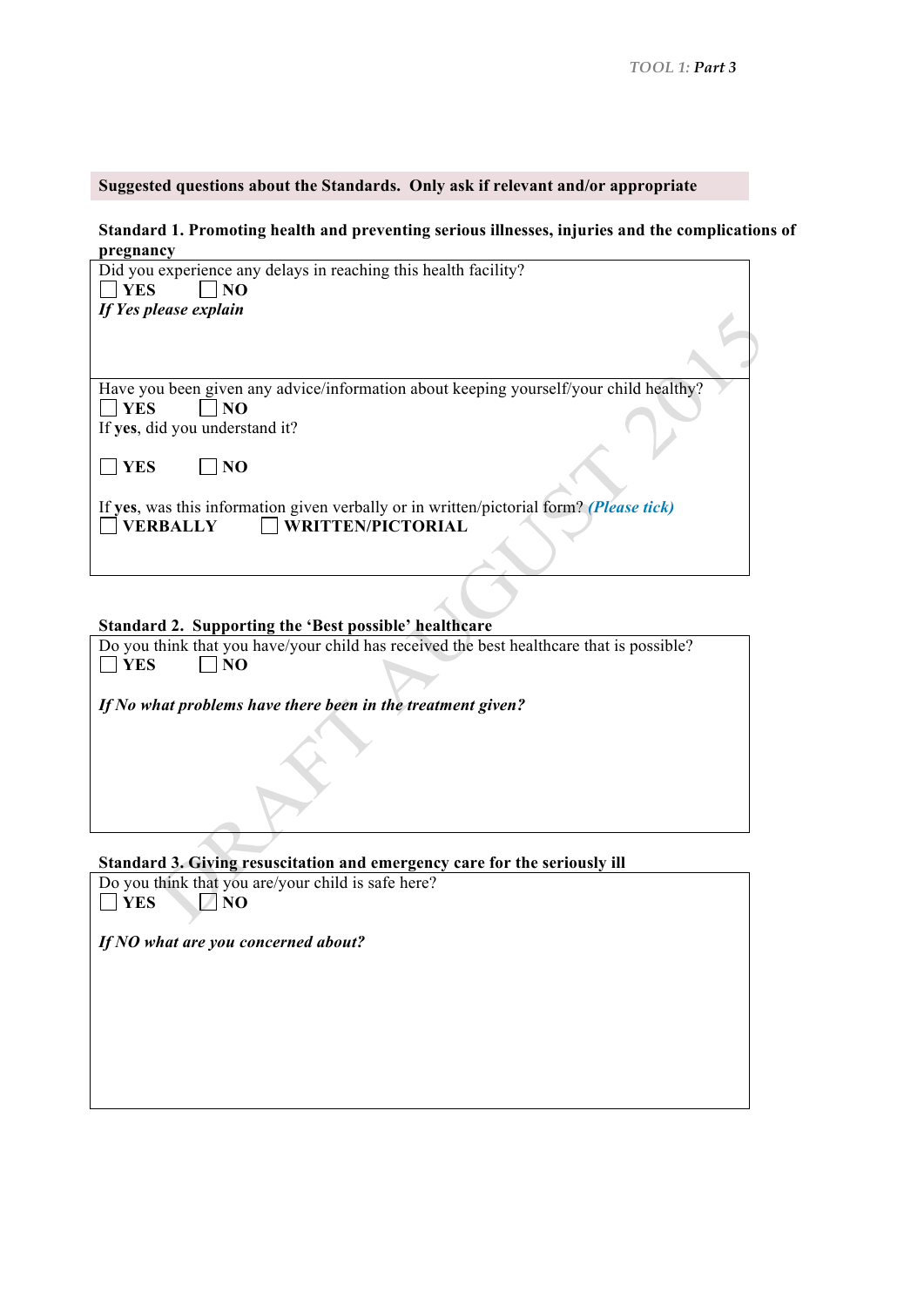**Standard 4. Giving healthcare focused on individual need**

| Standard 4. Giving neamncare focused on murvidual need                                                                                                                                            |
|---------------------------------------------------------------------------------------------------------------------------------------------------------------------------------------------------|
| Are you able/encouraged to stay with your child for example during painful procedures?<br><b>YES</b><br>NO                                                                                        |
| If not, would you like to?<br>N <sub>O</sub><br><b>YES</b>                                                                                                                                        |
|                                                                                                                                                                                                   |
| Do you feel welcome here?<br>$\blacksquare$ YES<br>NO                                                                                                                                             |
| If not why?                                                                                                                                                                                       |
|                                                                                                                                                                                                   |
| Do you think that everyone is treated the same?                                                                                                                                                   |
| <b>YES</b><br>NO                                                                                                                                                                                  |
| If $NO$ please explain what happens                                                                                                                                                               |
|                                                                                                                                                                                                   |
| Is there enough privacy (for dressing, washing, toileting, from noise etc.) and is<br>confidentiality protected?<br><b>YES</b><br>N <sub>O</sub><br>If not, please can you give me some examples? |
|                                                                                                                                                                                                   |
|                                                                                                                                                                                                   |
| Have your thoughts and opinions been asked for and listened to?<br>$\Box$ NO<br><b>YES</b>                                                                                                        |
| Please give examples either way:                                                                                                                                                                  |
|                                                                                                                                                                                                   |
|                                                                                                                                                                                                   |
|                                                                                                                                                                                                   |
|                                                                                                                                                                                                   |
|                                                                                                                                                                                                   |
|                                                                                                                                                                                                   |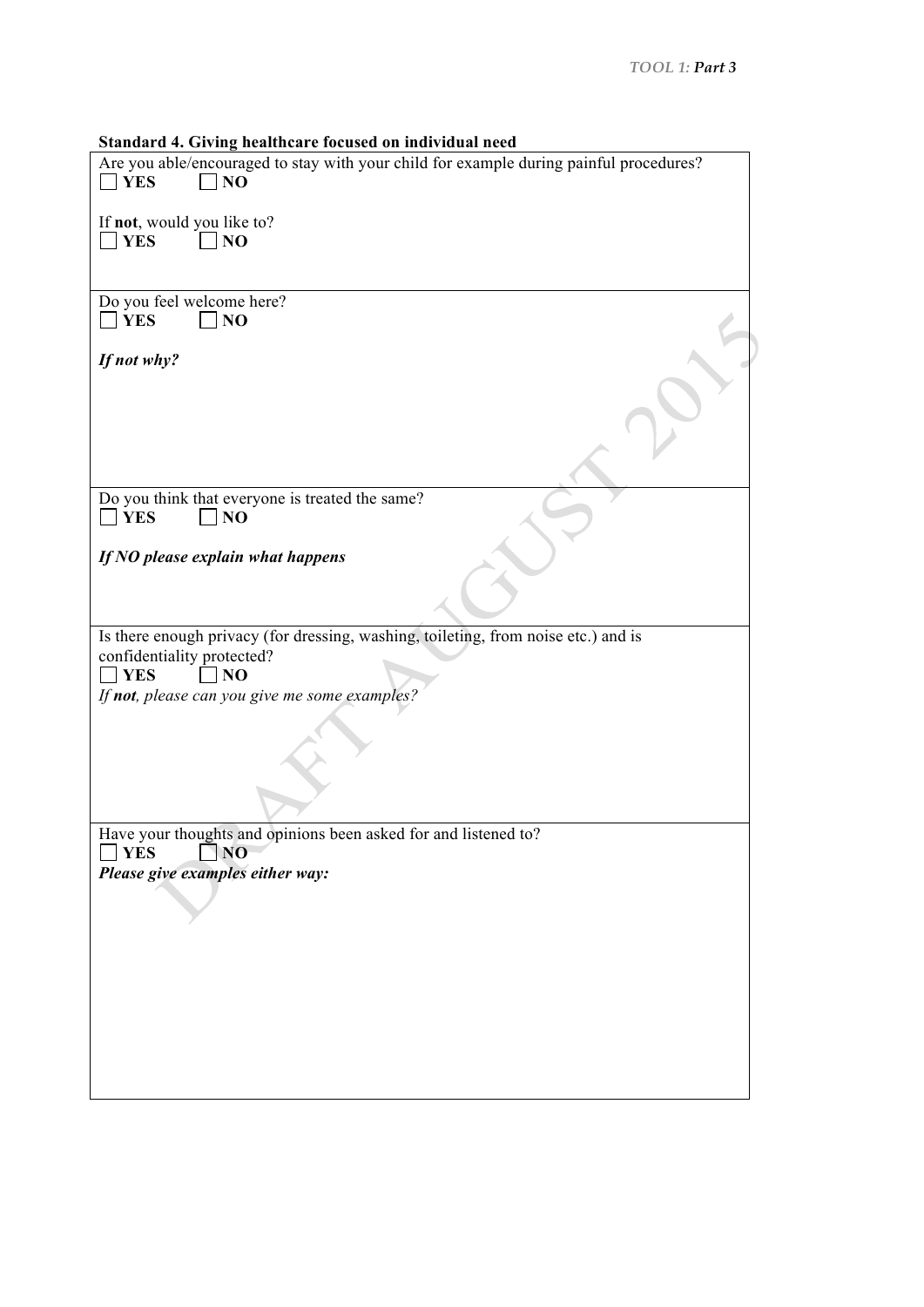#### **Standard 5. Provides healthcare in a safe, secure, clean woman, baby and child focused environment**

| Do you think it is clean enough here in this health facility?                                   |
|-------------------------------------------------------------------------------------------------|
| <b>YES</b><br>N <sub>O</sub>                                                                    |
| If not, how could it be made cleaner?                                                           |
|                                                                                                 |
|                                                                                                 |
|                                                                                                 |
|                                                                                                 |
|                                                                                                 |
|                                                                                                 |
| Do all the health workers always wash their hands before and after examining or treating        |
| you/your child?                                                                                 |
| <b>YES</b><br>NO                                                                                |
|                                                                                                 |
|                                                                                                 |
| Do you feel safe at night here?                                                                 |
| <b>TYES</b><br>N <sub>O</sub>                                                                   |
|                                                                                                 |
| If not please explain why:                                                                      |
|                                                                                                 |
|                                                                                                 |
|                                                                                                 |
|                                                                                                 |
|                                                                                                 |
|                                                                                                 |
|                                                                                                 |
|                                                                                                 |
|                                                                                                 |
| Standard 6. Informed consent for and knowledge about the healthcare given                       |
| Do you understand most of what you are told by the health workers?                              |
|                                                                                                 |
| <b>YES</b><br>N <sub>O</sub>                                                                    |
|                                                                                                 |
|                                                                                                 |
|                                                                                                 |
| Do you think that you are given enough information about what is wrong with you/your            |
| child?                                                                                          |
| <b>YES</b><br>NO                                                                                |
|                                                                                                 |
|                                                                                                 |
|                                                                                                 |
| Are you ever given significantlydifferent or conflicting advice/information by different health |
| workers?                                                                                        |
|                                                                                                 |
| NO<br><b>YES</b>                                                                                |
| If yes, how do you think health workers could make sure you always get similar information      |
| and advice?                                                                                     |
|                                                                                                 |
|                                                                                                 |
|                                                                                                 |
|                                                                                                 |
|                                                                                                 |
|                                                                                                 |
|                                                                                                 |
|                                                                                                 |
|                                                                                                 |
|                                                                                                 |
|                                                                                                 |
|                                                                                                 |
|                                                                                                 |
|                                                                                                 |
|                                                                                                 |
|                                                                                                 |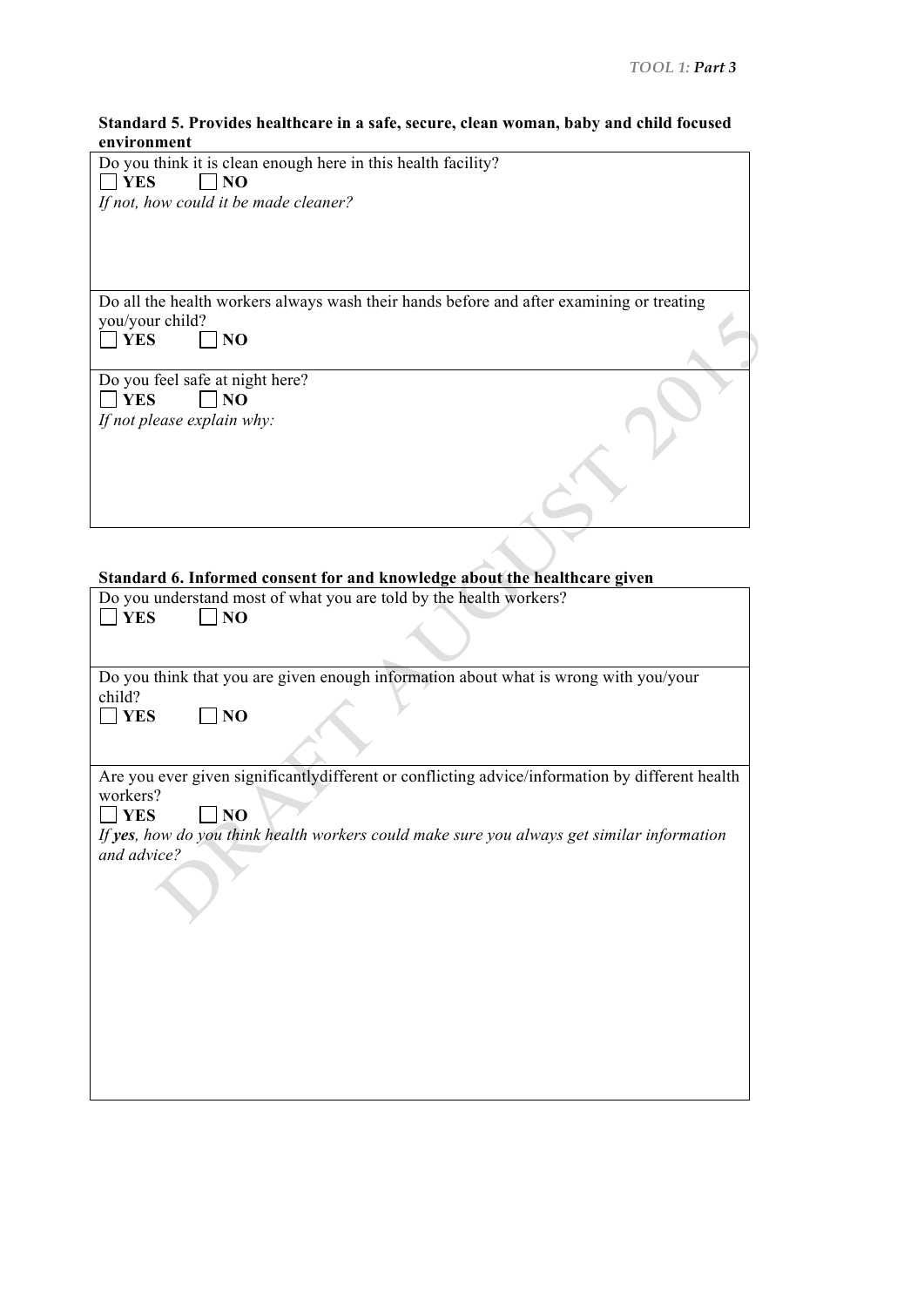#### **Standard 7. Recognises and relieves pain and discomfort**

Have you or your child been in pain here?

 $\Box$  YES  $\Box$  NO

*If yes, do you think that is was recognised by the health workers?*

Have any of the tests or treatments undertaken on you/your child been painful?  $\Box$  YES  $\Box$  NO

*Do you think more could have been done to prevent this?*

#### **Standard 8. Provides appropriate reproductive healthcare**

| Have you been given any advice/information about reproductive healthcare such as family |  |
|-----------------------------------------------------------------------------------------|--|
| planning?                                                                               |  |
| $\Box$ YES<br>NO.                                                                       |  |
| If yes, did you understand it?                                                          |  |
| $\Box$ YES<br>N <sub>0</sub>                                                            |  |
| If yes, was this information given verbally or in written/pictorial form? (Please tick) |  |
| $\Box$ WRITTEN/PICTORIAL<br><b>VERBALLY</b>                                             |  |
|                                                                                         |  |
| What other information would you have liked, and in what form?                          |  |
|                                                                                         |  |

#### **Standard 9. Recognises, protects and supports vulnerable and/or abused women and children**

NO QUESTIONS

#### **10. Supports best possible nutrition**

Did your get any help or advice from a health care worker on breastfeeding?  $\Box$  YES  $\Box$  NO *If yes, who helped you and did you find it supportive?*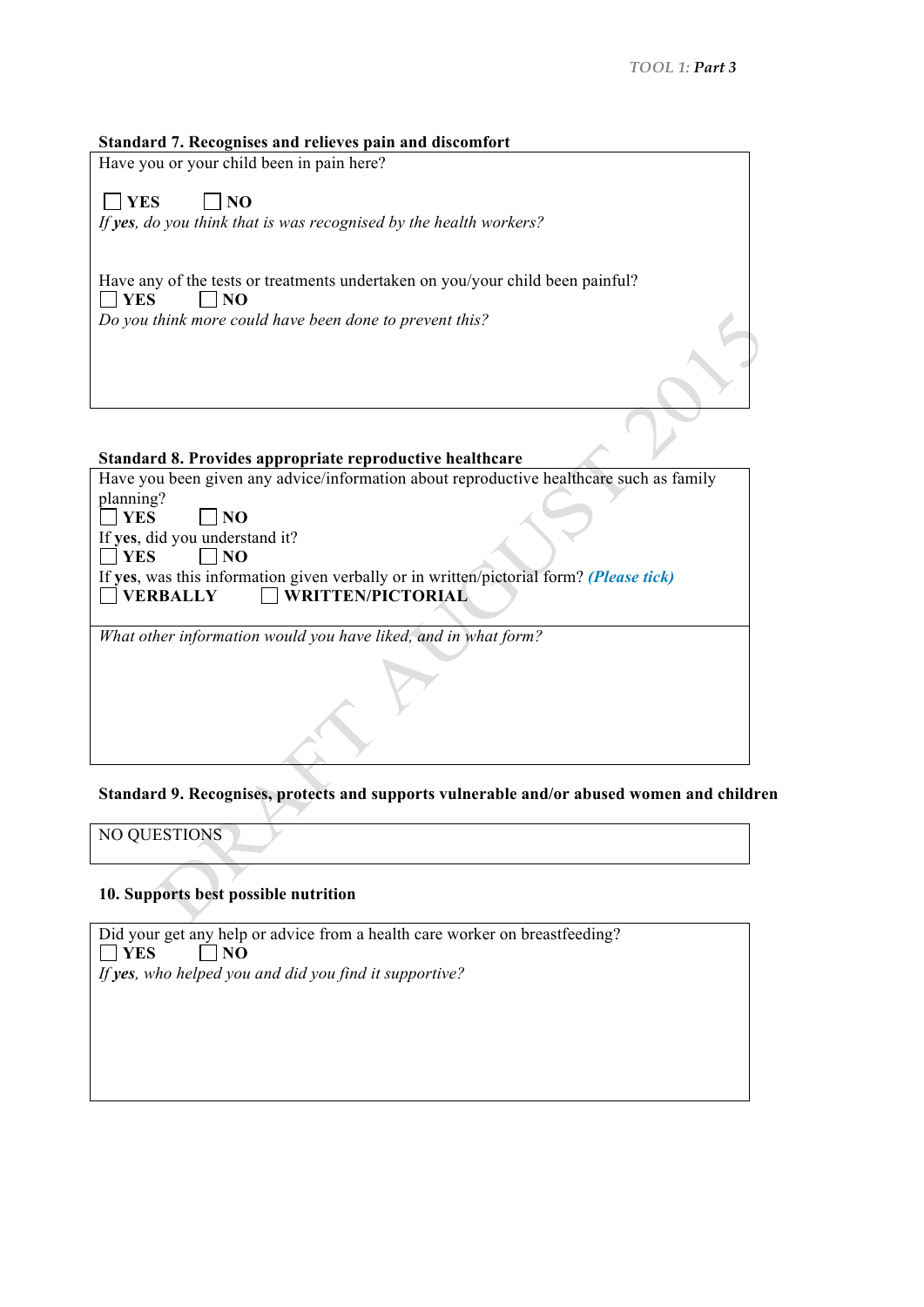Do you know if you are/your child are adequately nourished?  $\Box$  YES  $\Box$  NO

#### **Standard 11. Recognising and providing support and treatment for women and children with mental illness**

NO QUESTIONS **Standard 12. 'Valuing health workers'** Do you think that there are enough health workers working here?<br> $\Box$  YES  $\Box$  NO  $\Box$  NO *If not, what is wrong?* Do you think that the health workers here are in general happy in their work?  $\Box$  YES  $\Box$  NO *If not, what do you think is wrong?*